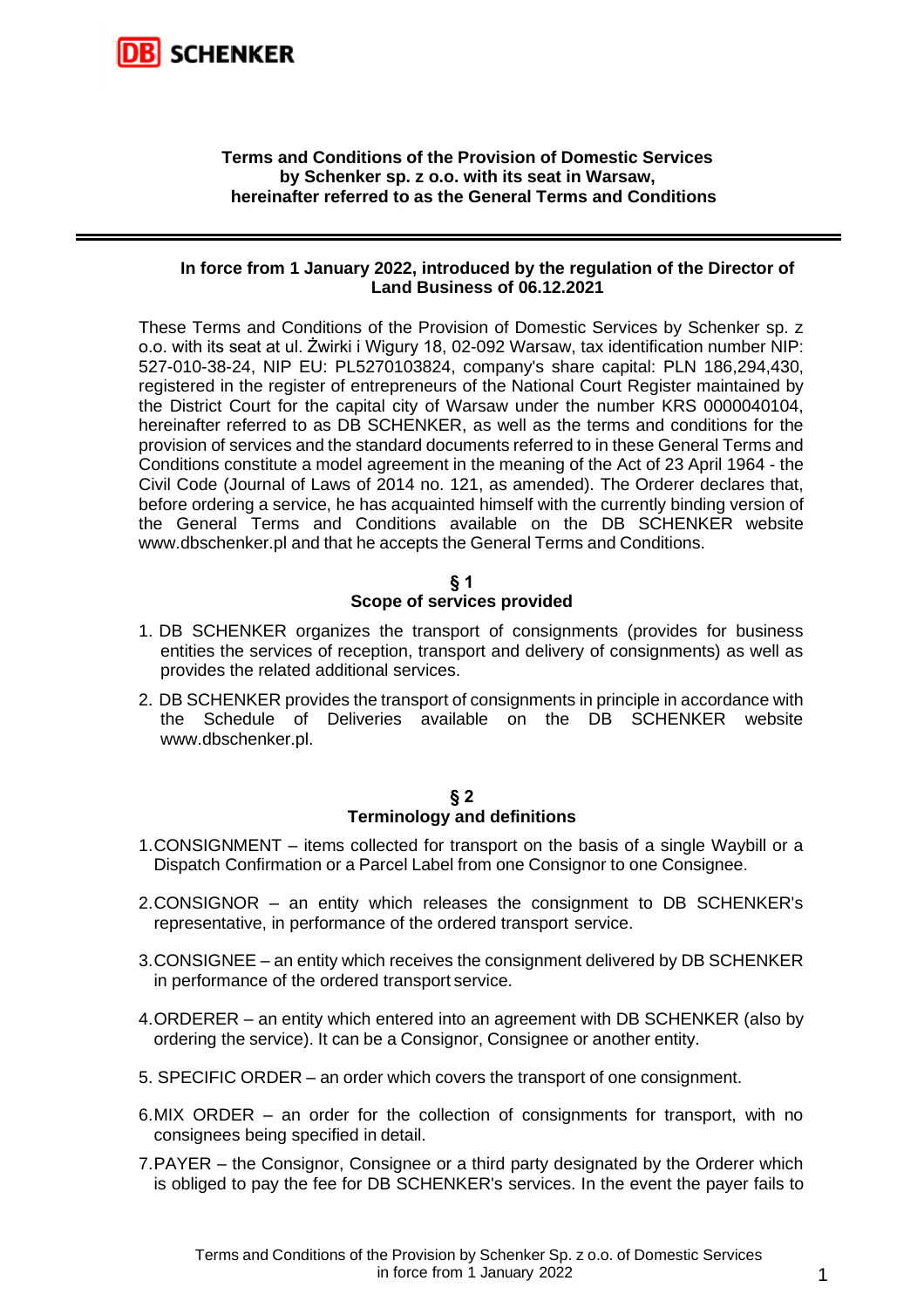

pay the fee for DB SCHENKER's services, the obligation to pay rests with the entity which designated the Payer. In any case, the Orderer is the guarantor of the payment.

- 8.PRICE LIST all standard price lists placed on the website www.dbschenker.pl or agreed individually, except for the Table of Fees and Additional Services.
- 9.TABLE OF VALUE ADDED SERVICES and ADDITIONAL FEES a document which specifies terms for the valuation of additional services ordered by DB SCHENKER and the rates of additional fees for DB SCHENKER.
- 10.SHIPPING DOCUMENT a document or documents which refer to the transport of a consignment and constitute the confirmation of its dispatch, the course of its transport and delivery. The document may be an electronic transmission (hereinafter referred to as "electronic form"), a computer printout or other document containing the data specified in the Transport Law. As agreed between DB SCHENKER and the Orderer, the following shipping documents shall be used:
	- a.WAYBILL a shipping document signed by the Consignor from a single Consignor to a single Consignee in which the Consignor among other things provides: consignment shipping address, consignment collection address, name of goods, types of protection, number, type as well as dimensions and actual weight of logistic units, and specifies the payer for the transport or other requirements set forth in the applicable regulations, e.g., ADR regulations. The term "Waybill" as defined by the Transport Law also means another shipping document (e.g.: Address Label, Dispatch Confirmation, Delivery Confirmation)
	- b.ADDRESS LABEL a shipping document affixed to the consignment from a single Consignor to a single Consignee in which the Consignor among other things provides: consignment shipping address, consignment collection address, name of goods, types of protection, number of logistic units and actual weight. The Address Label as a shipping document may consist of one or more address labels referring to individual lots of the consignment.
	- c.DISPATCH CONFIRMATION a shipping document with the content specified by DB SCHENKER, issued and signed by the Consignor during the sending of the consignment, as a confirmation of its dispatch.
	- d.DELIVERY CONFIRMATION a shipping document issued by DB SCHENKER in which the Consignee confirms the delivery of the consignment.
- 11.FORCE MAJEURE an event whose occurrence could not have been foreseen in spite of special diligence for professional provision of services, which is external both in relation to DB SCHENKER and the Orderer, and which could not be prevented by the Parties in spite of special diligence. Under these General Terms and Conditions, force majeure events include in particular: war, martial law, disturbances, riots, revolutions, strikes, road blockades, and blockades of other commonly used places of entrance and exit, natural disasters, including the flood, earthquake, epidemics, atmospheric conditions and other events caused by the forces of nature which in terms of intensity differ from an average scale in a given period and make impossible the provision of services.
- 12. LOGISTIC PACKING UNIT OR LOGISTIC UNIT any lot of goods, for the purpose of transport placed on or in one transport medium (e.g., a pallet, carton, vessel, basket, box) marked with a separate address label. The consignment may consist of one or more logistic units. The actual weight of the logistic unit (gross weight) is a total actual weight of the goods including the package and the actual weight of the transport medium.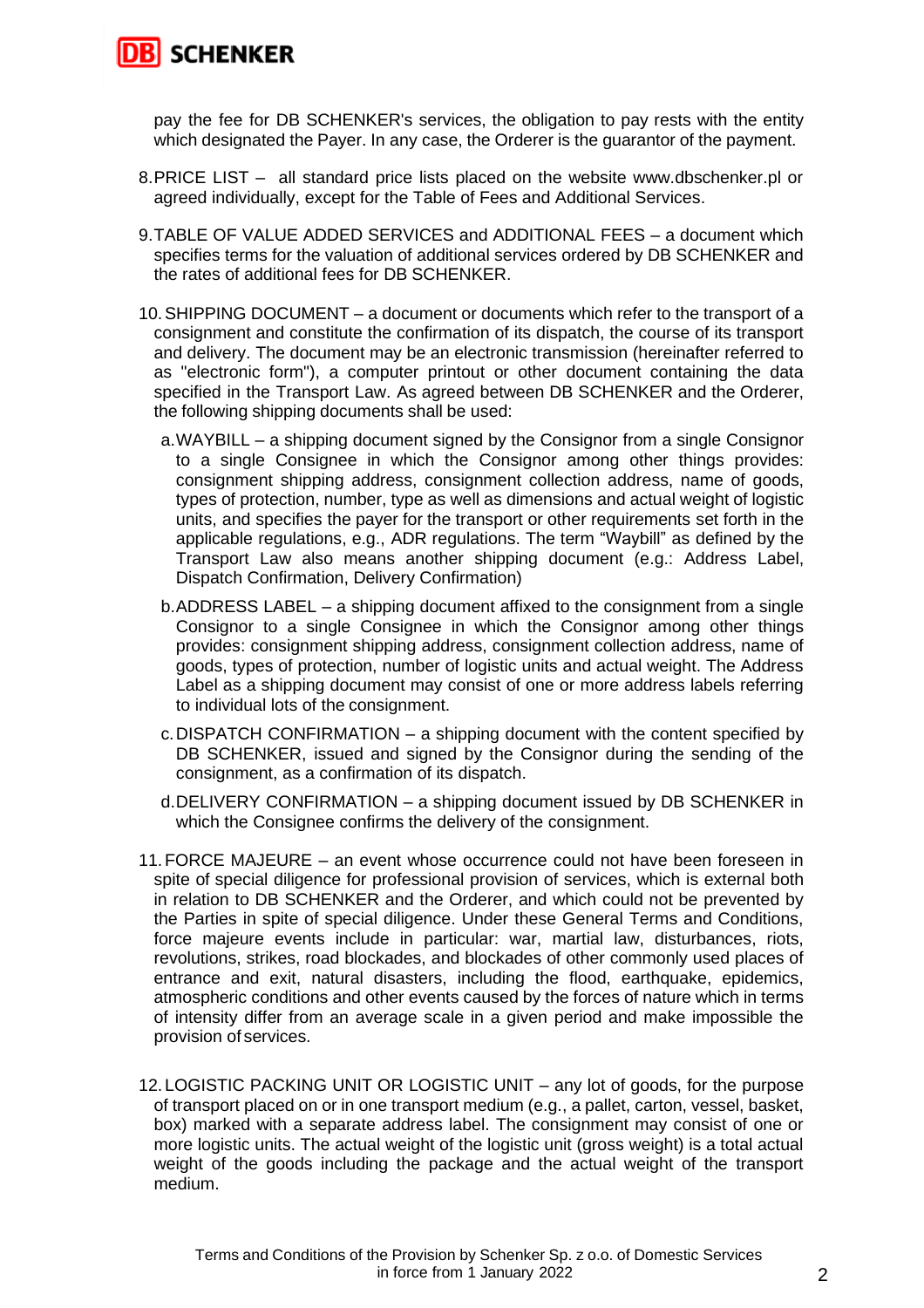**SCHENKER** 

- 13. LOGISTIC UNIT ADAPTED TO MECHANICAL RELOADING a logistic unit (a pallet, box, basket, container, etc.), which, according to DB SCHENKER's opinion, has a structure enabling its safe and damage-free handling by mechanical means (e.g., forklift trucks) by a single person.
- 14. LONG LOGISTIC UNIT a logistic unit the longest dimension of which is longer than 3.0 m.
- 15.PALLET SPACE (MPAL) an area occupied by one logistic unit adapted to mechanical reloading, with the dimensions of 1.20 m x 0.80 m or other dimensions the product of which is 0.96 m<sup>2</sup>. The dimensions are considered the following:
	- a. if the consignment does not stick out from the transport medium's outside edges: the dimensions of the transport medium of the logistic unit, on or inside which the consignment is loaded;
	- b. if the consignment sticks out from the transport medium's outside edges: the longest dimensions of length and width measured along the outside edges of the package on its entire height.
- 16. (MPAL) PALLET SPACE FOR VALUATION an area occupied by one logistic unit adapted to mechanical reloading and calculated according to the rules specified in the above definition of pallet space, provided that each dimension (height/weight) is rounded up to the multiple of 0.2 m. The values thus calculated are rounded up to two decimal places.
- 17. PALLET SPACE WEIGHT EQUIVALENT applied to determine DB SCHENKER's remuneration; an index of the consignment weight calculated as a quotient of the total actual weight of logistic units and the total pallet space of the logistic units for valuation. The index is calculated only for logistic units adapted to mechanical reloading.
- 18. SCHEDULE OF DELIVERIES a document containing, among others, the expected dates of delivery of consignments. The dates may change with regard to the circumstances which may arise in connection with the provision of the services. DB SCHENKER guarantees delivery times only if this has been explicitly referred to in the definition of services indicated in these General Terms and Conditions or in a separate agreement with the Orderer.
- 19. BASIC PRICE remuneration for transport services, excluding Fuel Correction as well as services and fees contained in the Value Added Services and Additional Fees.
- 20.VALUE ADDED SERVICES AND ADDITIONAL FEES fees and services accompanying the transport services listed in the Table of Value Added Services and Additional Fees. Remuneration for the value added services and additional fees is calculated regardless of the remuneration for the transport services covered by the Basic Price and Fuel Correction.

# **§ 3**

# **Transport Services Offered by DB SCHENKER**

1. DB SCHENKER*system* or DB SCHENKER*system premium* - distribution of groupage consignments; it is the service consisting in the transport of consignments which simultaneously meet all the following parameters:

a.Maximum occupancy of storage space by a consignment – 8.99 MPAL to be valued; b.Maximum volume of a consignment  $-$  18.99 m<sup>3</sup>;

- c.Maximum actual weight of a consignment 4,999 kg
- d. Maximum length of a logistic unit  $-4.0$  m;
- e. Maximum width of a logistic unit 2.2 m;
- f. Maximum height of a logistic unit  $-2.2$  m;
- g.Maximum volume of a logistic unit adapted to mechanical reloading  $-5.0$  m<sup>3</sup>;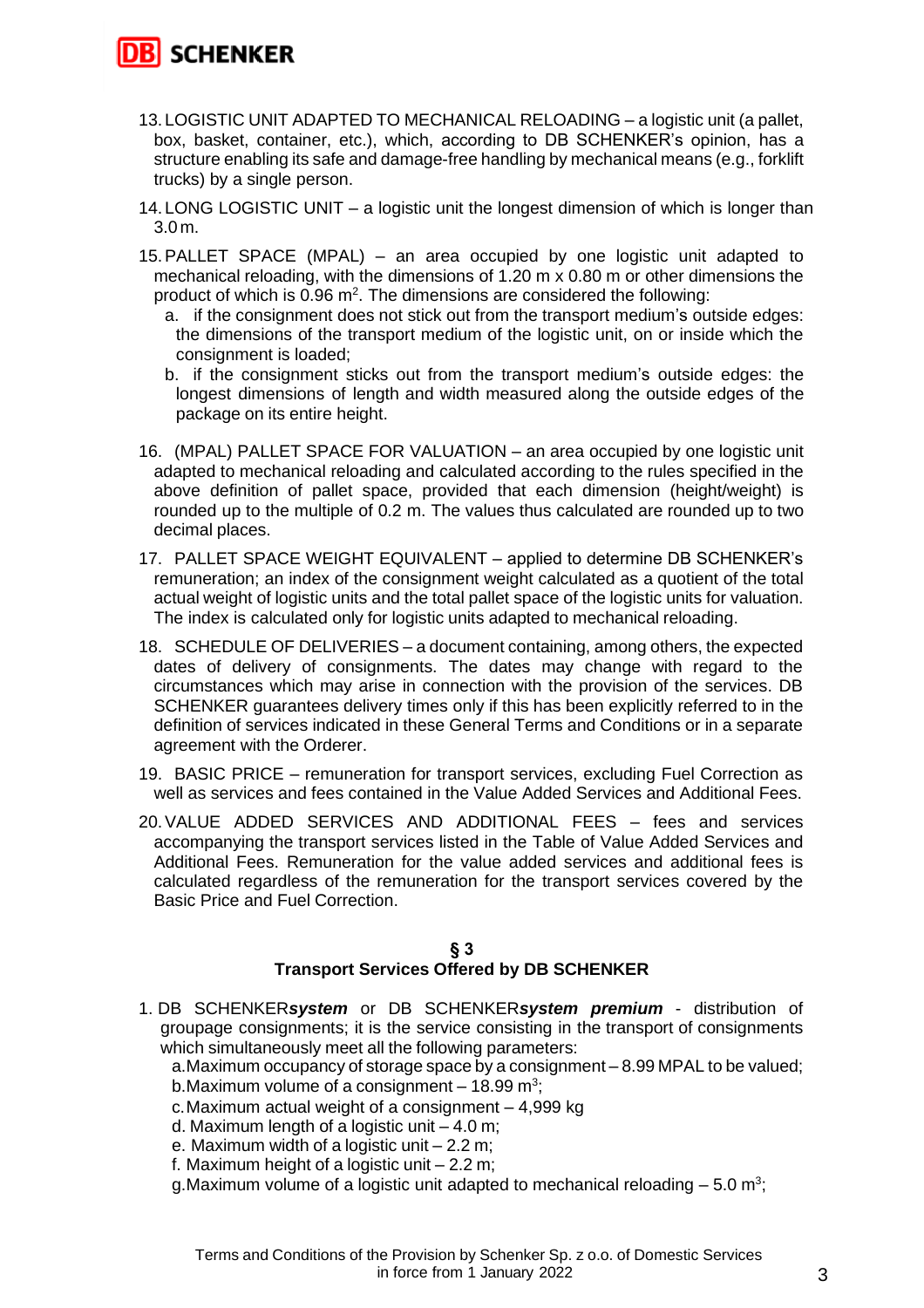

- h.Maximum actual weight of a logistic unit adapted to mechanical reloading 1,500 kg, subject to §3 section 4f.
- i. Maximum volume of a logistic unit not adapted to mechanical reloading  $-$  0.2 m<sup>3</sup>;
- j. Maximum actual weight of a logistic unit not adapted to mechanical reloading 30 kg (in exceptional cases, when agreed by DB SCHENKER – 50 kg);
- k. Maximum number of logistic units not adapted to mechanical reloading in a consignment – 5 pcs.

The goods placed on a transport medium should not stick out from its outside edges. Requirements for the preparation of groupage consignments for shipment by the Consignors are defined in "*DB SCHENKER rules for the standard preparation of palletized and non-palletized groupage consignments*" published as a standard document on the DB SCHENKER website [www.dbschenker.pl.](http://www.dbschenker.pl/) If the goods stick out from the transport medium's outside edges, DB SCHENKER is entitled to refuse collection of the consignment for transport.

- 2. The following products are available through groupage distribution services:
- 2.1. DB SCHENKER*system* is a shipment transport service with an estimated delivery time presented plus one day in relative to the Schedule of Deliveries published on the DB SCHENKER website www.dbschenker.pl.
- 2.2. DB SCHENKER*system premium* is a transport service for consignments with delivery as soon as possible, in accordance with the Schedule of Deliveries available on the DB SCHENKER website www.dbschenker.pl
	- 2.2.1. Within the scope of DB SCHENKER*system premium* product, the restrictions presented in the Schedule of Deliveries published on the DB SCHENKER website www.dbschenker.pl are in force.
	- 2.2.2. In the case of ordering a DB SCHENKER*system premium* service, if DB Schenker finds out that the consignment does not meet the parameters specified in the order or that other data enabling timely delivery of consignments has not been provided, DB SCHENKER reserves the right to refuse to provide the service or to provide another service, at its own discretion, without a guarantee of delivery in the shortest possible period of time, preserving the right to remuneration as for the completed DB SCHENKER*system*, DB SCHENKER*part load*, DB SCHENKER*full load* or another service selected by DB Schenker.
- 3. DB SCHENKER*part load* distribution of LTL consignments, is the service consisting in the transport of consignments which meet the following parameters:
	- a.Occupancy of storage space by a consignment from 9.00 to 24.00 MPAL to be valued;
	- b. Volume of a consignment from 19.00 to 55.00  $\text{m}^3$ ;
	- c. Maximum length of a logistic unit  $-4.0$ m;
	- d. Maximum width of a logistic unit  $-2.4$  m;
	- e.Maximum height of a logistic unit 2.4m;
	- f. Actual weight of a consignment from 5,000 kg to 15,000 kg.
	- g.There must be a possibility of organizing a direct transport of such a consignment (excluding terminals) from the Consignor to the Consignee. Neither collection nor delivery of consignments may require the use of a load lift, and must be performed in the area with no restrictions for the movement of trucks with permissible load capacity of 24 tons (permissible laden weight of 42 tons). The consignment is transported together with other consignments of DB SCHENKER Customers.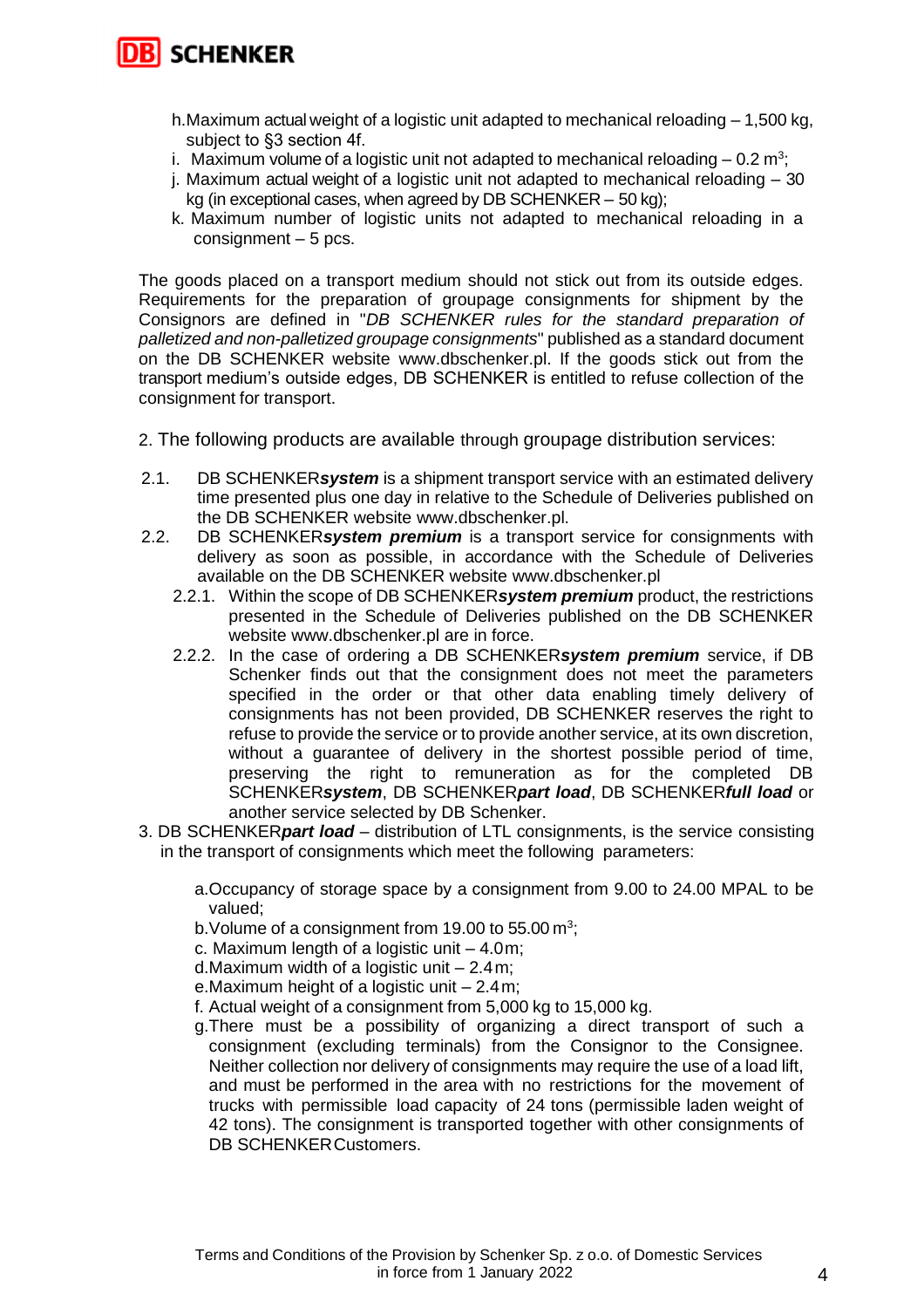

- 4. DB SCHENKER*full load* distribution of FTL consignments, is the service consisting in the transport of consignments which meet the following parameters:
	- a. Occupancy of storage space by a consignment above 24.00 MPAL to be valued;
	- b. Volume of a consignment  $-$  above 55.00 $m^3$ ;
	- c. Maximum width of a logisticunit  $-2.4$  m;
	- d.Maximum height of a logistic unit 2.4m;
	- e.Actual weight of a consignment above 15,000 kg;
	- f. There must be a possibility of organizing a direct transport of such a consignment (excluding terminals) from the Consignor to the Consignee. Neither collection nor delivery of consignments may require the use of a load lift, and must be performed in the area with no restrictions for the movement of trucks with maximum permissible load capacity of 24 tons (permissible laden weight of 42 tons).
- 5. In respect of the DB SCHENKER*system*, DB SCHENKER*system premium,* DB SCHENKER*part load* and DB SCHENKER*full load* services, the following rules for the provision of services shallapply:
	- a. The collection of a consignment from the Consignor and its delivery to the Consignee takes place at the edge of the load platform.
	- b. The duration of loading or unloading activities for the service DB SCHENKER*system* and DB SCHENKER*system premium* performed by the Consignor or the Consignee should be adapted to the volume of goods, but should not exceed 30 minutes from the moment of vehicle arrival.
	- c. The duration of loading or unloading activities for the service DB SCHENKER*part load or* SCHENKER*full load* performed by the Consignor or the Consignee should be adapted to the volume of goods, but should not exceed 60 minutes from the moment of vehicle arrival.
	- d. The maximum weight of a logistic unit on a pallet and the capacity of a given pallet are specified by relevant standards, however the maximum weight of a logistic unit on a pallet (including EUR or EPAL) must not exceed 1,500 kg.
	- e. If the weight of a logistic unit being relocated exceeds 30 kg for manual loading activities or 400 kg for loading activities performed using manually operated trolleys, the Orderer shall be obliged to ensure the performance of loading activities at the place of shipment and at the place of delivery of the consignment, i.e., the delivery of the consignment by the Consignor on the load platform in a place indicated by the driver and the collection of the consignment by the Consignee directly from the load platform, from a place indicated by the driver.
	- f. If the need arises during loading or unloading to use an unloading lift, a maximum weight of a logistic unit must not exceed 800 kg.
	- g. For the purposes of ensuring safety of consignments and terminals, and acting on the basis of the ADR regulations and the Regulation of the Minister of Internal Affairs and Administration on the protection against fire of buildings, other civil structures and areas, the following principles of acceptance for the transport of consignments containing dangerous materials (ADR) have been established:
		- consignments collected from Monday to Thursday to be delivered on the next day are accepted for transport in accordance with the Terms and Conditions of Logistic Handling of Dangerous Goods;
		- consignments collected on Friday are accepted for transport only for delivery on Saturday;
		- consignments to be delivered on Monday or on the next day following the day other than a working day are only carried out using dedicated transport (excluding terminals);
		- on Saturdays and on days preceding non-working days, these consignments are not accepted for transport.
		- the principles presented above do not apply to consignments containing dangerous materials dispatched in limited (LQ) or excluded (EQ) quantities.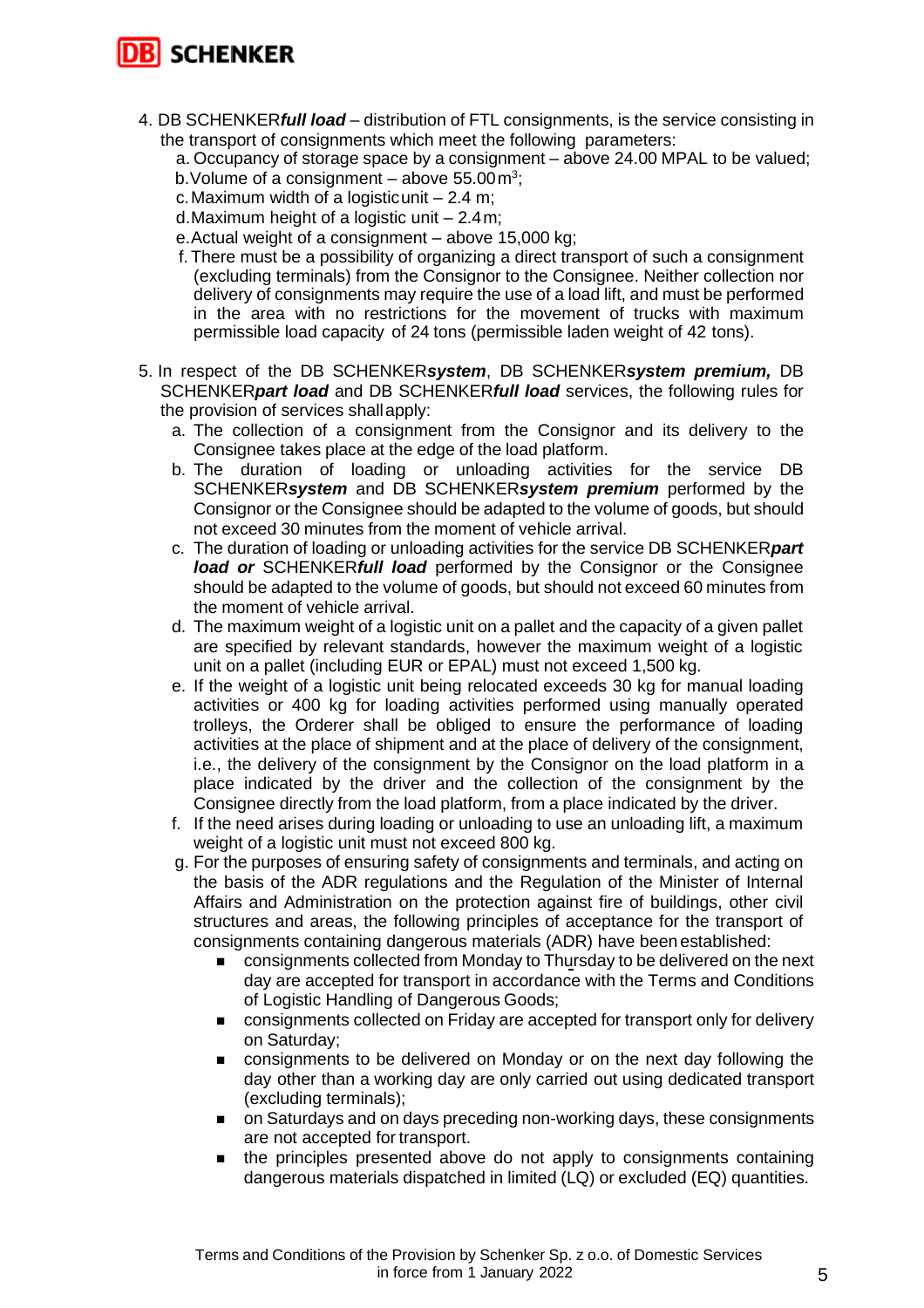

- 6. DB SCHENKER*parcel* or DB SCHENKER*parcel premium* distribution of parcel consignments, is a service of the transport of consignments which meet the following parameters:
	- a. Dispatched on the basis of a single dispatch confirmation.
	- b. Parameters of the consignments:
	- Standard parameters of a logistic packing unit standard elements:
		- Maximum actual weight  $-30$  kg;
		- $\blacksquare$  Maximum length  $-150$  cm;
		- $\blacksquare$  Maximum volume 0.2 m<sup>3</sup>.
		- Logistic units should be of regular shapes (cuboids, tubes) and should not have any elements sticking out.
		- Transport of liquids and dangerous materials in limited (LQ) or excluded (EQ) quantities is excluded.
	- Maximum parameters of a logistic packing unit non-standard elements:
		- $\blacksquare$  Maximum actual weight  $-30$  kg;
		- $\blacksquare$  Maximum length 200 cm;
		- $\blacksquare$  Maximum width 95 cm;
		- $\blacksquare$  Maximum height 85 cm;
		- $\blacksquare$  Maximum volume 0.26 m<sup>3</sup>
		- Transport of logistic units with irregular shapes, liquids (excluding paint and varnish) as well as dangerous materials in limited quantities (LQ) is permitted.
	- Minimum parameters of a logistic packing unit:
		- Minimum dimensions of a unit  $-15$  cm  $\times$  10 cm  $\times$  3 cm.
	- Maximum parameters of a single consignment (the sum of the parameters of the logistic units):
		- Maximum number of logistic packing units 999 pcs;
		- Maximum actual weight of a consignment  $-400$  kg;
		- $\blacksquare$  Maximum volume of a consignment 10 $\mathsf{m}^3$ .
	- c. The packages should not be grouped together using an adhesive tape, etc. every package should have an address label, as a separate logistic unit.
	- d. The detailed requirements regarding the preparation for transport of the parcel consignments by the Consignors for transport and rules for qualifying logistic units as standard or non- standard are defined in the "*DB SCHENKER rules of the preparation of parcel consignments and exclusions of certain goods from the transport as parcel consignments"*, published as a standard document on DB SCHENKER website [www.dbschenker.pl.](http://www.dbschenker.pl/)
	- e. The service is provided in the door-to-door system, i.e., drivers collect consignments at the Consignor's premises and deliver them to the Consignee's premises, providing the "Carry-In Service (DB SCHENKER*parcel*, DB SCHENKER*parcel premium*)" included in the base price. However, DB SCHENKER is released, without the need to adjust the base price, from the obligation to deliver the parcel to the Consignee's premises, if even one logistic unit in a consignment weights more than 30 kg or other maximum parameters specified for the DB SCHENKER*parcel,* DB SCHENKER*parcel premium* service are exceeded. The detailed rules for the provision of the "Carry-In" service for the DB SCHENKER*parcel,* DB SCHENKER*parcel premium* products are described in § 4.
	- f. The service is offered to the Customers who have concluded a written cooperation agreement with DB SCHENKER and use software to produce shipping documents and communicate with DB SCHENKER.
	- g. The duration of the loading or unloading activities for the DB SCHENKER*parcel,*  DB SCHENKER*parcel premium* service should be adjusted to the quantity of goods, but should not exceed 30 minutes from the arrival of the means of transport.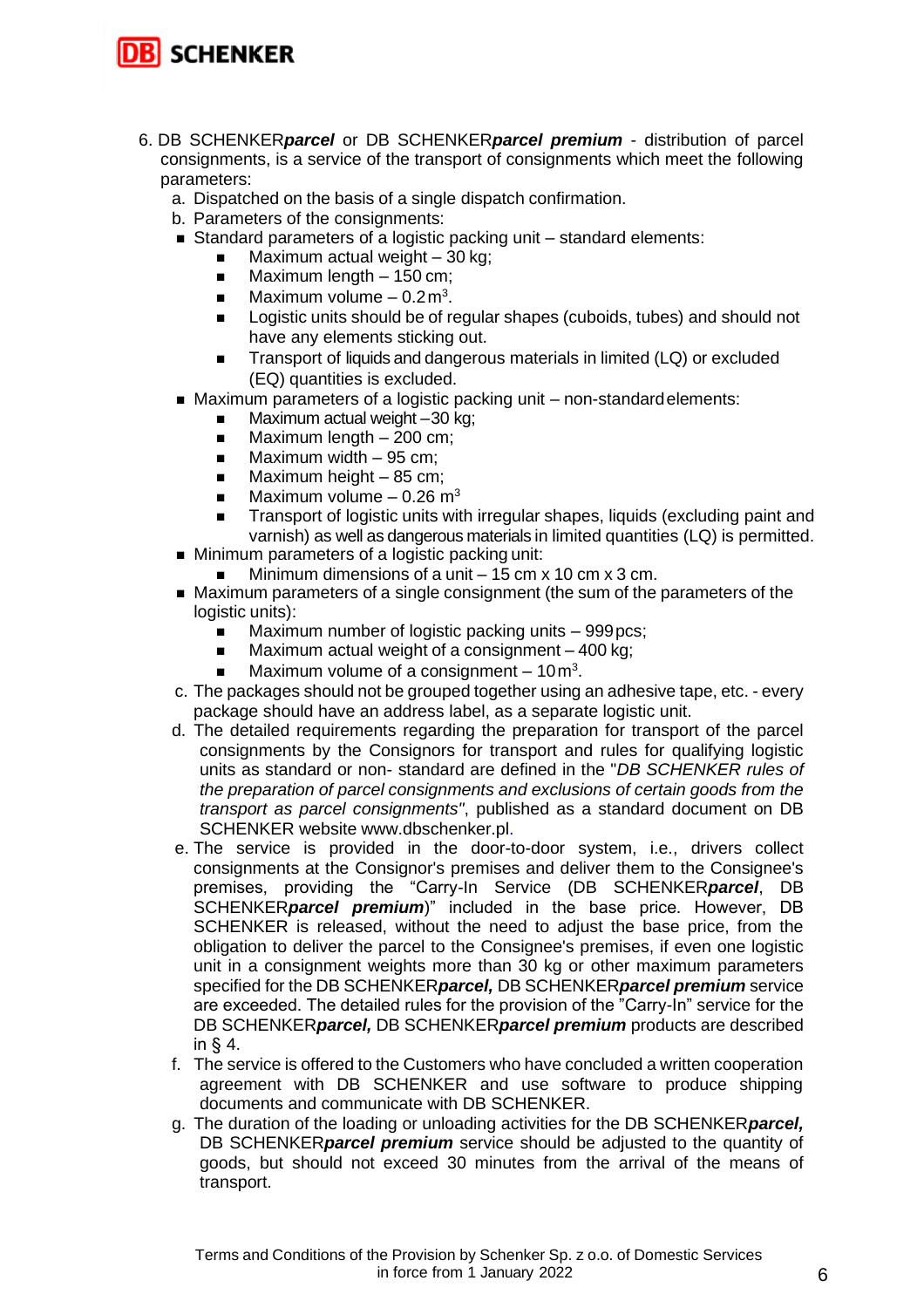

- 7. The following products are available for parcel distribution services:
	- 7.1 DB SCHENKER*parcel* is a transport service of consignments with an estimated delivery time presented in the Delivery Schedule published on the DB SCHENKER website www.dbschenker.pl.
	- 7.2 DB SCHENKER*parcel premium* is a transport service which distributes shipments with a guarantee of delivery as soon as possible in accordance with the Schedule of Deliveries posted on the DB SCHENKER website www.dbschenker.pl.
		- 7.2.1. DB SCHENKER guarantees. In the event that, for reasons attributable to DB SCHENKER, a consignment cannot be delivered on a specified delivery date despite meeting the conditions specified for the DB SCHENKER*parcel premium* product, the price of the transport service, at the prior request of the Orderer, submitted within 2 months from the date of placing the goods at the disposal of the consignee, shall be reduced to PLN 1 net. The reduction of the freight amount to the net amount of PLN 1 shall exhaust the claim of the claimant to DB SCHENKER for failure to provide the service within the assumed time limit.
		- 7.2.2. Within the scope of DB SCHENKER*parcel premium* product, the restrictions set forth in the delivery schedule published on the DB SCHENKER website www.dbschenker.pl shall apply.
		- 7.2.3. In the case of ordering a DB SCHENKER*parcel premium* service, if DB Schenker states that the consignment does not meet the parameters specified in the order or other data enabling timely delivery of consignments, DB SCHENKER reserves the right to refuse the execution of the service or execution of another service, at its own discretion, without the guarantee of delivery in the shortest possible time, with the right to remuneration as for the executed DB SCHENKER*parcel* or DB SCHENKER*system* service or another service selected by DB Schenker.
- 8. Any departure from the rules stipulated in this paragraph requires a separate written agreement with DB SCHENKER. If there is no separate written agreement, DB SCHENKER shall be entitled, at its own discretion, to carry the ordered service out with parameters different than stipulated in this paragraph and to accrue an additional fee and charges on those grounds based on the applicable Table of Value Added Services and Additional Fees.

#### **§ 4 DB SCHENKER Value Added Services and Additional Fees**

1. *premium10* – an additional service consisting in delivery of a DB SCHENKER*system premium* or DB SCHENKER*parcel premium* consignment by 10:00 a.m. on working days (except Saturdays and non-working days according to the DB SCHENKER schedule of work), in areas listed in the Schedule of Deliveries posted on the DB SCHENKER website [www.dbschenker.pl.](http://www.dbschenker.pl/) In case of a failure to deliver the consignment by 10 a.m. for reasons not attributable to DB SCHENKER, DB SCHENKER retains the right to remuneration for the "*premium10*" service. In case of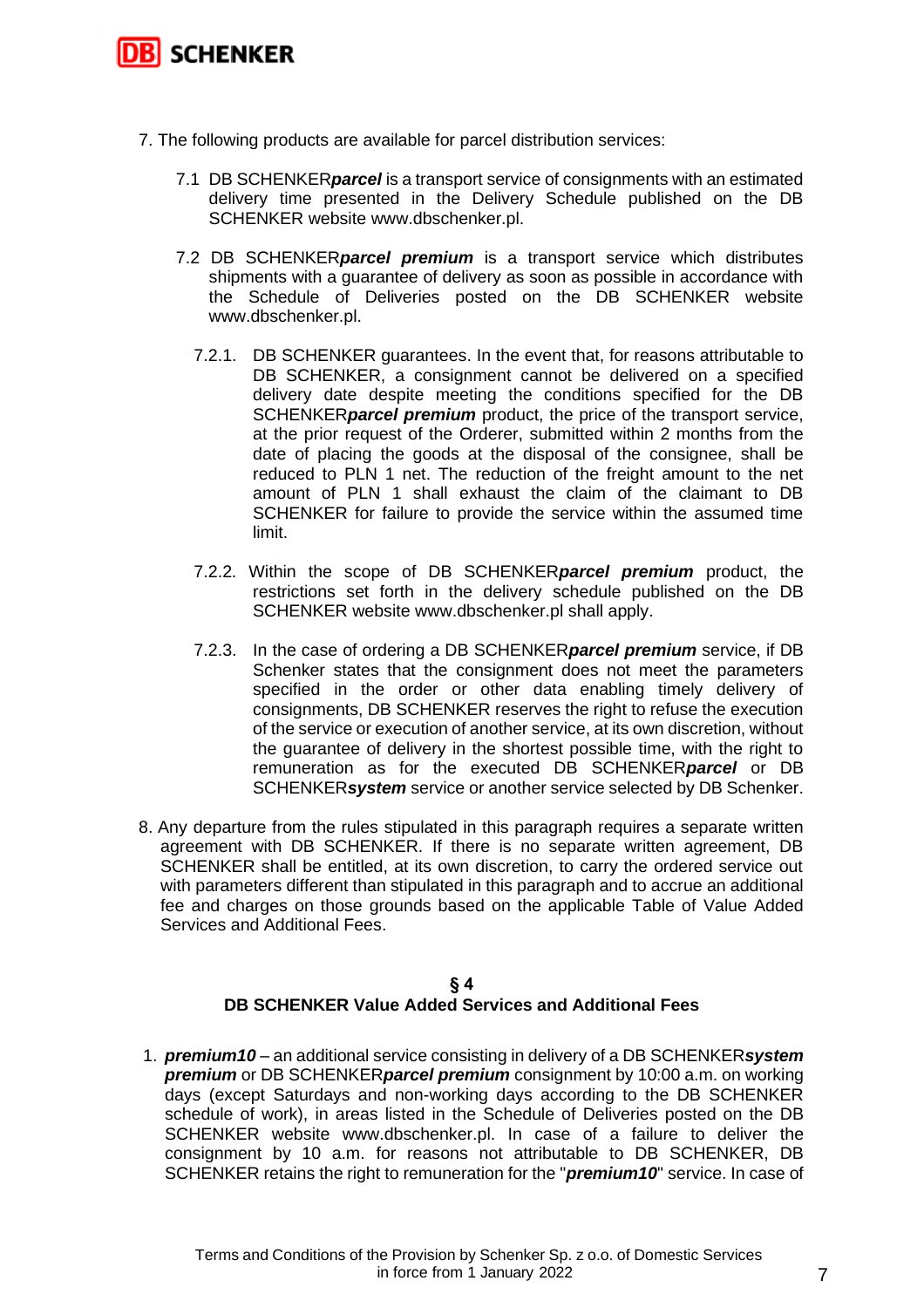

a failure to deliver the consignment by 10 a.m. for reasons attributable to DB SCHENKER, provided that the consignment has been delivered in accordance with DB SCHENKER's Schedule of Deliveries, DB SCHENKER retains the right to freight as for DB SCHENKER*system premium* or DB SCHENKER*parcel premium* service.

- 2. *premium13* an additional service consisting in delivery of a DB SCHENKER*system premium* or DB SCHENKER*parcel premium* consignment by 1 p.m. (13:00 hours) on working days (except Saturdays and non-working days according to the DB SCHENKER schedule of work), in areas listed in the Schedule of Deliveries posted on the DB SCHENKER website [www.dbschenker.pl.](http://www.dbschenker.pl/) In case of a failure to deliver the consignment by 1 p.m. for reasons not attributable to DB SCHENKER, DB SCHENKER retains the right to remuneration for the "*premium13*" service. In case of a failure to deliver the consignment by 1 p.m. for reasons attributable to DB SCHENKER, provided that the consignment has been delivered in accordance with DB SCHENKER's Schedule of Deliveries, DB SCHENKER retains the right to freight as for DB SCHENKER*system premium* or DB SCHENKER*parcel premium* service.
- 3. **Delivery time guarantee** an additional service consisting in the fact that in the event that, for reasons attributable to DB SCHENKER, a consignment cannot be delivered on a specified delivery date despite meeting the conditions specified for the DB SCHENKER*system premium* product, the price of the transport service, at the prior request of the Orderer, submitted within 2 months from the date of placing the goods at the disposal of the consignee, shall be reduced to PLN 1 net. The reduction of the freight amount to the net amount of PLN 1 shall exhaust the claim of the complainant to DB SCHENKER for failure to provide the service within the assumed time limit. The guarantees referred to above shall not apply in the case of transport of dangerous consignments DGS (ADR).
- 4. *fix day* an additional service consisting in delivery of a DB SCHENKER*system* or DB SCHENKER*parcel* consignment on a specified working day (except Saturdays and non-working days according to DB SCHENKER's work schedule). The delivery date should be indicated in the order and must be within the period of one to three working days in relation to the Schedule of Deliveries for DB SCHENKER*system premium* or DB SCHENKER*parcel premium* consignments. In case of a failure to deliver the consignment on a specific working day for reasons not attributable to DB SCHENKER, DB SCHENKER retains the right to remuneration for the "*fix day*" service. In case of a failure to deliver the consignment on a specific date for reasons attributable to DB SCHENKER, DB SCHENKER retains the right to freight as for DB SCHENKER*system* or DB SCHENKER*parcel* service.

If the delivery process requires storing the consignment at the DB SCHENKER terminal for more than 3 working days, then DB SCHENKER shall be entitled to charge a fee for storing the consignment.

*Fix day* service cannot be provided for shipments containing dangerous goods (ADR).

5. *fix day10* - an additional service consisting in delivery of a DB SCHENKER*system* or DB SCHENKER*parcel* consignment by 10 a.m. on a specified working day (except Saturdays and non-working days according to DB SCHENKER's work schedule). The delivery date should be indicated in the order and must be within the period of one to three working days in relation to the Schedule of Deliveries for DB SCHENKER*system premium* or DB SCHENKER*parcel premium* consignments. In case of a failure to deliver the consignment on a specific working day for reasons not attributable to DB SCHENKER, DB SCHENKER retains the right to remuneration for the "*fix day10*" service. In case of a failure to deliver the consignment by 10 a.m. on a specific date for reasons attributable to DB SCHENKER, DB SCHENKER retains the right to freight as for DB SCHENKER*system* or DB SCHENKER*parcel* service.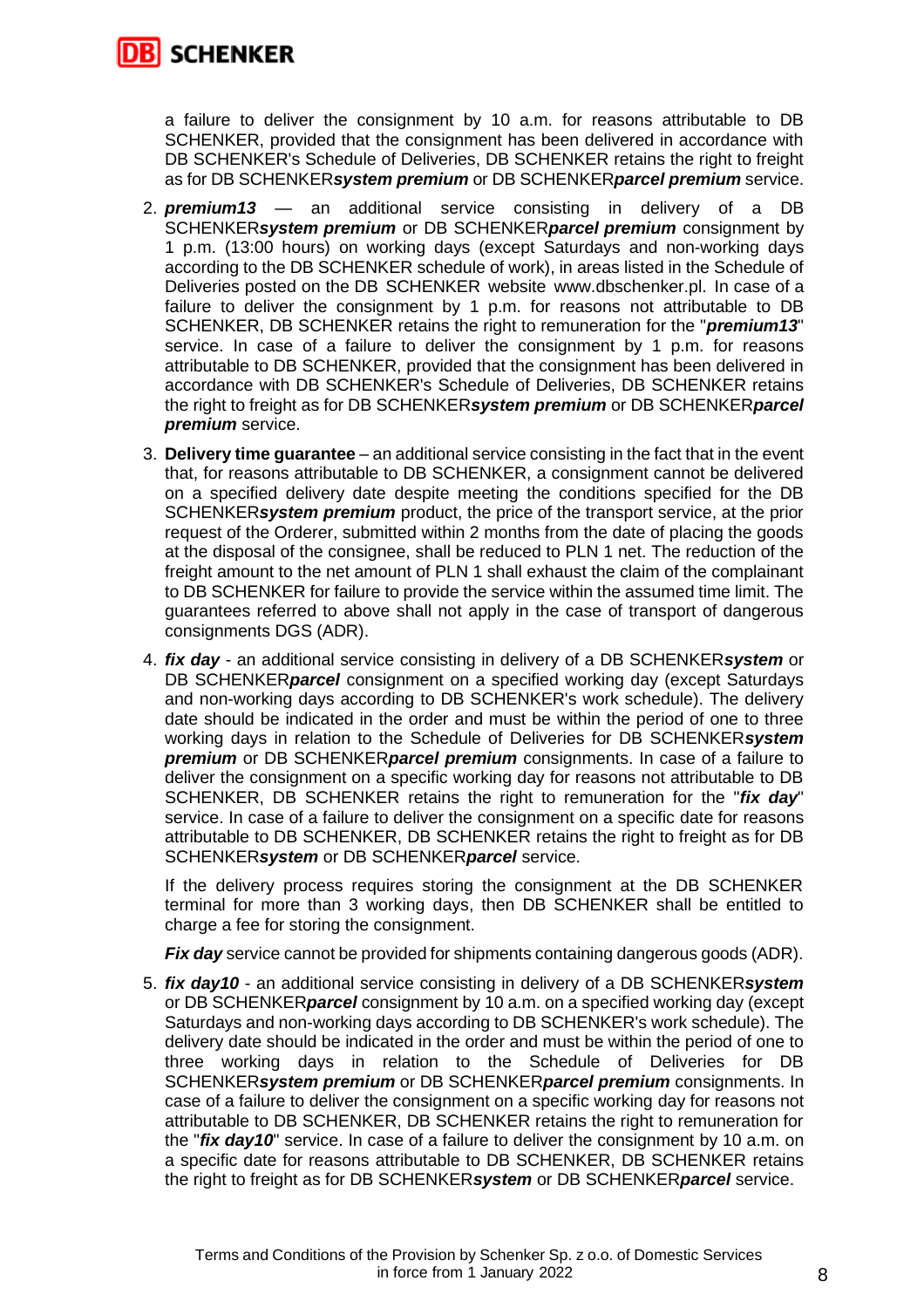

- 6. *fix day13* an additional service consisting in delivery of a DB SCHENKER*system* or DB SCHENKER*parcel* consignment by 1 p.m. (13:00 hours) on a specified working day (except Saturdays and non-working days according to DB SCHENKER's work schedule). The delivery date should be indicated in the order and must be within the period of one to three working days in relation to the Schedule of Deliveries for DB SCHENKER*system premium* or DB SCHENKER*parcel premium* consignments. In case of a failure to deliver the consignment on a specific working day for reasons not attributable to DB SCHENKER, DB SCHENKER retains the right to remuneration for the "*fix day13*" service. In case of a failure to deliver the consignment by 1 p.m. on a specific date for reasons attributable to DB SCHENKER, DB SCHENKER retains the right to freight as for DB SCHENKER*system* or DB SCHENKER*parcel* service.
- 7. *fix day to be agreed*  an additional service consisting in delivery of a DB SCHENKER*system* or DB SCHENKER*parcel* consignment on a working day specified by the consignee (except Saturdays and non-working days according to DB SCHENKER's work schedule). DB SCHENKER shall contact the consignee in order to determine the delivery date. The Orderer is obliged to provide the contact details of the consignee. The delivery date must be within the time period of one to three working days in relation to the Schedule of Deliveries for DB SCHENKER*system* or DB SCHENKER*parcel* consignments. In case of a failure to deliver the consignment on a specific working day for reasons not attributable to DB SCHENKER, DB SCHENKER retains the right to remuneration for the "*fix day to be agreed*" service. In case of a failure to deliver the consignment on a day specified by the consignee for reasons attributable to DB SCHENKER, DB SCHENKER retains the right to freight as for DB SCHENKER*system* or DB SCHENKER*parcel* service.
- 8. *fix day pick up* an additional service consisting in collection of a DB SCHENKER*part load* or DB SCHENKER*full load* consignment on a specific working day (except Saturdays and non-working days according to DB SCHENKER's work schedule). The date for collection from the Consignor in the Fix Day pick up option must be at the earliest two working days since submission of the order. Fix Day pick up and Fix Day delivery cannot be booked together for the same consignment. Fix Day pick up does not include DB SCHENKER's obligations concerning hourly intervals for collection at the Consignor's in the time period indicated in the definition. In case of a failure to collect the consignment from the Consignor on a specific working day for reasons not attributable to DB SCHENKER, DB SCHENKER retains the right to remuneration for the "*fix day pick up*" service. In case of a failure to collect the consignment from the Consignor on a day specified by the consignee for reasons attributable to DB SCHENKER, DB SCHENKER retains the right to freight as for DB SCHENKER*part load* or DB SCHENKER*full load* service.

fix day pick up service cannot be provided for shipments containing dangerous goods (ADR).

9. *fix day delivery* - an additional service consisting in delivery of a DB SCHENKER*part load* or DB SCHENKER*full load* consignment on a specific working day (except Saturdays and non-working days according to DB SCHENKER's work schedule). The delivery date in the Fix Day delivery option may not be earlier or the same in relation to the Schedule of Deliveries for a given range of postal codes. The Schedule of Deliveries is available at www.dbschenker.pl. Fix Day delivery does not include DB SCHENKER's obligations concerning hourly intervals for delivery in the time period indicated in the definition. In case of a failure to collect the consignment from the Consignor on a specific working day for reasons not attributable to DB SCHENKER, DB SCHENKER retains the right to remuneration for the "*fix day delivery*" service. In case of a failure to deliver the consignment on specific date consignee for reasons attributable to DB SCHENKER, DB SCHENKER retains the right to freight as for DB SCHENKER*part load* or DB SCHENKER*full load* service.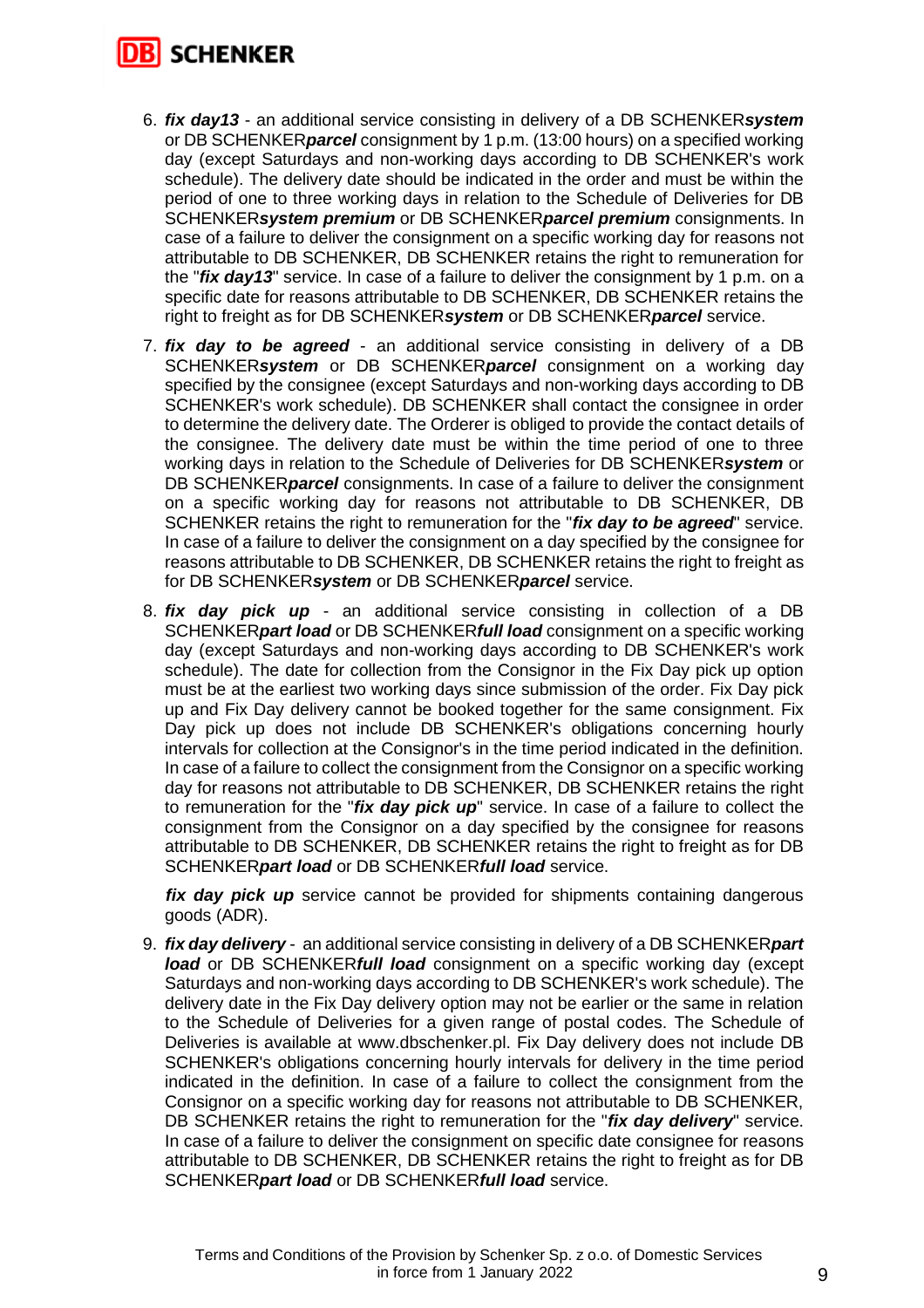

*fix day delivery* service cannot be provided for shipments containing dangerous goods (ADR).

10. *time window pick up* - an additional service consisting in collection from the Consignor of DB SCHENKER*part load* or DB SCHENKER*full load* consignments enabling the selection of a specific time window for the collection of the consignment, between 09:00 and 12:00 hours referred to as "morning" or between 13:00 and 16:00 hours referred to as "afternoon" (except Saturdays and non-working days according to DB SCHENKER's work schedule) in areas listed in the Schedule of Deliveries posted on the DB SCHENKER website www.dbschenker.pl. In case of a failure to collect the consignment from the Consignor on a specific working day for reasons not attributable to DB SCHENKER, DB SCHENKER retains the right to remuneration for the service. *Time window pick up* and *Time window delivery* cannot be booked together for the same consignment.

*Time window pick up* service cannot be provided for shipments containing dangerous goods (ADR).

11. *time window delivery* – an additional service consisting in delivery of a DB SCHENKER*part load* or DB SCHENKER*full load* consignment enabling the selection of a specific time window for the collection of the consignment, between 09:00 and 12:00 hours referred to as "morning" or between 13:00 and 16:00 hours referred to as "afternoon" on working days (except Saturdays and non-working days according to DB SCHENKER's work schedule) in areas listed in the Schedule of Deliveries posted on the DB SCHENKER website www.dbschenker.pl. In case of a failure to deliver the consignment for reasons not attributable to DB SCHENKER, DB SCHENKER retains the right to remuneration for the service. *Time window pick up* and *Time window delivery* cannot be booked together.

**Time window delivery** service cannot be provided for shipments containing dangerous goods (ADR).

- 12. DELIVERY BETWEEN 4 p.m. and 10 p.m. an additional service consisting in delivery of a DB SCHENKER*system* or DB SCHENKER*parcel* consignment between 4 p.m. and 10 p.m. on a working day (except Saturdays and non-working days according to DB SCHENKER's work schedule) in the areas listed in the Schedule of Deliveries posted on the DB SCHENKER website www.dbschenker.pl. In case of a failure to deliver the consignment between 4 p.m. and 10 p.m. for reasons not attributable to DB SCHENKER, DB SCHENKER retains the right to remuneration for the "*Delivery between 4 p.m. and 10 p.m.*" service. Within the scope of the service, the SMS Pre-Notice service is provided without additional fee. In case of a failure to deliver the consignment after 4 p.m. for reasons attributable to DB SCHENKER, DB SCHENKER retains the right to freight as for DB SCHENKER*system* or DB SCHENKER*parcel* service.
- 13. DELIVERY ON SATURDAY an additional service consisting in delivery of a DB SCHENKER*system*, DB SCHENKER*parcel,* DB SCHENKER*system premium*, DB SCHENKER*parcel premium,* DB SCHENKER*part load or DB SCHENKERfull load* consignment on Saturday (except non-working days according to the DB SCHENKER work schedule) in the areas listed in the Schedule of Deliveries posted on the DB SCHENKER website www.dbschenker.pl. In case of a failure to deliver the consignment on Saturday for reasons not attributable to DB SCHENKER, DB SCHENKER retains the right to remuneration for the "*Delivery on Saturday*" service. In the case of difficulties attributable to DB SCHENKER regarding the provision of the "*Delivery on Saturday*" service, DB SCHENKER has the right to postpone the delivery date to the next working day, without charging any fees for "*Delivery on Saturday*" service on those grounds and without bearing any liability on those grounds to the Orderer. The "*Delivery on Saturday"* service cannot be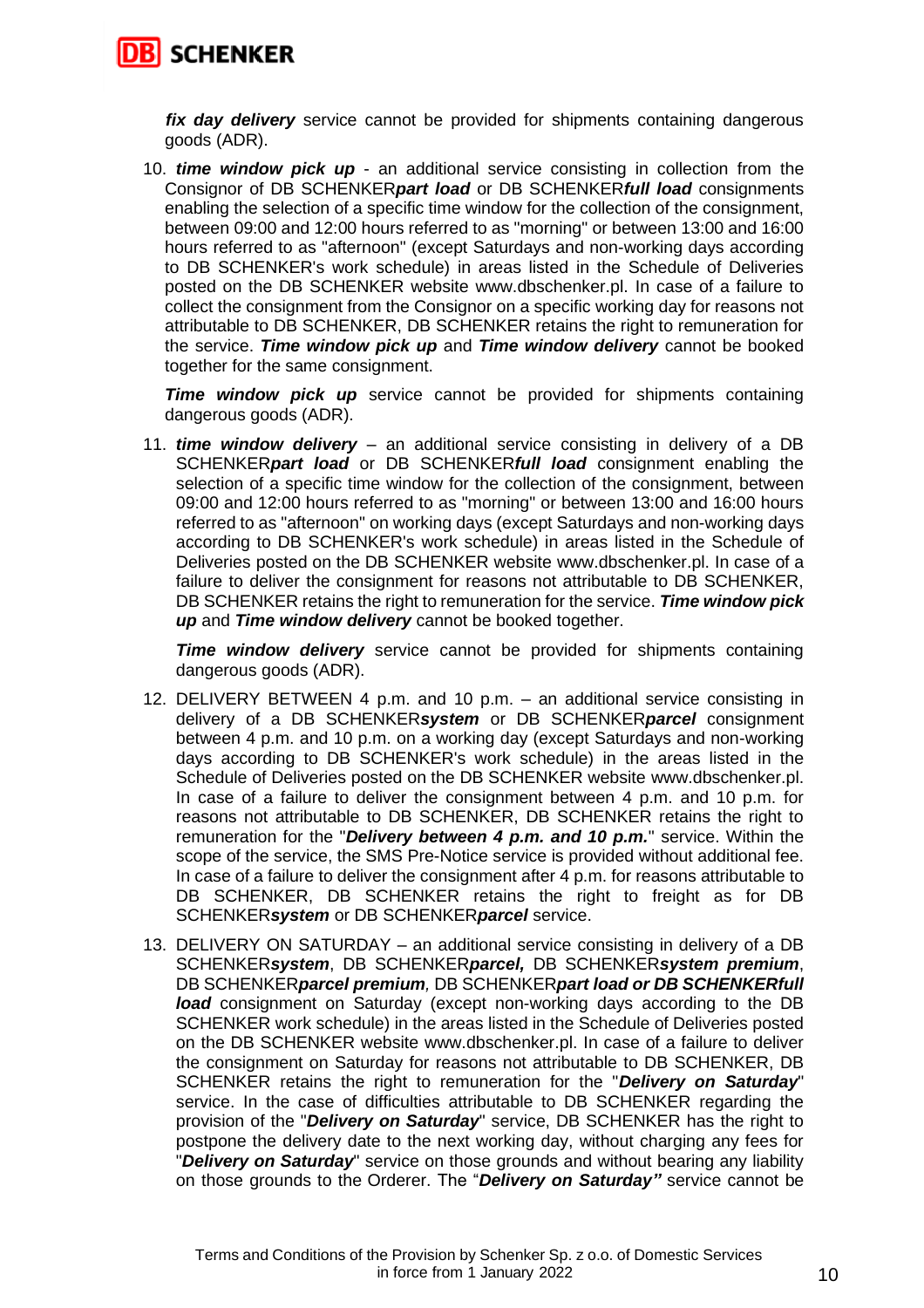

combined with the *fix day*, *fix day10*, *fix day13*, *fix day to be agreed* services.

- 14. *Same Day Collection* an additional service consisting in the delivery of DB SCHENKER*part load* or DB SCHENKER*full load* consignments with the date of pick-up of goods on the day of order placement. This option is available only after prior arrangements with Schenker.
- 15. CASH ON DELIVERY (COD) an additional service consisting in collecting by the driver from the Consignee of the DB SCHENKER*system*, DB SCHENKER*parcel or* DB SCHENKER*system premium* service of the remuneration due for the goods as declared in the order by the Consignor and passing it on the Orderer by a bank transfer to the indicated bank account. The service is only provided to the Orderers who have concluded a written agreement with DB SCHENKER.
	- a. The amount due must be paid by the Consignee prior to the collection of the consignment. If the Consignee refuses to pay the amount due, the consignment shall not be handed over to the Consignee and DB SCHENKER shall retain the right to obtain remuneration as for a delivered consignment. DB SCHENKER shall inform the Orderer about a refusal to pay the amount due by the Consignee. The Orderer shall give DB SCHENKER further instructions in relation to the consignment and the cost of the service consisting in returning the consignment to the Consignor or redelivering it to the Consignee shall be borne by the Orderer. The amounts due from the Consignee for the delivered consignment are collected in cash up to PLN 8,000, and in case of higher amounts, up to PLN 50,000, in the form of prepayment to DB SCHENKER account. If the goods are delivered against a cash-on-delivery payment, as a rule DB SCHENKER shall settle with the Orderer the collected amount due within three working days following an effectivedelivery.
	- b. The amount of cash on delivery may not exceed PLN 8,000 for all consignments sent on a given day from one Consignor and delivered to one Consignee.
	- c. The COD instructions must be expressly provided directly to DB SCHENKER in the order, by means of selection of an additional service. Information included in the invoice to the effect that the goods have been sold on the "Cash on Delivery" basis does not mean that DB SCHENKER is obliged to collect the invoiced amount in any form whatsoever.
	- d. DB SCHENKER shall only execute the COD instructions in connection with and as part of the carriage service.
	- e. DB SCHENKER shall not execute COD instructions in the case of an instruction for self-collection of a Shipment from a DB SCHENKER terminal, because of the principle that COD instructions are executed exclusively by drivers during the delivery of the Shipment to the Consignee. In the case of such COD instruction, DB SCHENKER reserves the right not to execute the COD service and thus not to release the Shipment without any consequences resulting therefrom, unless the amount covered by the COD instruction is paid to a DB SCHENKER account prior to collection, or the entity entitled to administer the Shipment gives DB SCHENKER an instruction to cancel the COD service.
	- f. DB SCHENKER's liability for performance of the COD instructions is always limited to the amount of actual damage incurred by the injured party not exceeding the amounts specified in the COD instruction.
- 16. PAYMENT FOR THE CONSIGNMENT BY CONSIGNEE an additional service consisting in assigning the amounts due to DB SCHENKER connected with the transport of the consignment to the Consignee. The payable amount is determined according to the price list of the Payer (for the Consignee who has concluded an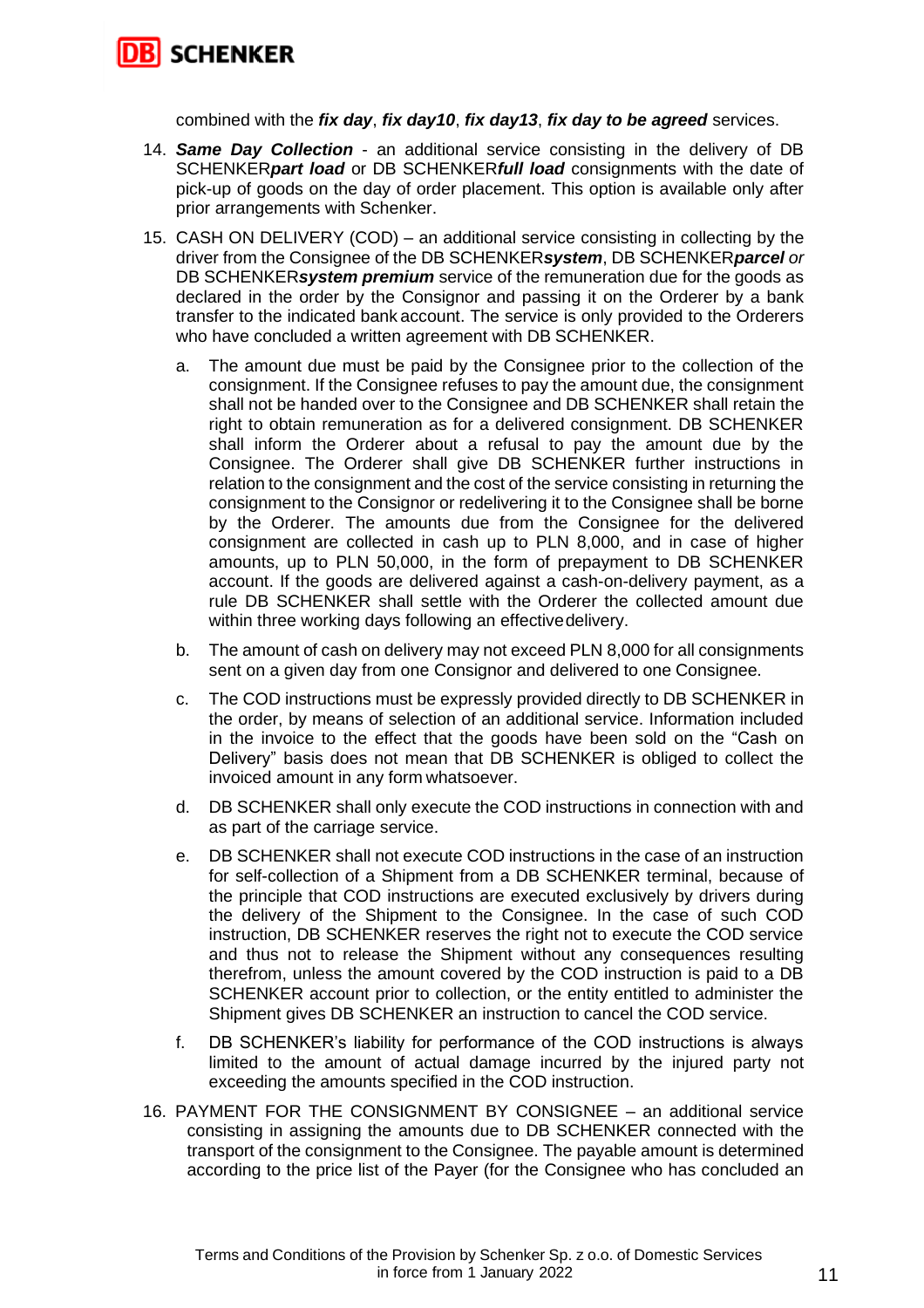

agreement with DB SCHENKER) or the Freight Table, available on the DB SCHENKER website www.dbschenker.pl (for the Consignee who has not concluded an agreement with DB SCHENKER).

- 17. RETURN OF CONFIRMED DOCUMENTS:
	- a. RETURN OF CONFIRMED DOCUMENTS IN AN ELECTRONIC FORMAT (e-ROD) – an additional service consisting in collecting a single document or a package thereof, related to the consignment in terms of its subject matter, from the Consignor, obtaining a confirmation thereof from the Consignee in their content, sharing them by electronic means and finally archiving them.

As part of the service, the confirmed documents are made available to the Consignor in the form of electronic copies on the website https://econnect.schenker.pl generally after the expiry of 1 working day from the day the Consignee submits them to DB SCHENKER, and for DB SCHENKER*part load* and DB SCHENKER*full load* consignments generally after 7 working days from the day the Consignee submits them to DB SCHENKER. To ensure appropriate identification of the confirmed documents in the process of their digitization, SCHENKER places a bar-code label on every original.

DB SCHENKER ensures that documents are archived by an entity authorized to provide professional services of archiving and storage of documents in the physical form. In such form the documents shall be stored in a manner compliant with their properties for five calendar years, this period calculated from the end of the year in which the documents were handed over to DB SCHENKER by the Consignee, and they shall be destroyed afterwards. The Orderer, placing an order for provision of the e-ROD service, including archiving the original documents, approves of their destruction as at the deadline specified in the previous sentence.

b. RETURN OF CONFIRMED DOCUMENTS IN AN ELECTRONIC FORMAT TOGETHER WITH ORIGINAL DOCUMENTS (ROD) – an additional service consisting in collecting a single document or a package thereof, related to the consignment in terms of its subject matter, from the Consignor, obtaining a confirmation thereof from the Consignee in their content, sharing them by electronic means and then returning the originals of the confirmed documents to the Orderer.

As part of the services, the confirmed documents are made available to the Consignor in the form of electronic copies on the website https://econnect.schenker.pl generally after the expiry of one working day from the day the Consignee submits them to DB SCHENKER and for SCHENKER*part load* and DB SCHENKER*full load* consignments generally seven working days from the day the Consignee submits them to DB SCHENKER To ensure appropriate identification of the confirmed documents in the process of their digitization, SCHENKER places a bar-code label on every original.

The originals of confirmed documents are sent to the Orderer by registered letter through the postal operator at the dates and under the conditions laid down by the operator. DB SCHENKER has no impact on the service dates of registered letters by the postal operator.

c. ARCHIVE SEARCHING AND RETURNING ORIGINAL DOCUMENTS – a service consisting in searching in the archives and returning the original confirmed documents to the Orderer against a fee. The originals of confirmed documents are sent to the Orderer by courier services through the postal operator at the dates and under the conditions laid down by the operator. DB SCHENKER has no impact on the service dates of consignments by the third-party postal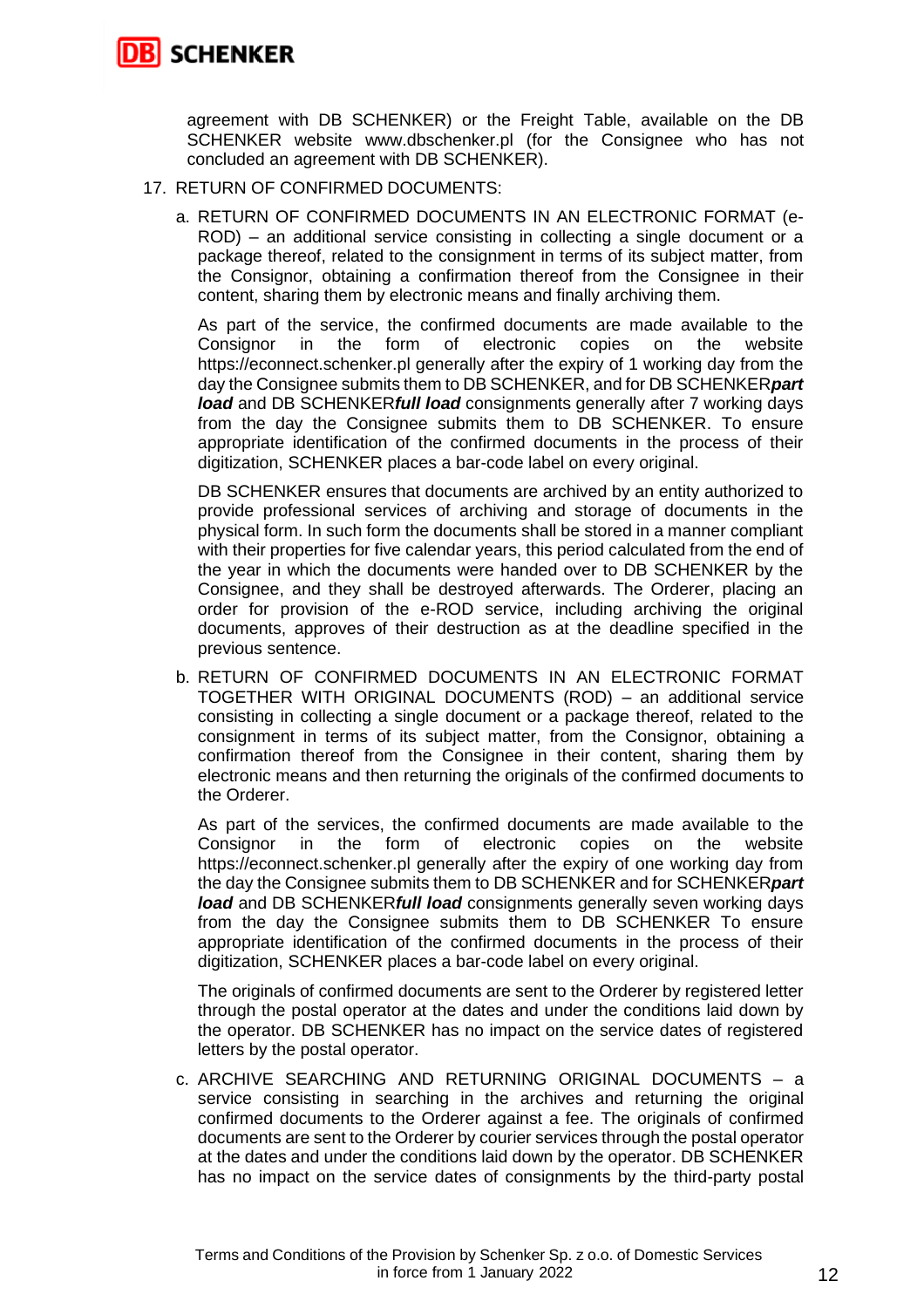

operator. As part of this service, all the documents related to the consignment are to be released.

- d. DB SCHENKER shall provide the e-ROD and ROD services provided that:
	- the Orderer of the consignment transport places an order for the abovementioned additional service within the order named in § 8, specifying its type and scope;
	- the Consignor specifies names and number of documents subject to the service in the shipping document being the basis of the consignment transport.
	- the documents were placed by the Consignor solely within a closed pad attached to the consignment or a closed envelope attached to the shipping document.
- e. DB SCHENKER, regardless of circumstances, reserves the right to refuse acceptance of the order for the e-ROD or ROD service without bearing any liability on those grounds to the Orderer.
- f. DB SCHENKER while receiving the consignment, does not check the pad/envelope content and shall not be held liable for any missing or damaged documents declared as contained in the pad/envelope.
- g. As part of the e-ROD and ROD services, DB SCHENKER offers a standard service of returning the package of confirmed documents containing up to 7 documents attached to the consignment forwarded. If the number of confirmed documents exceeds 7, DB SCHENKER charges the Orderer with a multiplication of the standard fee for this service, calculated for every 7 subsequent documents.
- h. If the number of documents declared by the Consignor in the shipping document is not compliant with the number of documents confirmed by the Consignee, DB SCHENKER retains the right to the full remuneration for the e-ROD service.
- i. DB SCHENKER shall bear no legal liability for the wording of any notes and representations made by the Consignee in the documents confirmed by the Consignee.
- 18. EXCHANGE AND RETURN OF PALLETS AT DELIVERY (1:1 System) an additional service related to original and undamaged EUR or EPAL pallets made of wood with the dimensions of 800 mm x 1,200 mm, consistent with the applicable standards (detailed information is available on the DB SCHENKER website www.dbschenker.pl), which is provided only after a relevant contract is signed. EUR or EPAL pallets released by the Consignees during the delivery of a consignment are subject to return to the Consignor. A service fee for returning the pallets to the Consignor from the Consignees is charged for each EUR or EPAL pallet sent to DB SCHENKER by the Consignee.
- 19. EXCHANGE AND RETURN OF PALLETS PALLET EXCHANGE SYSTEM (SOP) – an additional service related to original and undamaged EUR or EPAL pallets made of wood with the dimensions of 800 mm x 1,200 mm, consistent with the applicable standards (detailed information is available on the DB SCHENKER website www.dbschenker.pl), which is provided only after a relevant contract is signed. EUR or EPAL pallets positively verified by the Consignees as EUR or EPAL pallets are subject to return to the Consignor. A service fee for returning the pallets to the Consignor from the Consignees is charged for each pallet declared on the shipping document by the Consignor as an EUR or EPAL pallet.
- 20. COLLECTION ORDER an additional service consisting in collecting the consignment for transport from the Consignor not being the Orderer or from a place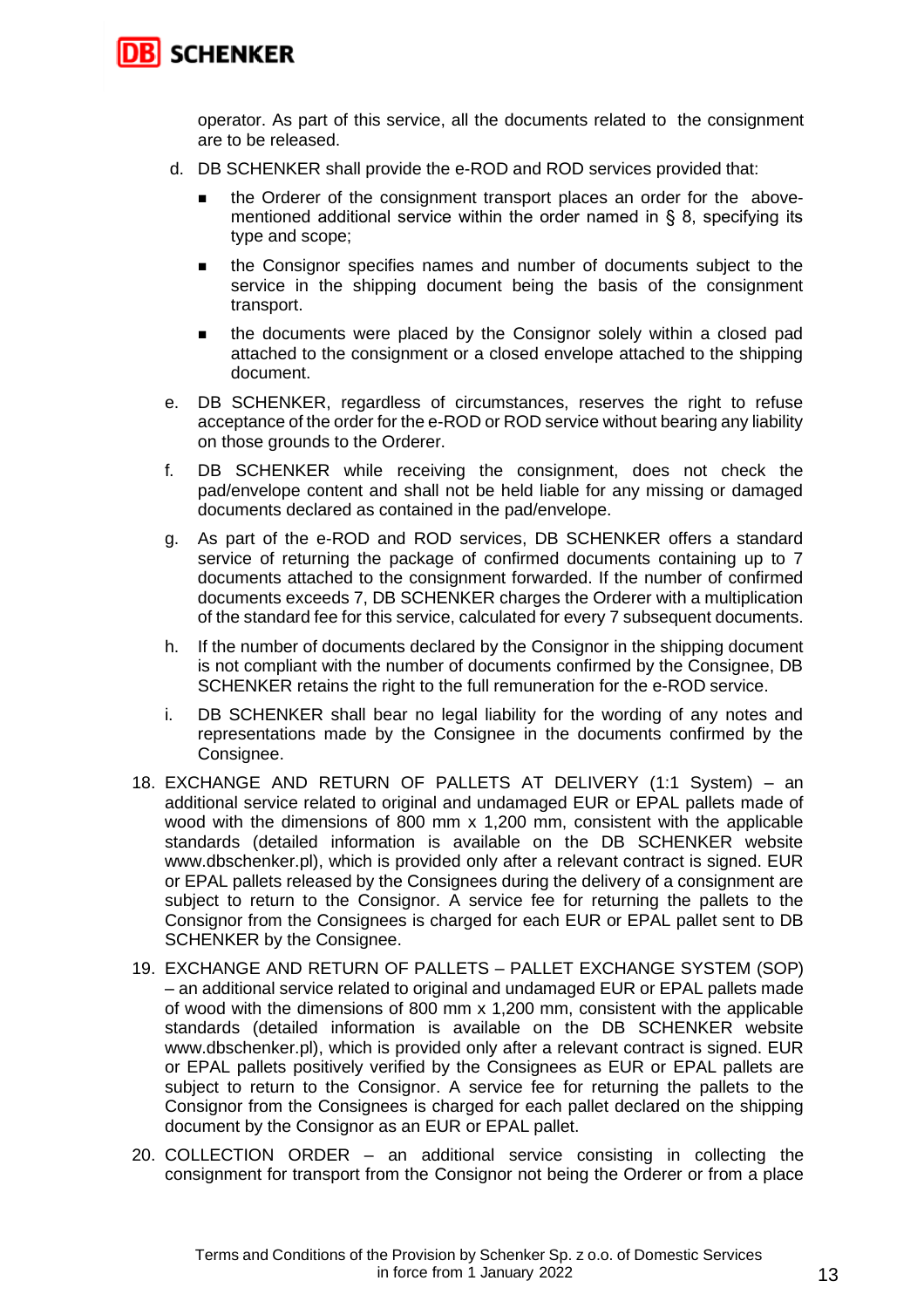

other than the Orderer's standard place of loading goods fixed in the contract with the Orderer and transport of this consignment to the Consignee indicated by the Orderer. This includes printing and providing the Consignor with the shipping documents, as well as labelling the consignment with the address labels provided by DB SCHENKER. The service is available for DB SCHENKER*system*, DB SCHENKER*parcel* and DB SCHENKER*part load* consignments. The service is not available for DB SCHENKER*system premium*, DB SCHENKER*parcel premium*.

21. CARRY-IN SERVICE (DB SCHENKER*system,* DB SCHENKER*system premium*) – an additional service ordered by the Orderer, which includes carrying in a consignment to the place indicated by the Consignee at the address specified by the Orderer in the shipping document. The carry-in service is performed provided that:

a. the maximum actual weight of a single lot of goods being carried in (in the package) may not exceed 30 kg, and its volume – 0.2 m<sup>3</sup>,

- b. the maximum actual weight of the consignment may not exceed 1.5 tons;
- c. the consignment does not contain dangerous goods ADR.

If the consignment requires disbanding of the logistic units in order to be carried in (security taken away, individual pieces of goods (packed) taken out from the collective package to be carried in manually), then before performing the service, the Consignee, in the presence of the diver, is obliged to confirm the receipt of the consignment in the shipping document or in electronic form on mobile device, and is obliged to participate in unpacking the consignment for the driver to carry in individual pieces of goods comprising the consignment.

If the size of the consignment or other circumstances prevent carrying in the consignment to the place indicated by the Consignee, then the Consignee should indicate a different place to put the consignment within the address specified in the shipping document.

The maximum distance for moving a single lot of the goods (in packaging) carried in is governed by the provisions of the Occupational Health and Safety Regulations for manual transport work and must not exceed 200 meters.

- 22. CARRY-IN SERVICE (DB SCHENKER*parcel,* DB SCHENKER*parcel premium*) an additional service covered by the Basic Price consisting in carrying in the consignment to the premises of the Consignee, for consignments in which all logistic units meet the maximum parameters defined for the DB SCHENKER*parcel,* DB SCHENKER*parcel premium* service. If one of the logistic units exceeds the maximum parameters, the driver has the right to refuse carrying in the consignment and the Consignee is required to pick it up from the load platform of the car from the place indicated by the driver. The maximum distance for moving logistic units is governed by the provisions of the Occupational Health and Safety Regulations for manual transport work and must not exceed 200 meters.
- 23. E-MAIL PRE-NOTICE OF CONSIGNMENT DELIVERY an additional service consisting in sending an email message to the Consignee, containing information on the possible delivery date of the consignment. The service is provided automatically if the Orderer provides the Consignee's e-mail address. Information on the possible date delivery of the consignment included in the e-mail message is given for information purposes only and does not guarantee that the delivery date will be met and the absence of notification for technical reasons cannot be grounds for any claims against DB SCHENKER.
- 24. SMS PRE-NOTICE OF CONSIGNMENT DELIVERY an additional service consisting in sending a text message to the Consignee, containing information on the possible delivery date of the consignment. Optionally, DB SCHENKER also sends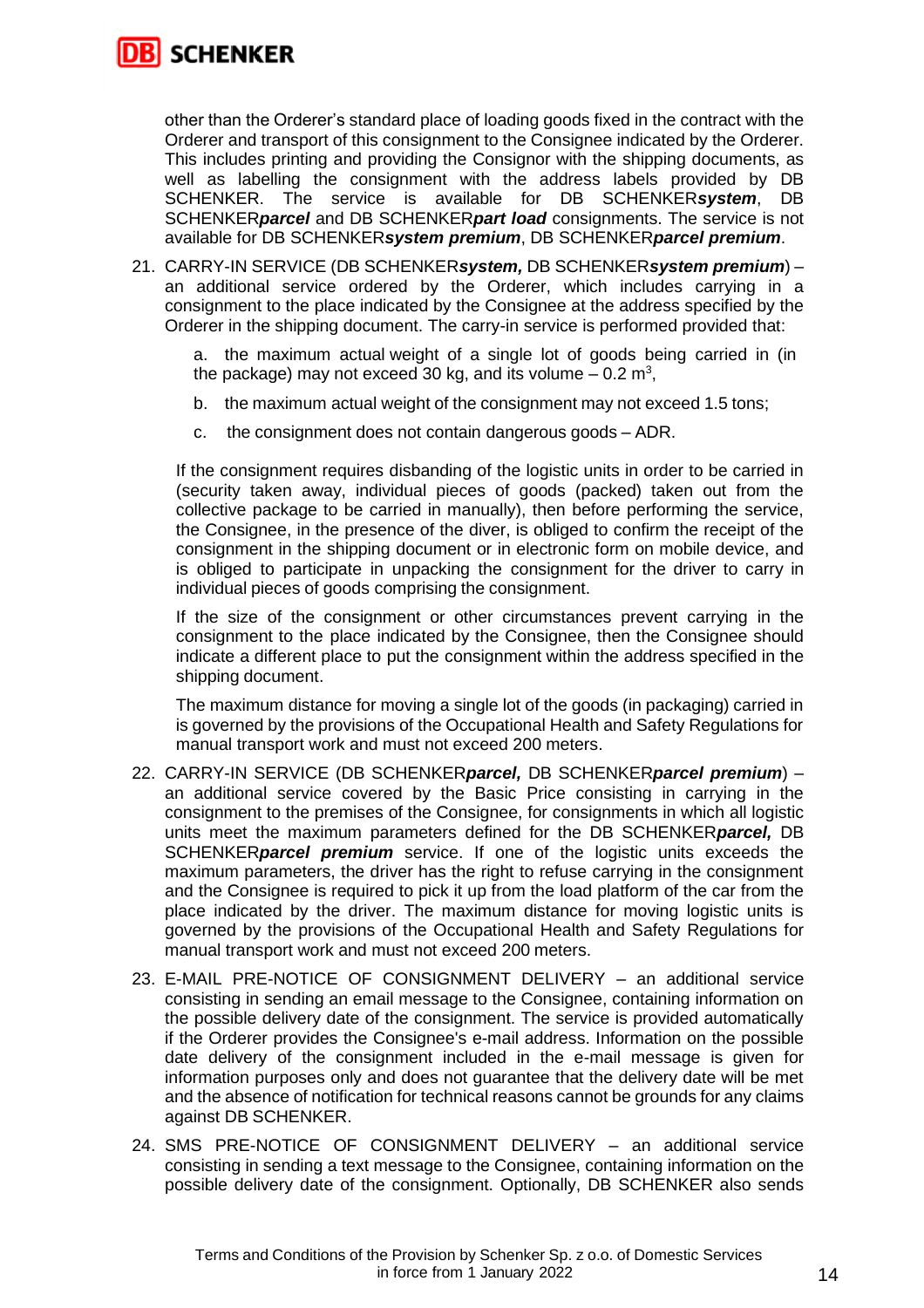

additional text messages in the event of a delay of the consignment or absence of the Consignee at the indicated address when attempting to deliver the consignment. In order to qualify for the service the Orderer must provide the Consignee's mobile phone number. Information on the possible date delivery of the consignment included in the text message is given for information purposes and does not guarantee that the delivery date will be met and the absence of notification for technical reasons cannot be grounds for any claims against DB SCHENKER.

- 25. PHONE PRE-NOTICE OF CONSIGNMENT DELIVERY an additional service consisting in contacting the Consignee by DB SCHENKER by phone before the delivery of the consignment. The phone contact is carried out by the employee or subcontractor of DB SCHENKER, on the possible delivery date of the consignment. The service shall be deemed to have been performed after three attempts to contact the Consignee at the phone number indicated in service order. In order to qualify for the service the Orderer must provide the Consignee's phone number. Information about the possible date and time of the consignment delivery submitted by DB SCHENKER is provided for information purposes only and does not guarantee that the date and time of the delivery will be met and the absence of notification for technical reasons cannot be grounds for any claims against DB SCHENKER.
- 26. E-MAIL PRE-NOTICE PICK UP an additional service for DB SCHENKER**part load** and DB SCHENKER**full load** consisting in sending to the Consignor an e-mail message together with information about possible collection of consignment from the Consignor. This service is provided automatically if the Orderer provides the e-mail address of the Consignor. The information about a possible date of consignment collection contained in the e-mail message is provided for information purposes only and does not guarantee that the date and time of the collection will be met and the absence of notification for technical reasons cannot be grounds for any claims against DB SCHENKER.
- 27. SMS PRE-NOTICE PICK UP an additional service for DB SCHENKER*part load* and DB SCHENKER*full load* consisting in sending to the Consignor an SMS message together with information about possible collection of consignment from the Consignor. The service is provided automatically if the Orderer provides the telephone number of the Consignor. The information about a possible date of consignment collection contained in the SMS message is for information purposes only and does not guarantee that the date and time of the collection will be met and the absence of notification for technical reasons cannot be grounds for any claims against DB SCHENKER.
- 28. PHONE PRE-NOTICE PICK UP an additional service for DB SCHENKER*part load* and DB SCHENKER*full load* consisting in DB SCHENKER's telephone contact with the Consignor before collecting the consignment from the Consignor. The telephone contact is performed by a DB SCHENKER employee or subcontractor on the day of possible collection of consignment from the Consignor. The service shall be deemed performed after three attempts to call the Consignor to the telephone number indicated in the service order. The service can be used if the telephone number of the Consignor was provided by the Orderer. The information about a possible date and time of consignment collection provided by DB SCHENKER is for information purposes only and does not guarantee that the date and time of the collection will be met and the absence of notification for technical reasons cannot be grounds for any claims against DB SCHENKER.
- 29. E-MAIL PRE-NOTICE DELIVERY an additional service for DB SCHENKER*part load* and DB SCHENKER*full load* consisting in sending to the Consignee an e-mail with information about a possible delivery of the consignment. The service is provided automatically if the Orderer provided the e-mail address of the Consignee. The information about a possible date of delivery of consignment contained in the e-mail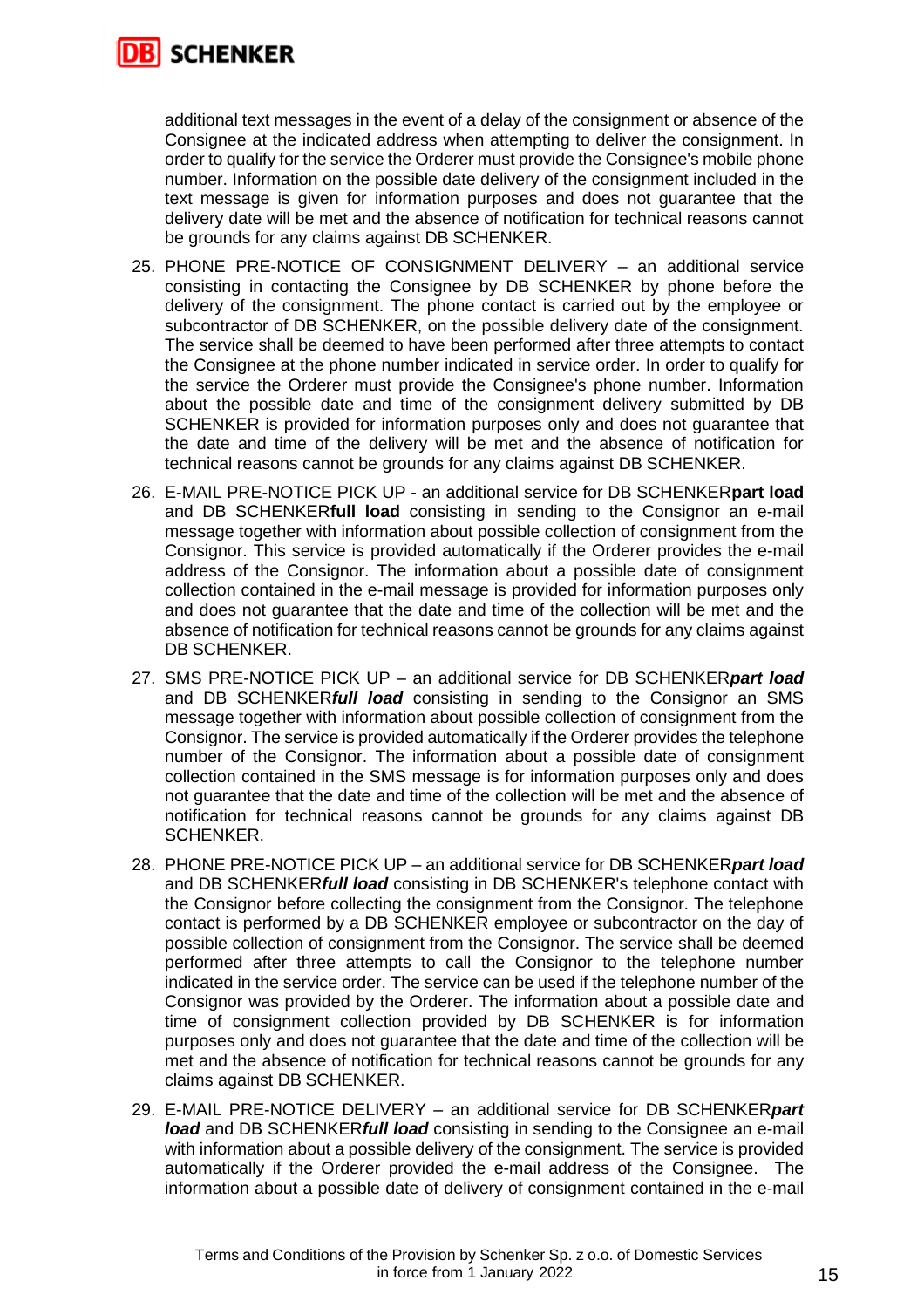

message is for information purposes only and does not guarantee that the date of the collection will be met and the absence of notification for technical reasons cannot be grounds for any claims against DB SCHENKER.

- 30. SMS PRE-NOTICE DELIVERY an additional service for DB SCHENKER*part load* and DB SCHENKER*full load* consisting in sending to the Consignee an SMS message with information about a possible delivery of the consignment. The service is provided automatically if the Orderer provided the telephone number of the Consignee. The information about a possible date of the consignment delivery contained in the SMS message is for information purposes only and does not guarantee that the date of the collection will be met and the absence of notification for technical reasons cannot be grounds for any claims against DB SCHENKER.
- 31. PHONE PRE-NOTICE DELIVERY an additional service for DB SCHENKER*part load* and DB SCHENKER*full load* consisting in telephone contact of DB SCHENKER with the Consignee before delivery of the consignment. The telephone contact is performed by an employee or subcontractor of DB SCHENKER on the day of possible delivery of the consignment. The service shall be deemed to have been performed after three attempts to call the Consignee to the telephone number indicated in the service order. The service can be used if the Orderer provided the telephone number of the Consignee. The information about a possible date and time of the consignment delivery provided by DB SCHENKER is for information purposes only and does not guarantee that the date and time of the collection will be met and the absence of notification for technical reasons cannot be grounds for any claims against DB SCHENKER.
- 32. UNLOADING THE CONSIGNMENT an additional service consisting in unloading a consignment adapted to mechanical reloading and delivering it to the first architectural obstacle (such as the door, stairs, lift, curb, uneven road). The maximum weight of the logistic unit must not exceed 400 kg. A consignment adapted to mechanical reloading means a consignment in which all logistic units meet the conditions set out in the definition of a logistic unit adapted to mechanical reloading set out in these General Terms and Conditions. The maximum distance for manual transport of the consignment is specified in the OHS Provisions, governing the manual transport work and must not exceed 200 meters. DB SCHENKER reserves the right to refuse provision of services at delivery if the delivery terms and conditions jeopardize the safety of operation or consignment, or there is a risk of damaging the transport unit or the driver's equipment.
- 33. ELECTRONIC PROOF OF DELIVERY WITH THE CONSIGNEE'S SIGNATURE (DB SCHENKER*system*, DB SCHENKER*system premium*, DB SCHENKER*part load* and DB SCHENKER*full load*) – an additional service consisting in providing the Orderer with an electronic copy of the consignment confirmation containing the Consignee's signature (a section of the shipping document). The service is available, without additional costs, to Customers who use the e-connect premium application.
- 34. ELECTRONIC PROOF OF DELIVERY WITH THE CONSIGNEE'S SIGNATURE (DB SCHENKER*parcel,* DB SCHENKER*parcel premium*) – an additional service consisting in providing an electronic copy of proof of delivery with the Consignee's signature. The service is available, without additional costs, in e-connect premium application or, at the Orderer's request, in a DB SCHENKER branch (for an extra fee as specified in the Table of Value Added Services and Additional Fees).
- 35. ELECTRONIC COPY OF WAYBILL (DB SCHENKER*system*, DB SCHENKER*system premium,* DB SCHENKER*part load* and DB SCHENKER*full load*) – an additional service consisting in providing the Orderer with an electronic copy of the confirmed shipping document. The service is only available to Customers who use the e-connect premium application or, at the Orderer's request, in a DB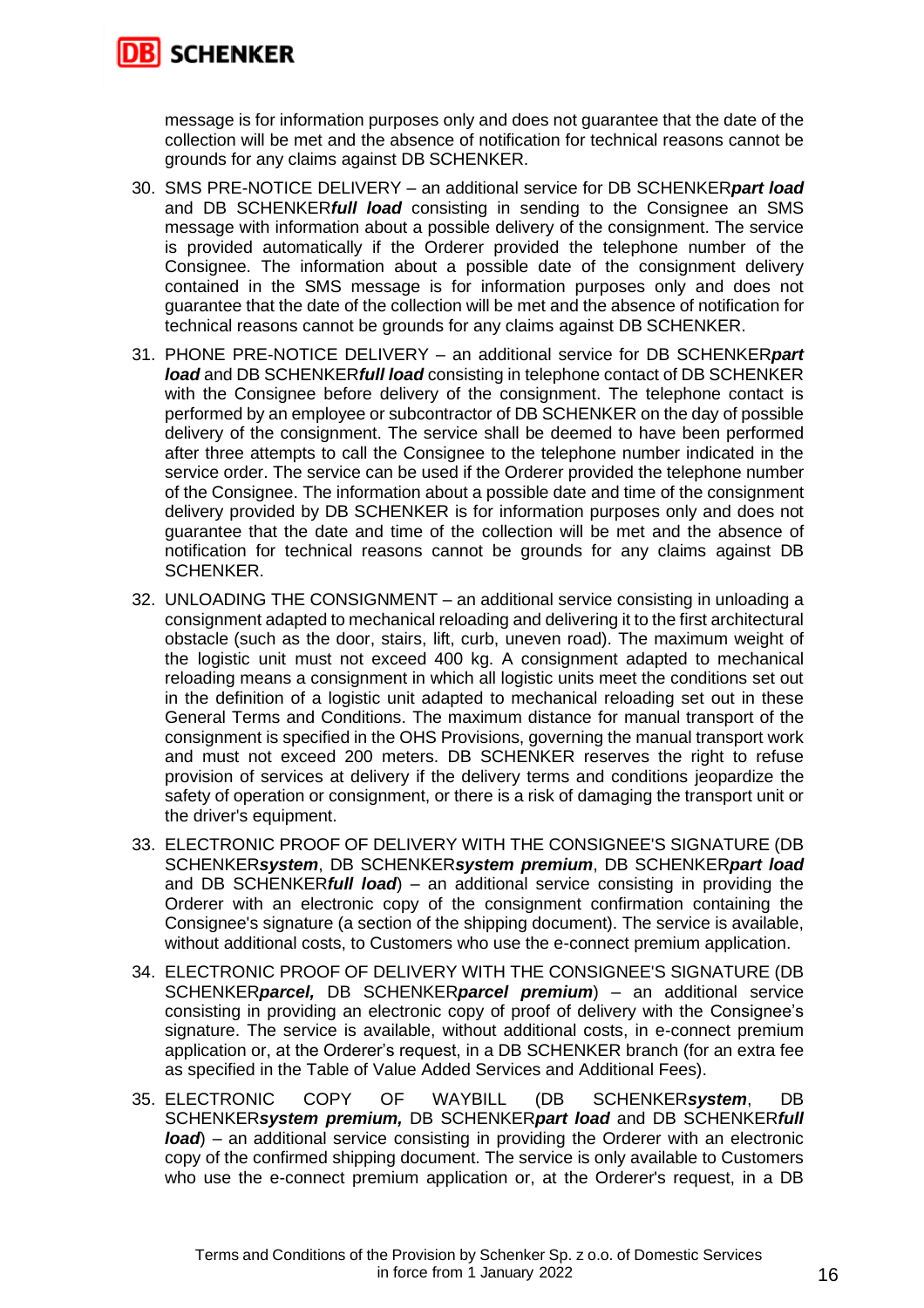

SCHENKER branch.

- 36. PROOF OF DELIVERY IN PAPER FORM (DB SCHENKER*parcel,* DB SCHENKER*parcel premium*) — an additional service consisting in printing by DB SCHENKER, based on the Orderer's order placed at the time of ordering the shipment, the document confirming delivery and obtaining confirmation of delivery in the form of the consignee's signature on a document in paper form.
- 37. SENDING A COPY OF THE SHIPPING DOCUMENT TO THE CUSTOMER an additional service consisting in searching the archives for the confirmed paper copy of the shipping document and sending it to the Orderer.
- 38. DELIVERY TO RETAIL CHAINS delivery to logistic centers and premises of retail chains that require specific conditions for delivery (such as delivery within a specified time slot, waiting for counting the goods or using the consignee's archive system). The current list of supported retail chains as part of this service is specified in the Schedule of Deliveries posted on the DB SCHENKER's website www.dbschenker.pl.
- 39. DELIVERY IN REMOTE AREAS delivery to the areas which are difficult to reach, in principle those not related to urban development, including mountain and seaside, the access to which is significantly limited or connected with additional requirements for the means of transport used to deliver the consignment, meaning also considerable tonnage limitations significantly affecting the cost and method of delivering the consignment. DB SCHENKER may provide the service in the above-mentioned areas, if it is permitted by the applicable law and these General Terms and Conditions. If the delivery cannot be completed to the address indicated in the shipping document, due to inability to access the destination according to the applicable law, the delivery is provided in accordance with the rules applicable for specific services of DB<br>SCHENKER (DB SCHENKERsvstem. DB SCHENKERparcel. DB SCHENKER (DB SCHENKER*system*, DB SCHENKER*parcel*, DB SCHENKER*system premium,* DB SCHENKER*parcel premium, Carry-in*, *Unloading*, DB SCHENKER*part load* and DB SCHENKER*full load*). The service is available in the areas listed in the Schedule of Deliveries posted on the DB SCHENKER's website www.dbschenker.pl.
- 40. DELIVERY IN URBAN AREAS WITH DIFFICULT ACCESS delivery in urban areas with impediments pertaining to entry fees, significant tonnage limitations, obtaining permits/passes against payment or restricted hourly entry significantly affecting the cost and method of delivering the consignment. DB SCHENKER may provide the service in the above-mentioned areas, if it is permitted by the applicable law and these General Terms and Conditions. If the delivery cannot be completed at the address indicated in the shipping document due to inability to access the destination according to the applicable law, the delivery is provided in accordance with the rules applicable for specific services of DB SCHENKER (DB SCHENKER*system*, DB SCHENKER*parcel*, DB SCHENKER*system premium,* DB SCHENKER*parcel premium, Carry-in*, *Unloading*, DB SCHENKER*part load* and DB SCHENKER*full load*). The service is available in the areas listed in the Schedule of Deliveries posted on the DB SCHENKER's website www.dbschenker.pl.
- 41. CORRECTION CONSIGNMENT PARAMETERS (DB SCHENKER*system*, DB SCHENKER*system premium,* DB SCHENKER*part load* and DB SCHENKER*full load*) – correction, done by DB SCHENKER, the data given in the shipping documents or sent by electronic means, with regard to the weight, dimensions, number of logistic units, packaging method. Charging a fee for this service leads also to the conversion of the Basic Price (according to the corrected parameters) which is determined according to the price list of the Payer (for the Payer who has concluded an agreement with DB SCHENKER) or the Freight Table available on the DB SCHENKER website www.dbschenker.pl (for the Payer who has not concluded an agreement with DB SCHENKER).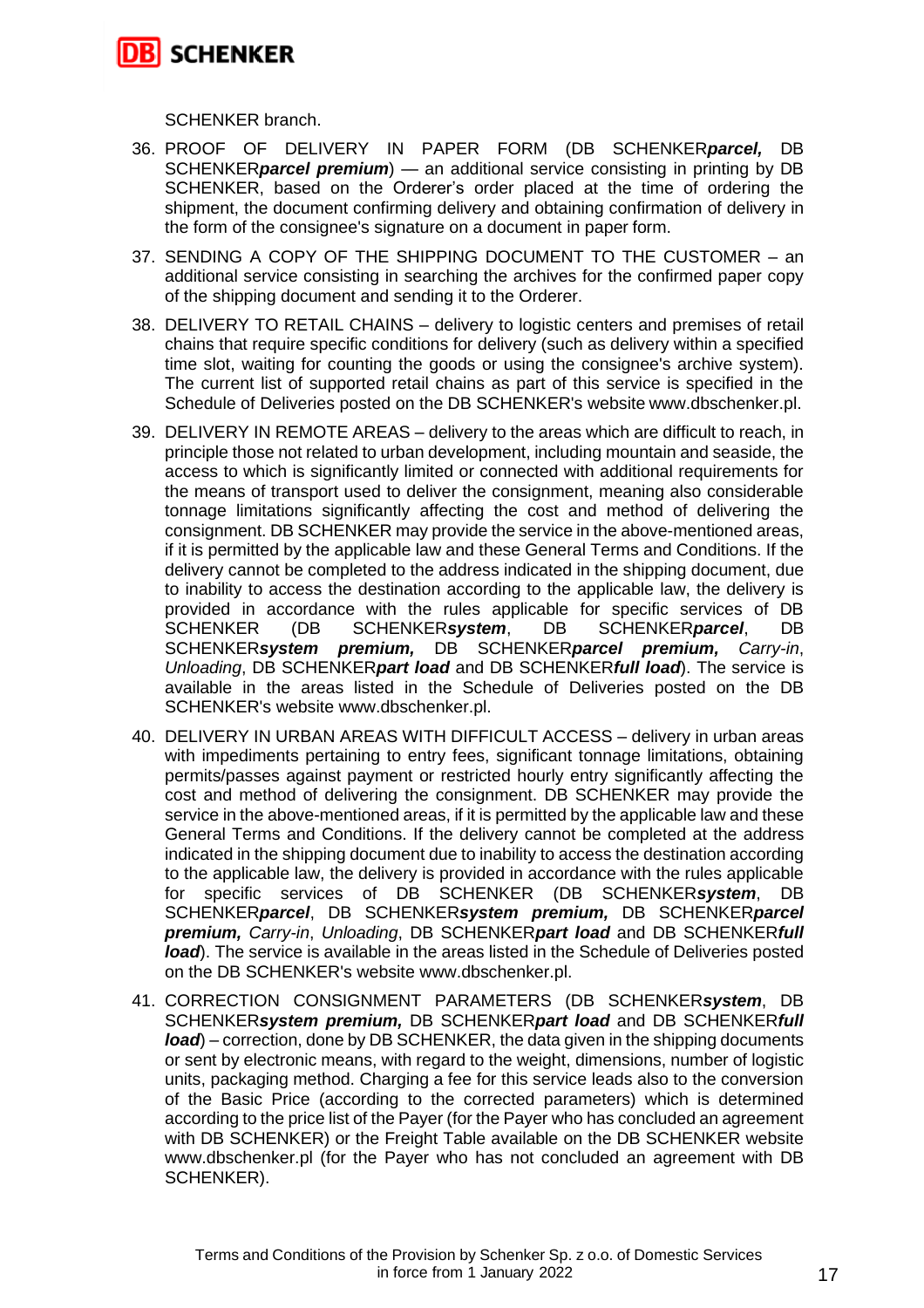

- 42. HANDLING OF NON-STANDARD ITEMS (DB SCHENKER*parcel,* DB SCHENKER*parcel premium*) – an additional service consisting in handling a logistic unit, the dimensions or characteristics of which exceed the standard parameters defined for the DB SCHENKER*parcel,* DB SCHENKER*parcel premium* service, but which meet the terms and conditions defined as maximum parameters of the service.
- 43. HANDLING OF ELEMENTS EXCEEDING THE MAXIMUM PARAMETERS handling consignments whose maximum parameters specified for the transport service in these General Terms and Conditions are exceeded. This also applies to the situation in which the parameters of the consignment were verified in the process of measuring the parameters of consignments by DB SCHENKER implemented during the service provision, as well as if parameters that are inconsistent with these General Terms and Conditions are defined by the Orderer in the shipping documents or in the data sent by electronic means. Charging a fee for this service leads also to the recalculation of the Basic Price (according to the corrected parameters) which is determined according to the price list applicable for settlements with the Payer.
- 44. CORRECTION OF INCORRECT OR INCOMPLETE DATA REGARDING THE CONSIGNMENT (DB SCHENKER*system*, DB SCHENKER*system premium*, DB SCHENKER*part load* and DB SCHENKER*full load*) – correction, done by DB SCHENKER, the Consignee's address or contact details, ADR data and the data regarding collections and other additional services.
- 45. CORRECTION OF INCORRECT OR INCOMPLETE CONSIGNMENT DATA (DB SCHENKER*parcel,* DB SCHENKER*parcel premium*) – correction, done by DB SCHENKER, the Consignee's address or contact details, or the data regarding collections and other additional services .
- 46. SEASON SURCHARGE an additional fee for handling consignments in the traffic peak periods. The fee applies in the following periods:
	- a. for 10 working days before and 4 working days after Easter\*;
	- b. from the 5th working day before 1 May and to the 3rd working day after 3 May;
	- c. from the 5th working day before and to the 3rd working day after Corpus Christi\*;
	- d. From 1 September to 31 December.
	- \* applicable to Catholic holidays.
- 47. *SENT* CONSIGNMENT SURCHARGE an additional fee for transport of a consignment which contains goods covered by the monitoring system according to the Goods Transport Traffic Monitoring System Act of 9 March 2017, Journal of Laws of 2017 item 708, as amended. The fee does not include activities related to the registration of the consignment in the system on behalf of the Consignor.
- 48. FILLING OUT THE ELECTRONIC DATA TRANSMISSION adding, done by DB SCHENKER, electronic data for consignments for which the electronic data have been completed without using the applications integrated with the IT system of DB SCHENKER or for which such data, for reasons attributable to the Orderer, have not been transferred to the IT system of DB SCHENKER on the dispatch date. Applications integrated with the IT system of DB SCHENKER are as follows: econnect, SpedCust, integration through EDI or WebService or other IT solution authorized by DB SCHENKER causing an automatic transmission of data regarding consignments from the IT system of the Orderer to the IT system of DB SCHENKER.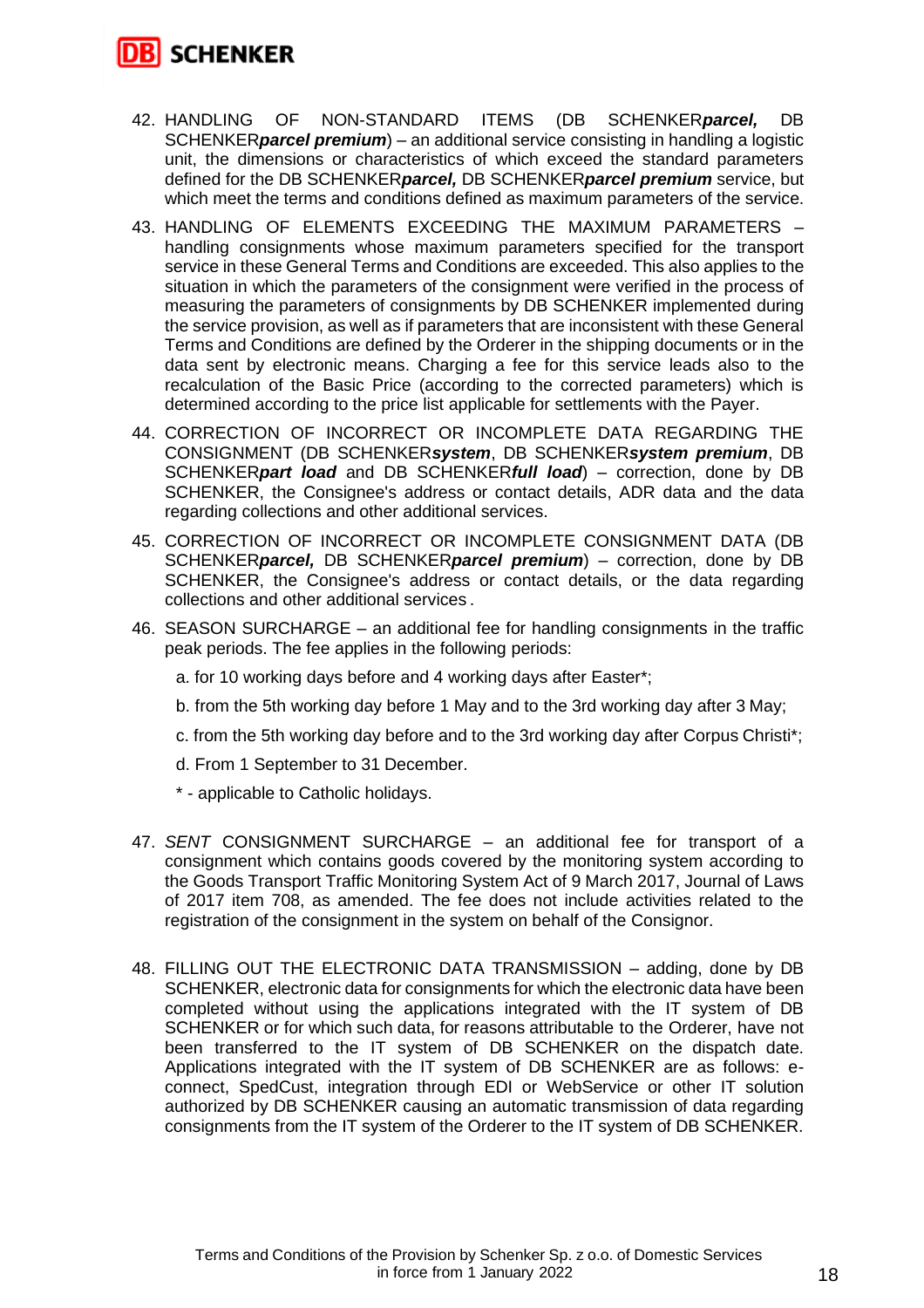

- 49. PREPARATION OF SHIPPING DOCUMENTS ON BEHALF OF THE CUSTOMER an additional service consisting in DB SCHENKER preparing the shipping documents on behalf of the Orderer and adding electronic data to the IT system of DB SCHENKER. As part of the service DB SCHENKER may also, at the Orderer's request, prepare, print and affix the address labels. DB SCHENKER has the right, at its own discretion, to prepare transport documents in electronic form only.
- 50. LABELLING THE CONSIGNMENT ON BEHALF OF THE CUSTOMER preparation, printing and placing address labels, done by DB SCHENKER, consistent with DB SCHENKER standards, if the Orderer has failed to do it. It is required to transmit data for consignments by means of applications integrated with the IT system of DB SCHENKER indicated in the definition of the *Filling out the Electronic Data Transmission* service.
- 51. RE-DELIVERY another attempt of delivery, done by DB SCHENKER, if the previous one was unsuccessful for reasons not attributable to DB SCHENKER.
- 52. ADDITIONAL STANDSTILL (for DB SCHENKER*system,* DB SCHENKER*parcel,* DB SCHENKER*parcel premium,* DB SCHENKER*part load* consignments) – an administrative fee for additional waiting time exceeding 30 minutes for loading or unloading. The fee is charged if the extension of the time for loading or unloading is attributed to the Consignor or the Consignee.
- 53. ADDITIONAL STANDSTILL (for DB SCHENKER*full load* consignments) an administrative fee for additional waiting time exceeding 60 minutes for loading or unloading. The fee is charged if the extension of the time for loading or unloading is attributed to the Consignor or the Consignee.
- 54. PRE-NOTICE OF CONSIGNMENT DELIVERY TO RETAIL CHAINS an additional service consisting in notification of the delivery to retail chains via the Internet platforms. The service is free of charge for Orderers who incur the cost of the *Retail Chain Delivery* service. The binding list of supported retail chains as part of this service is specified in the Schedule of Deliveries posted on the DB SCHENKER's website www.dbschenker.pl.
- 55. TRANSPORT OF CONSIGNMENT WITH DECLARED VALUE an additional service consisting in transporting and serving a consignment with a declared value by the Orderer.
- 56. STORAGE OF CONSIGNMENT storage of a consignment, done by DB SCHENKER, which was not collected or which could not be delivered to the Consignee – the fee is charged for every started (calendar) day, counting from the second day.
- 57. EXPRESS COLLECTION OF CONSIGNMENT (applicable to LTL consignments) an administrative fee for express pick-up of an DB SCHENKER*part load*  consignment, i.e., pick-up on the day of placing the order.
- 58. DELIVERY REQUIRING SPECIAL CONDITIONS (applicable to LTL consignments) an additional basis for calculating the fee, obligatory when: the means of transport with a lifting platform is required for unloading or there are tonnage limitations or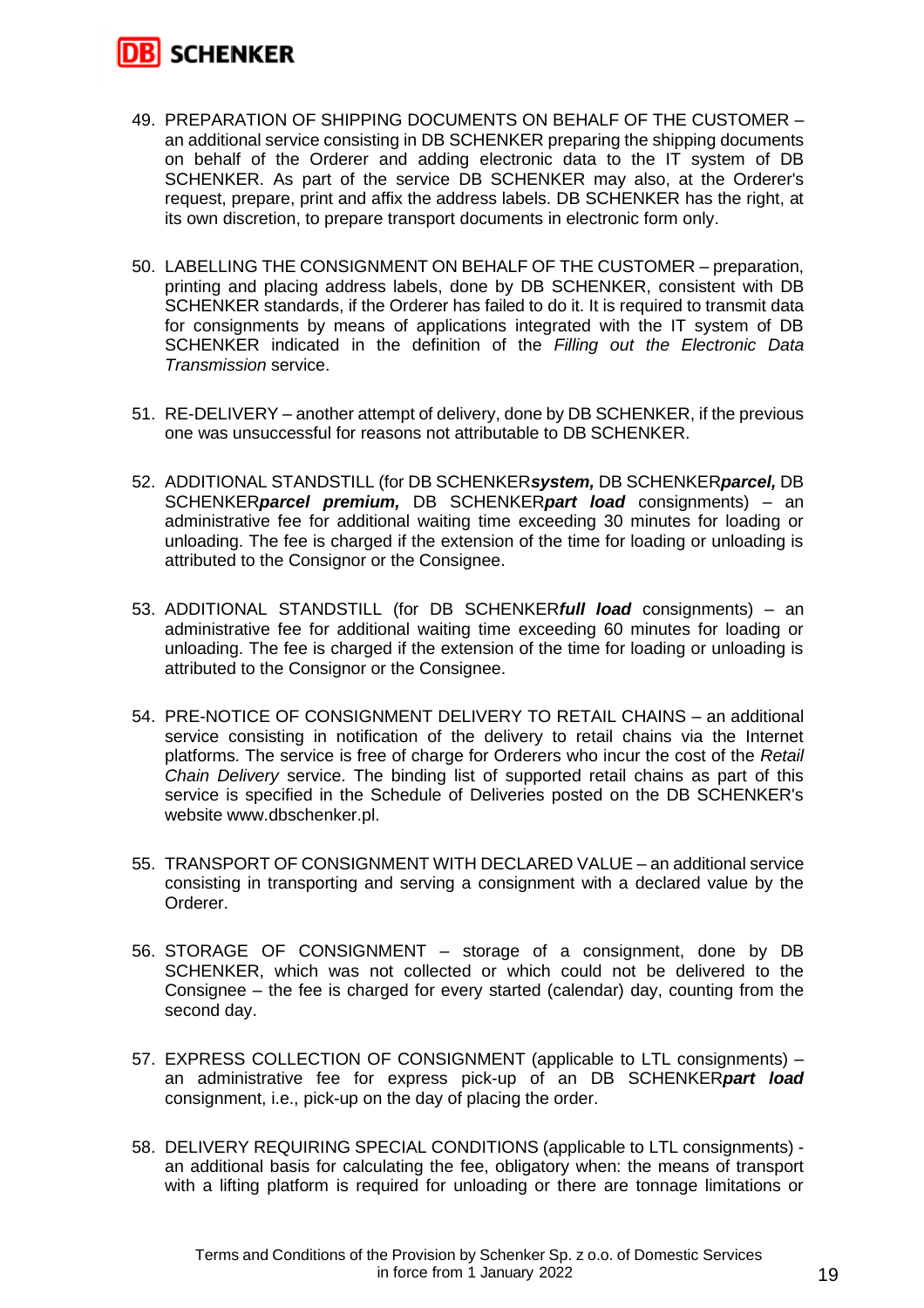

limitations arising out of the means of transport dimensions on the access way to or from the consignee. The service is available for consignments fulfilling the following parameters jointly: the maximum logistic unit weight up to 800 kg; maximum actual weight of the consignment up to 8 tons; maximum area of 15 MPAL.

59. LOADING AT THE CONSIGNOR REQUIRING SPECIAL CONDITIONS (applicable to LTL consignments) - an additional basis for calculating the fee, obligatory when: the means of transport with a lifting platform is required for loading or there are tonnage limitations or limitations arising out of the means of transport dimensions on the access way to or from the sender. The service is available for consignments fulfilling the following parameters jointly: the maximum logistic unit weight up to 800 kg; maximum actual weight of the consignment up to 8 tons; maximum area of 15 MPAL.

# **§ 5 Fuel Correction**

- 1. To the settlements of transport services a fuel correction index shall be applied, at a rate and in accordance with the regulations specified on the DB SCHENKER website www.dbschenker.pl.
- 2. The index shows the share of fuel costs in the prices offered by DB SCHENKER and may change due to a change in the cost structure or changes in fuel prices.
- 3. Fuel correction shall not apply to the Table of Value Added Services and Additional Fees.

# **§ 6 Additional fee for using toll roads – Toll Fee**

(applicable to the Toll Fee section in the Table of Value Added Services and Additional Fees)

- 1. In connection with an entry into force as of 1 July 2011of the provisions of the Regulation adopted by the Council of Ministers on 22 March 2011 on national roads or their sections on which the toll is collected electronically and the rates of electronic tolls (Journal of Laws of 2013, Item 1263, as amended) as well as extension of the scope of those provisions to include the routes on which DB SCHENKER transports consignments, and also in connection with the fees charged to DB SCHENKER by license holders of motorways, DB SCHENKER applies an additional fee for using toll roads.
- 2. In the case of a change in the rate of fees referred to in Section 1 or in the number of kilometers of sections of roads covered by the fees, DB SCHENKER reserves the right to update the rate of fees for using toll roads, according to the changes in the cost of DB SCHENKER's operations. The updates of the additional fee shall commence from the dates on which the fees or the number of kilometers of roads covered by the fees change.

# **§ 7 Restrictions in the Transport of Consignments**

1. The Orderer shall be obliged to execute a separate written agreement concerning the consignments named in this section with DB SCHENKER. Unless separate written agreements have been entered into, DB SCHENKER shall not accept for transport: a. consignments which require: specialist means of transport or reloading requiring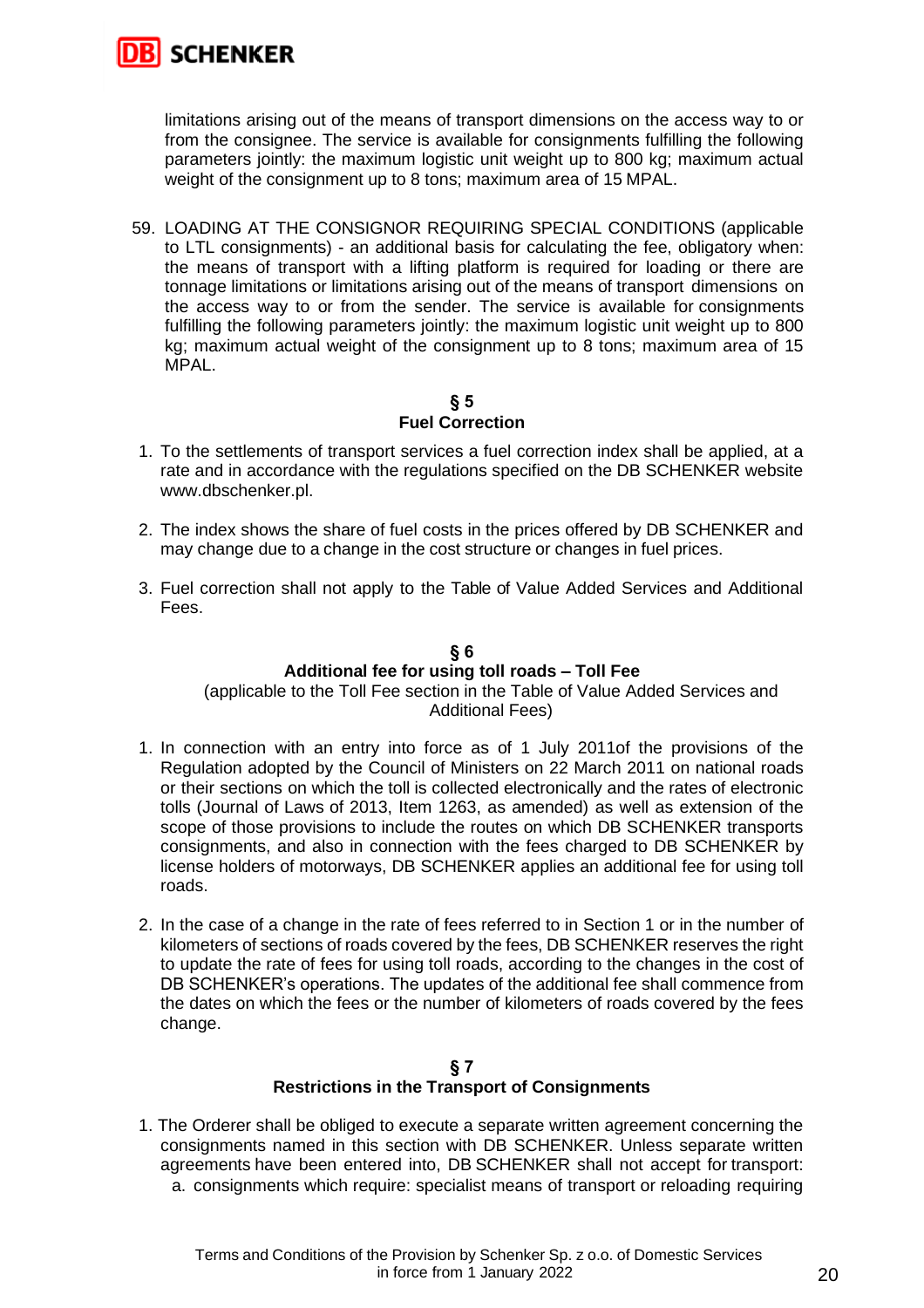

specialist equipment;

- b. consignments which require appropriate temperatures duringtransport;
- c. foodstuffs and perishable goods;
- d. plants and animals, biologically active products;
- e. human and animal remains;
- f. valuable consignments e.g., precious metals including gold, silver, etc.; precious stones and products made of them; all types of securities, including bonds, shares, gift coupons; banknotes and coins; antiques and works of art;
- g. alcohol products;
- h. consignments containing tobacco, including cigarettes;
- i. personal property;
- j. weapons and ammunition;
- k. consignments containing medicinal products which require the application of the Pharmaceutical Law and Good Distribution Practice provisions;
- l. drugs and psychotropic substances;
- m. documents and consignments containing correspondence within the meaning of legal regulations;
- n. consignments for the transport of which DB SCHENKER does not have individual permits and licenses or the transport of which is prohibited by law;
- o. goods of strategic importance specified in the Act of 29 November 2000 on foreign trade in goods, technologies and services of strategic importance to the security of the state and to maintaining international peace and security (Journal of Laws of 2013, item 194, as amended);
- p. dangerous materials the transport of which is prohibited in DB SCHENKER;
- q. dangerous materials (ADR) or dangerous materials in excluded quantities (EQ) in the DB SCHENKER*parcel,* DB SCHENKER*parcel premium* service;
- r. liquid materials in standard items of DB SCHENKER*parcel,* DB SCHENKER*parcel premium;*
- s. paint in liquid and varnish in all DB SCHENKER*parcel,* DB SCHENKER*parcel premium* consignments*;*
- t. waste products;
- u. goods which cannot be consolidated with other goods;
- v. consignments without documentation that is required under specific provisions;
- w. consignments non-compliant with the definitions of basic services provided for in §3;
- x. goods without adequate packing, goods that are not packed or improperly packed;
- y. goods requiring special arrangements for loading, securing, transport and unloading;
- z. extremely heavy goods (i.e., goods that result in an uneven distribution of weight on the vehicle).

DB SCHENKER shall not be held liable for any loss resulting from the failure to comply with the requirements pertaining to transporting the consignments mentioned above unless a separate written agreement has been executed. Accepting the consignment for transport, making an entry in the transport documents or placing or accepting the order in any form other than written shall not exempt from the obligation to execute a separate agreement in writing with respect to the transport of consignments mentioned in this section 1. If there is no written agreement it is assumed that the Orderer or the Consignor did not provide DB SCHENKER with the required details of the consignment or performance of the transport agreement. DB SCHENKER shall not be held liable should any loss occur as a result of performing the service with no written agreement in the scope this is permitted by the applicable law.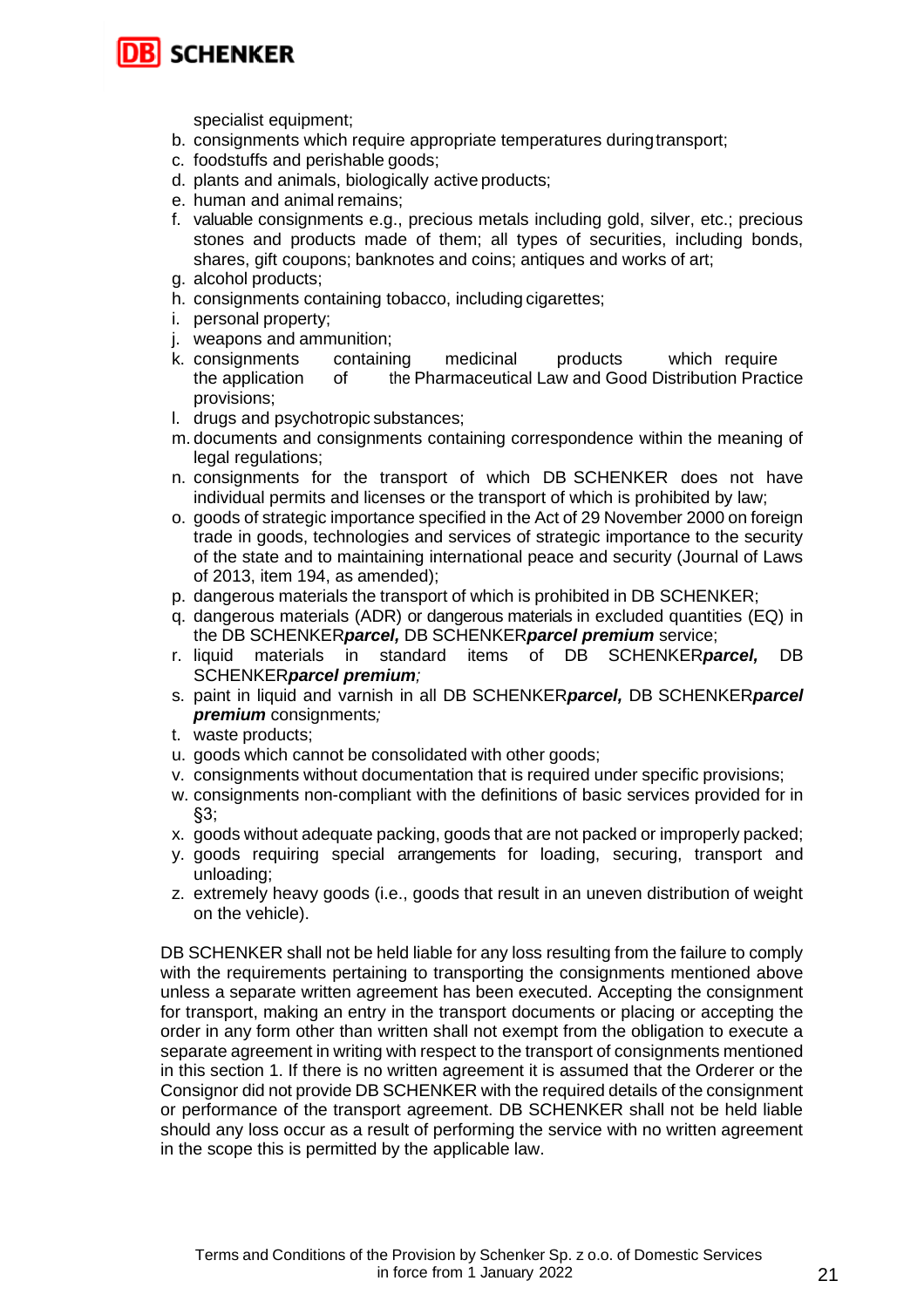

- 2. In the case of the absence of any written agreement and damage caused by dispatching a consignment with goods which are excluded from transport in the DB SCHENKER network (see the list above) or the failure to provide DB SCHENKER with the required details of the consignment or performance of the transport agreement, including dispatching a consignment whose actual content differed from the one declared in the Waybill, Address Label or the Dispatch Confirmation, the Orderer or the Consignor shall repair the incurred damage in full amount (including among other things, damage to DB SCHENKER vehicles and equipment, damage to other consignments, costs of liquidation of environmental pollution).
- 3. The Orderer represents that he has no connection with any person or entity the transactions with which are prohibited under domestic or international laws applicable in Poland and that he is not included in the list of entities any transactions with which are prohibited under such laws. If the above representation is proven to be untrue or there are grounds to state the same, DB SCHENKER shall have the right to immediately terminate its cooperation with the Orderer without any consequences in terms of damages.
- 4. The Orderer undertakes to observe valid legal provisions, especially the Traffic Law Act, Act on Public Roads, the Regulation of the Minister of Labor and Social Policy on occupational safety and health in handling works, defining among other things the rules of occupational safety. In the case of failure to fulfil the above-mentioned conditions, DB SCHENKER shall reserve the right to decline to provide service without incurring any liability for that. The Orderer shall release DB SCHENKER from any liability that could occur due to the Orderer's failure to fulfil the above- mentioned conditions.
- 5. In the event that the services or parts of the services contemplated in these General Terms and Conditions are prohibited under any laws or regulations, including but not limited to U.S. law, the law of the European Community or national laws, including but not limited to the laws and regulations relating to the fight against terrorism and embargos, DB SCHENKER is entitled to cancel the service or parts of the service at any time, without prior notice and without incurring any liability to the Orderer whatsoever.

#### **§ 8 Accepting Orders**

- 1. Orders are accepted by Customer Service Departments at DB SCHENKER units. Orders are accepted until 4.00 p.m. on the day preceding the collection of the consignment, provided that in the case of SCHENKER*part load* and DB SCHENKER*full load* orders are accepted until 2.00 p.m. The list of DB SCHENKER units together with their addresses and telephone numbers is available on the DB SCHENKER website www.dbschenker.pl.
- 2. An order is an offer to conclude an agreement (hereinafter referred to as the Agreement) which the Orderer submits to DB SCHENKER. If DB SCHENKER does not provide the Orderer with any remarks related to the content of the order within 4 working hours from the moment of its receipt (excluding working days between 4 p.m. and 8 a.m., Saturdays, Sundays and public holidays), the order shall be treated as having been accepted for execution under the terms and conditions specified in these General Terms and Conditions and in the content of the order.

If the time limit for accepting the order by DB SCHENKER has not elapsed until the end of the working day in compliance with the preceding sentence, it shall be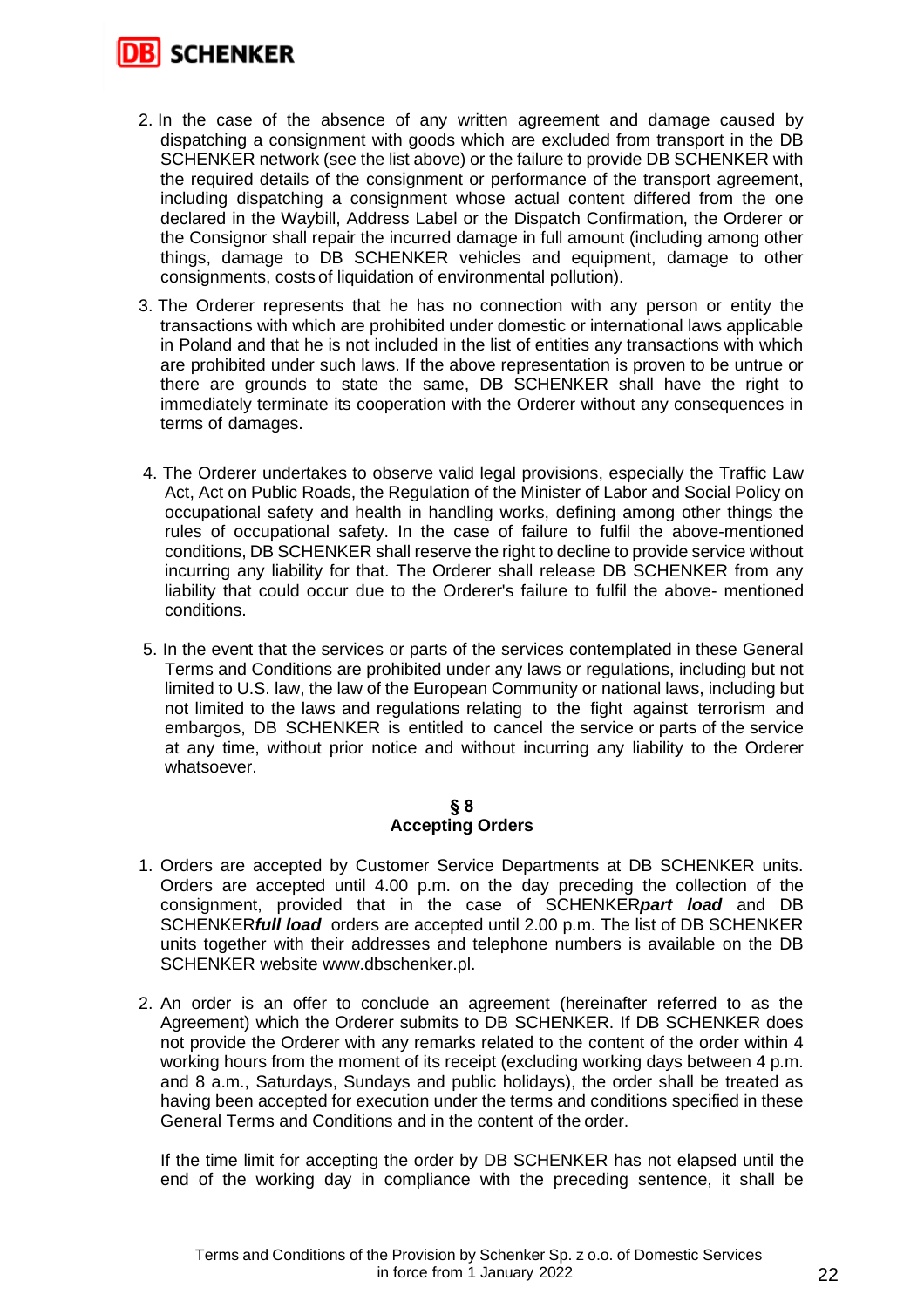

interrupted and shall continue on the next working day beginning from 8 a.m. Submission of remarks by DB SCHENKER shall be treated acceptance of the order for execution if the Orderer accepts DB SCHENKER's remarks. Orderer's silence after 2 hours from the receipt of the remarks shall mean his acceptance of the order for execution on the terms accommodating DB SCHENKER's remarks, unless DB SCHENKER has made a reservation in its remarks that it requires a written acceptance of the order's content including the remarks. DB SCHENKER reserves the right to refuse acceptance of the order, without any consequences resulting therefrom, in particular in the case of occurrence of the following circumstances:

- a. the order concerns the transport of goods which are excluded from transport pursuant to the unconditionally binding provisions of the law in force or these General Terms and Conditions,
- b. the order cannot be executed, or its execution would be significantly impeded, due to organizational or technical problems on DB SCHENKER's side,
- c. there is a delay in the payment by the Orderer (Payer) of any amounts due to DB SCHENKER.

DB SCHENKER shall notify the Orderer of its refusal to accept the order for execution within the time limit specified in this Section for submitting remarks in respect of the order.

- 3. Orders should be submitted in electronic form via a DB SCHENKER's application made available for placing orders or using another form of electronic data exchange agreed with DB SCHENKER. Written orders, including e-mail and fax are permitted. However, in the case of orders submitted this way and if shipping documents on behalf of the Customer are required, a fee for the service of the *Preparation of Shipping Documents on Behalf of the Customer* will be charged, in accordance with the Table of Value Added Services and Additional Fees. The content of the order is confirmed either in writing, including e-mail or fax (in the case of reporting comments) or electronically, either confirmed by DB SCHENKER issuing and signing a Waybill, or by issuing an Address Label and DB SCHENKER signing the Dispatch Confirmation, and only in that respect this binds DB SCHENKER, unless DB SCHENKER has confirmed in writing its commitment to provide other services.
- 4. The order must include the following information:
	- a. Details of the orderer/consignor/consignee/payer name of the company, tax payer identification number (NIP), full address including the postal code, forename and surname of a contact person, telephone number.
	- b. Details of the consignment:
		- name of the goods,
		- type and number of transport media,
		- total gross weight of individual logistic units,
		- dimensions of the individual types of logistic units (length, width, height).
	- c. Each logistic unit which is different by goods, type of medium, dimensions and actual weight should be listed as a separate line in the order.
	- d. Parameters of the required means of transport if the Orderer has special requirements with respect to the means of transport, and additional instructions if the Orderer has special requirements (e.g., concerning loading activities).
	- e. Information concerning the transport of dangerous consignments if applicable.
	- f. Information whether the goods are strategic goods within the meaning of law, the name of the Orderer (or its company), or the forename and surname of the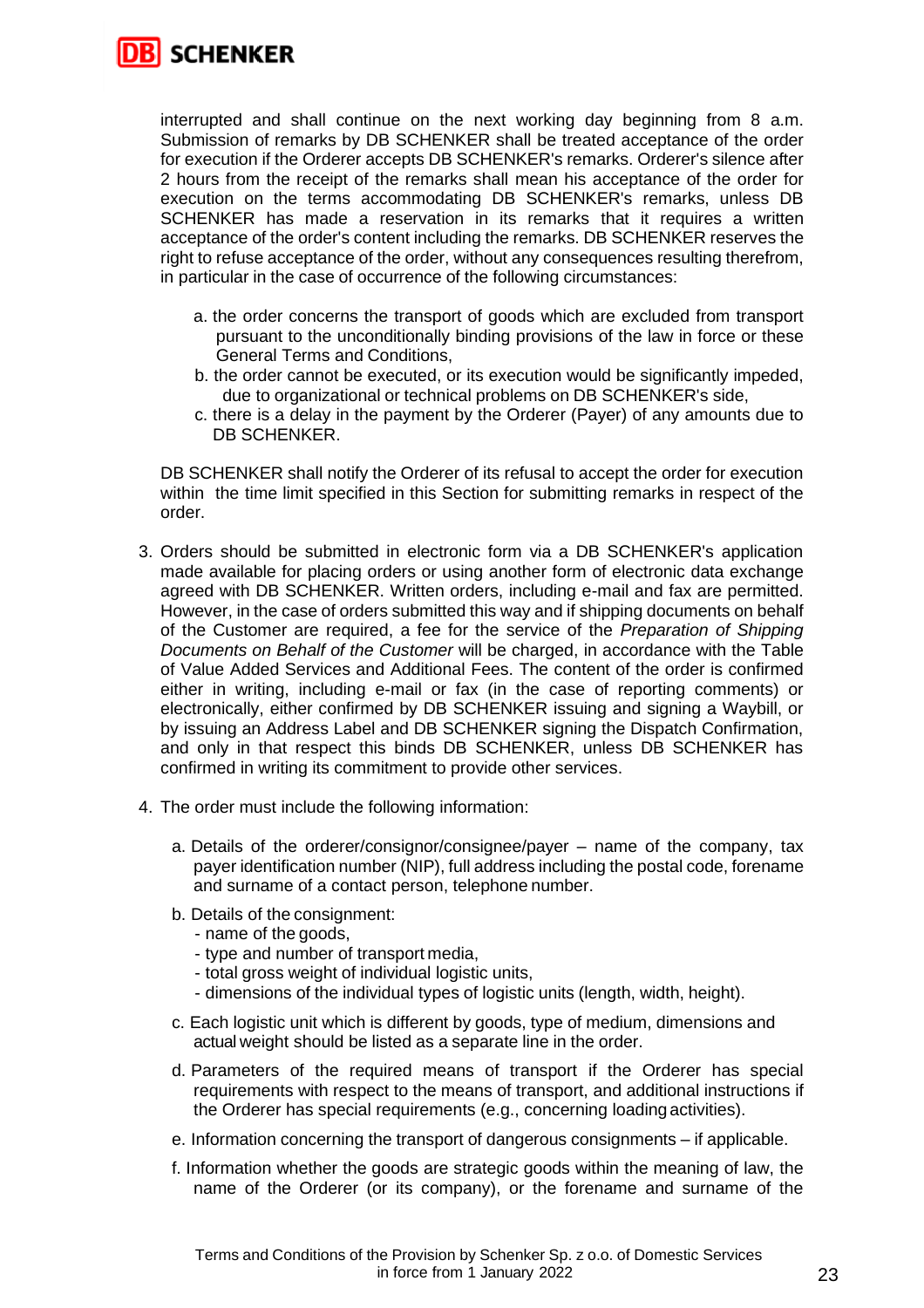

Orderer, as well as the signature (for written orders) – if applicable. In the case of an order for the transport of strategic goods, a written confirmation of acceptance of the order for execution shall be required.

- g. Information on the value of the goods, in particular in the case of especially valuable goods.
- 5. In the case of the provision of DB SCHENKER*part load* service, each consignment must be notified with a detailed order on the day preceding the collection of the consignment. If the Orderer fails to meet the conditions concerning the date of placing orders or a possibility of direct transport, DB SCHENKER shall have the right to refuse provision of the service, and if the consignment is accepted, additional fees may be calculated according to the table of Value Added Services and Additional Fees (additional fee for *Accelerated Collection of LTL Consignment*, i.e. collection on the order date, additional fee for *Delivery requiring special conditions).*
- 6. In the case of the provision of DB SCHENKER*full load* service, if the Orderer fails to meet the conditions concerning the date of placing orders or a possibility of direct transport, DB SCHENKER shall have the right to refuse provision of the service, and if the consignment is accepted, the fee for the transport of the consignment shall be calculated either in accordance with the DB SCHENKER*system* price list or in accordance with the standard fee for the DB SCHENKER*part load* and DB SCHENKER*full load* consignments posted on the DB SCHENKER website www.dbschenker.pl.
- 7. Any services which have not been specified in the Agreement or which regulate mutual obligations in a manner different from that stipulated in the Agreement and ordered by the Orderer or recorded by the Orderer in the shipping document shall be binding to DB SCHENKER exclusively if DB SCHENKER explicitly (in writing, under pain of nullity) undertakes to perform the same. In particular, DB SCHENKER shall not be bound by any records in the shipping documents made by actual subcontractors (e.g., carrier's drivers) which change the terms and conditions of the Agreement. The above limitation does not apply to records in the shipping documents required from the carrier under the unconditionally binding provisions of the law in force.
- 8. If DB SCHENKER undertakes to transport consignments specified in the Act of 9 March 2017 on the monitoring system for the road carriage of goods including secondary legislation or in a legal instrument superseding the above mentioned legal instruments (hereinafter referred to as the Act), the Orderer undertakes to comply with the provisions of the Act and "The Rules of Handling Consignments Subject to the Act on the Monitoring System for the Carriage of Goods by Road/Rail" in force at DB SCHENKER and available at www.dbschenker.pl, which constitute an integral part of these General Terms and Conditions. The carriage of goods subject to the Act and covered by a request to present means of transport for the purpose of inspection specified in Article 12a section 1 of the Act, in road transportation is conducted by dedicated mean of transport carrying solely this shipment from the collection place to delivery place. The remuneration rules will be set based on the offer prepared by DB SCHENKER before the transport of the consignment. Regardless of the above, the Contracting Party will cover all the incurred by DB SCHENKER expenses caused by the request specified in Article 12a section 1 of the Act.

## **§ 9 Transport of Consignments**

1. DB SCHENKER shall receive the consignment from the Consignor on working days, as a rule between 8 a.m. and 5 p.m.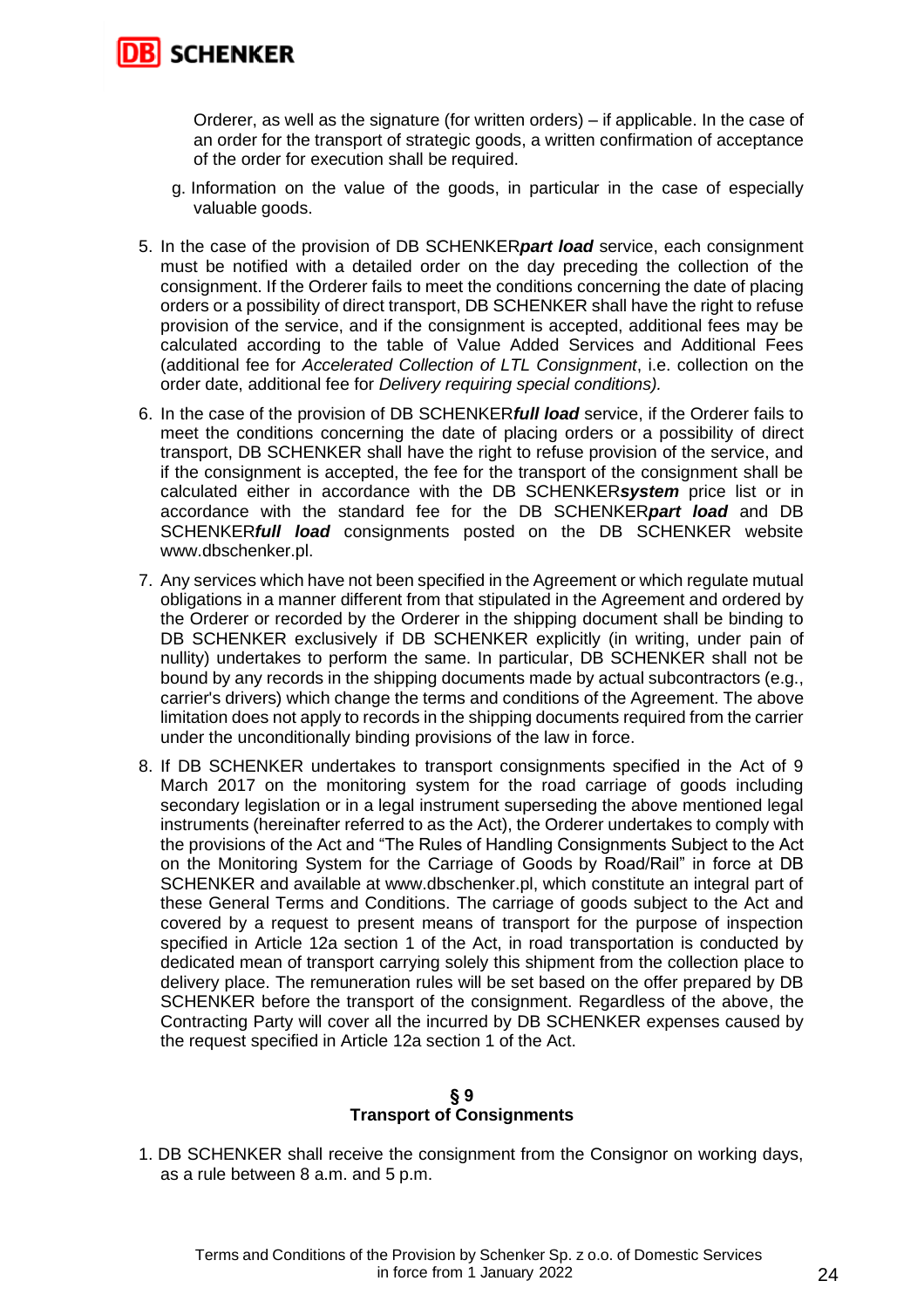

- 2. DB SCHENKER delivers consignments as a rule in accordance with the Schedule of Deliveries, available on the DB SCHENKER website www.dbschenker.pl, i.e.: a) on working days – between 8 a.m. and 5 p.m.
	- b) on Saturdays between 8 a.m. and 2 p.m.
- 3. Alternatively, the time slots specified by the Orderer or Consignor in the transport orders or shipping documents for delivery of goods, which are shorter than those specified in Section 2 shall not be binding upon DB SCHENKER but merely indicate the time slot preferred by the entities for the delivery of goods. DB SCHENKER shall not bear any responsibility or negative consequences for failure to deliver the consignment in the time slots referred to in the previous sentence, unless agreed otherwise by the Parties in writing. This Section shall not apply to cases when delivery is performed as part of an additional service of "Delivery until 10.00 a.m." or the service of "Delivery between 4:00 p.m. to 10:00 p.m.".
- 4. The Orderer shall ensure that all consignments to be dispatched on a given day are ready starting at 8 a.m. on the day of collecting the consignments, unless agreed otherwise by the Parties in writing.
- 5. If DB SCHENKER has provided a vehicle and the consignments have not been prepared for collection at an agreed time, DB SCHENKER shall have the right to calculate a charge for the unused capacities in the amount agreed on the basis of actual costs, unless agreed otherwise.
- 6. When performing the transport of a consignment, DB SCHENKER shall assume that it has been properly protected and marked for the transport and the documents have been prepared and contain true and complete information.
- 7. DB SCHENKER shall have the right to refuse collection of the consignment if the waybill has not been properly filled in, the consignment has not been properly marked or protected for the transport, the content or parameters of the consignment are not compliant with the description in the shipping documents or in other exceptional situations.
- 8. DB SCHENKER shall accept the consignment for transport on the basis of a Shipping Document. The shipping document shall be filled in by the Consignor, unless the Consignor has ordered its completion by DB SCHENKER. By signing the shipping documents the Consignor shall accept in his own name and on behalf of the Orderer the Terms and Conditions of the Provision of Domestic Services by Schenker sp. z o.o., however the Consignor's signature is not required if it was agreed that the Shipping Documents would be provided in electronic form. The Consignor consents to submit the Consignor's shipping documents only in an electronic form if such a request was submitted by DB SCHENKER, in the form made available to consignors by DB SCHENKER.
- 9. The package used should protect the consignment against damage, prevent any access to the content of the consignment and be safe for other consignments.
- 10. Transport of a consignment which has not been sufficiently protected shall be executed at Orderer's sole risk and responsibility.
- 11.Proper marking of the consignment shall mean placing address labels in a prominent position on each logistic unit of the consignment and information labels, e.g., "Glass – Handle With Care", "Top/Bottom", "TOP10", "Collective Package/Overpack", "Caution: Liquid", ADR, HACCAP, etc. on accordance with the requirements of DB SCHENKER.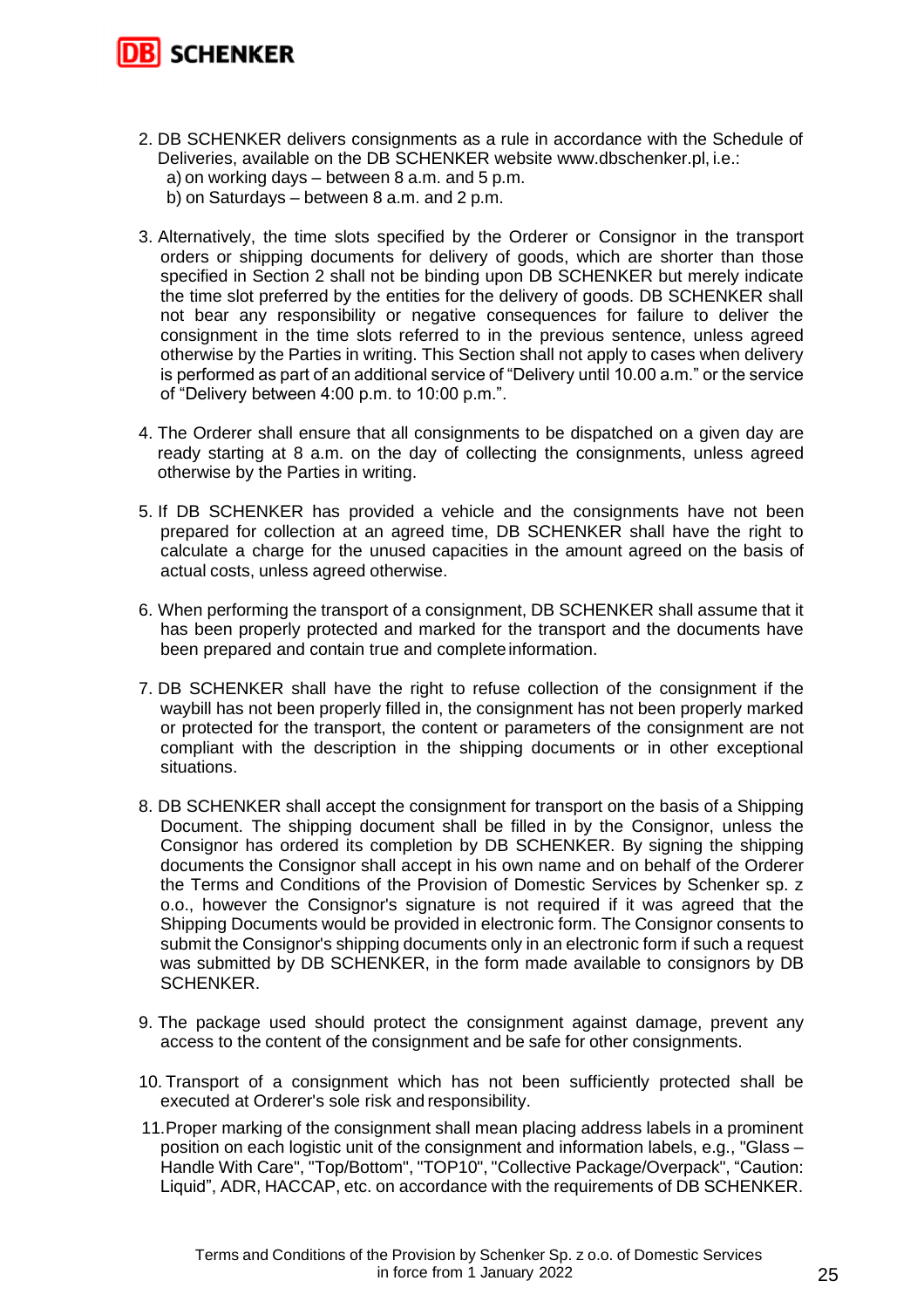

- 12.The term "Address Label" means a label consistent with the DB SCHENKER design published on the DB SCHENKER website www.dbschenker.pl. Labeling a consignment with an Address Label means placing the address label on all logistic units. Labels must be printed in a readable way, in a quality that allows reading the bar code during scanning. Each DB SCHENKER*parcel*, DB SCHENKER*system,*  SCHENKER*system premium,* DB SCHENKER*parcel premium* and DB SCHENKER*part load* label should contain a bar code compliant with the DB SCHENKER standard. For DB SCHENKER*system,* DB SCHENKER*system premium* and DB SCHENKER*part load* consignments, it is mandatory to use the SSCC barcode. The consignment may be labeled with the label of the Orderer, provided that the criteria of the Address Label design posted on the DB SCHENKER website at www.schenker.pl are fulfilled, after prior approval of the Orderer's label design by DB SCHENKER. In the absence of labels that meet the standards described above, a fee will be charged for the service *Labeling Consignments on Behalf of the Customer*, according to the Table of Value Added Services and Additional Fees.
- 13.The consignment may not contain any other marking than the marking related to the transport ordered from DB SCHENKER and in particular any old address or direction labels.
- 14. DB SCHENKER shall have the right to check if the content and parameters of the consignment comply with the data contained in the Waybill, the Address label or the Proof of Dispatch, in electronic data.
- 15. If the shipped consignment does not meet the criteria, including the parameters specified in § 3 for a given type of service under which it was sent, DB SCHENKER reserves the right to extend the delivery period for the consignment and calculate an additional fee in accordance with the applicable Table of Value Added Services and Additional Fees. In specific cases DB SCHENKER is entitled to return the consignment to the Consignor at the expense of the Orderer.
- 16.DB SCHENKER shall deliver the consignment to the address indicated in the shipping document, reporting the delivery to an active person in a generally accessible place for the receipt of consignments (e.g., warehouse, reception desk, office) and receiving a confirmation from such a person. DB SCHENKER shall be bound by an order to receive a confirmation of the consignment from a specific person only in the case when it has confirmed a related written order. DB SCHENKER can use mobile electronic devices for confirmation of consignment delivery in electronic form by mapping the signature of the Consignee's representative on this device and saving it to the device's memory. The Orderer declares that he accepts the confirmation of delivery by the Consignee in electronic or paper form, based on DB SCHENKER choice, and accepts that both forms of delivery confirmation will be considered equivalent as to their legal consequences. The Consignee may request, free of charge, in a written or e-mail form at any DB SCHENKER branch, a printout of the document confirming the delivery. Delivery Confirmation may be issued to the Consignee in the branch of DB SCHENKER or sent to him via the postal operator to the address of the Consignee indicated in the Shipping Document of the consignment to which the request relates. Requests in the form of e-mail should be directed to the address of cok.pl@dbschenker.com.
- 17.In case it is not possible to deliver the consignment in the time indicated by the Orderer, for reasons attributable to the Consignee, DB SCHENKER shall ask the Orderer or/and the Consignor for instructions concerning further proceedings. If there are no instructions within 12 hours, DB SCHENKER delivers the consignment to the Consignee, according to his instructions. If the Consignee's instructions are consistent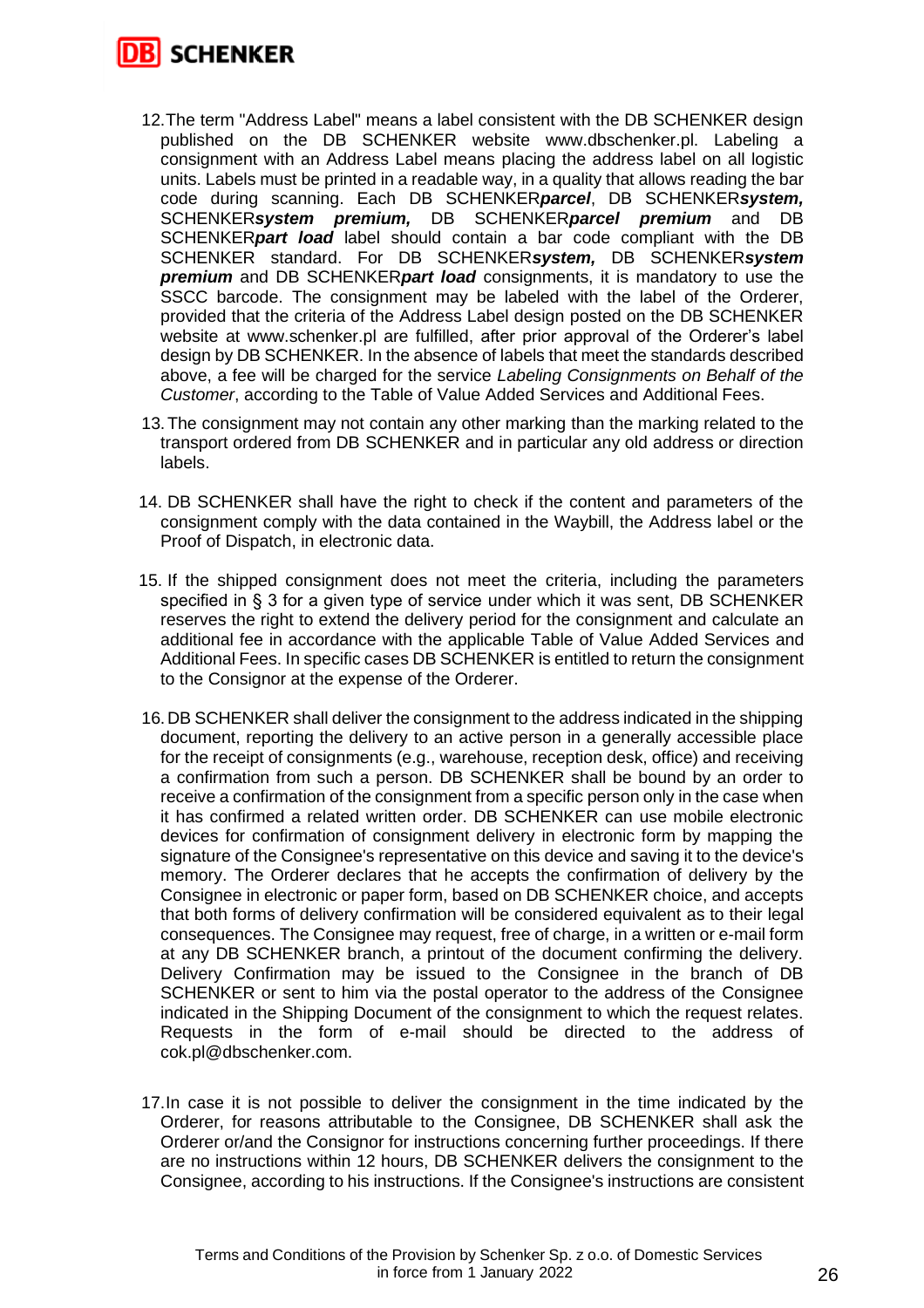

with the description of the service defined in these General Terms and Conditions, the Orderer shall agree to charge an additional remuneration or fee appropriate for this service, in the amount defined in the agreement with DB SCHENKER or in the absence of such agreement, in the standard price list (including the Table of Value Added Services and Additional Fees), available on the website www.dbschenker.pl.

- 18. If the consignment cannot be delivered for reasons attributable to the Customer (Consignee, Orderer or Consignor), DB SCHENKER shall make another, payable attempt at delivery at the Orderer's cost, without the necessity to obtain the consent of the Orderer or the Consignor.
- 19.If the consignment cannot be delivered to the indicated Consignee, DB SCHENKER shall ask immediately the Orderer or Consignor for instructions concerning further proceedings. The Orderer or Consignor within next 2 working days from the date of sending request, shall give instructions concerning further proceedings with the consignment. If there are no instructions from the Orderer or Consignor within above mentioned time, DB SCHENKER shall return the consignment to the Consignor at the expense of the Orderer. DB SCHENKER on behalf of the Orderer preparing new shipping documents and affixing the new address labels to all logistic units and adding to the consignment the remuneration or fee, in the amount defined in the agreement with DB SCHENKER or in the absence of such agreement, in the standard price list (including the Table of Value Added Services and Additional Fees), available on the website www.dbschenker.pl.
- 20.The Orderer or Consignor of the consignment shall give instructions concerning the change of the Consignee's address. DB SCHENKER in case of acceptance transport the consignment on the different address of the Consignee at the expense of the Orderer, on behalf of the Orderer preparing new shipping documents and affixing the new address labels to all logistic units and adding to the consignment the remuneration or fee, in the amount defined in the agreement with DB SCHENKER or in the absence of such agreement, in the standard price list (including the Table of Value Added Services and Additional Fees), available on the website www.dbschenker.pl.

#### **§ 10 Establishing Prices for Services**

- 1. The price for the services provided by DB SCHENKER shall be established on the basis of the current DB SCHENKER price lists, in particular:
	- a. Service DB SCHENKER*system,* DB SCHENKER*system premium* according to the relevant Freight Table;
	- b. Service DB SCHENKER*part load* and DB SCHENKER*full load*  according to an individual price list;
	- c. Service DB SCHENKER*parcel,* DB SCHENKER*parcel premium* according to the price list for parcel consignments;
	- d. For additional services according to the relevant table of Value Added Services and Additional Fees.
- 2. There are two methods of establishing the weight of a consignment (not applicable to consignments with dangerous goods, where the ADR regulations are to be applied): a. on the basis of the actual weight of a consignment;
	- b. on the basis of the so-called calculated weight.
- 3. For the purpose of establishing the price for the weight of DB SCHENKER*system,* DB SCHENKER*system premium*, DB SCHENKER*part load* and DB SCHENKER*full*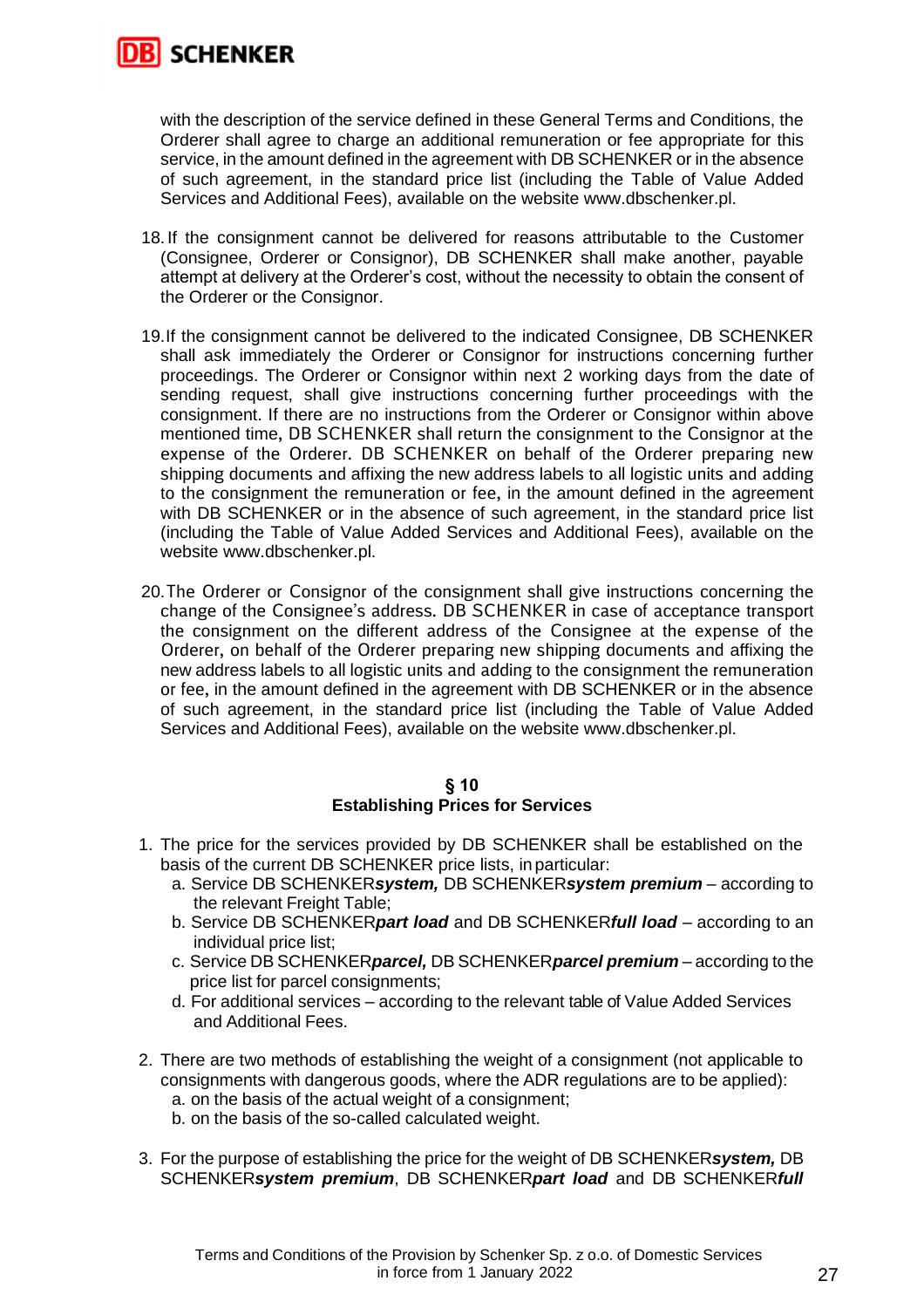

*load* consignments, the greater of the following two parameters shall be adopted: the actual weight or the calculated weight.

a. Calculated weight shall be established on the basis of:

- Volume (calculated weight = consignment volume [m<sup>3</sup>] x 333 kg;
- **■** Length (calculated weight = consignment length  $\text{Im} \times 300 \text{ kg}$  applies to consignments that contain long logistic units;
- Taken up load space (calculated weight = separated load space [number] of meters of required floor length of vehicle in full height and width of the open load-carrying body] x 1,850 kg);
- 4. Price lists or rules for establishing the weight of consignments other than specified in this Section may be used on the basis of individual agreements concluded with DB SCHENKER.
- 5. If the agreement does not stipulate a relevant price list for a DB SCHENKER*system,*  DB SCHENKER*system premium* consignment, the standard Freight Table shall be applied (e.g., where the individual price list is the pallet price list, and the Consignor has dispatched loose cartons which are not covered by the individual price list).
- 6. If a DB SCHENKER*part load* consignment does not meet the qualifications of the individual price list or does not meet the technological qualifications of the product as specified in the General Terms and Conditions, DB SCHENKER may use the price list for the product DB SCHENKER*system* and/or charge additional fees referred to in §3 and §4 of these General Terms and Conditions.
- 7. If a DB SCHENKER*full load* consignment does not meet the qualifications of the individual price list or does not meet the technological qualifications of the product as specified in the General Terms and Conditions, the price shall be calculated on the basis of the distance of consignment's transport and the standard fee for DB SCHENKER*full load* consignments available on the DB SCHENKER website www.dbschenker.pl.
- 8. DB SCHENKER shall have the right to validly change the record relating to parameters of the consignment in the shipping document or in electronic data, if the parameters differ from the actual state. In case of discrepancies relating to the parameters of the consignment between the declaration of the Orderer or the Consignor in the shipping documents or data sent by e-mail and the actual state ascertained by DB SCHENKER in the parameter verification process, the Parties shall accept as binding the findings as to the actual state made by DB SCHENKER. Detailed information on the consignment parameter verification process are included in the document *DB SCHENKER Consignment Parameter Verification Process* available at the website www.dbschenker.pl and constituting an integral part of these General Terms and Conditions. In case of a change in consignment parameters, DB SCHENKER shall have the right to charge fees for the services in accordance with the Table of Value Added Services and Additional Fees currently in force, as well as to adjust the Basic Price.
- 9. If any of the consignment parameters is missing from the shipping document, DB SCHENKER shall have the right to complete missing records and to calculate a fee in accordance with the currently applicable Table of Value Added Services and Additional Fees and to adjust the Basic Price.
- 10. In the case of making changes in the place of destination, the Consignee or other additional services, DB SCHENKER shall calculate additional fees in accordance with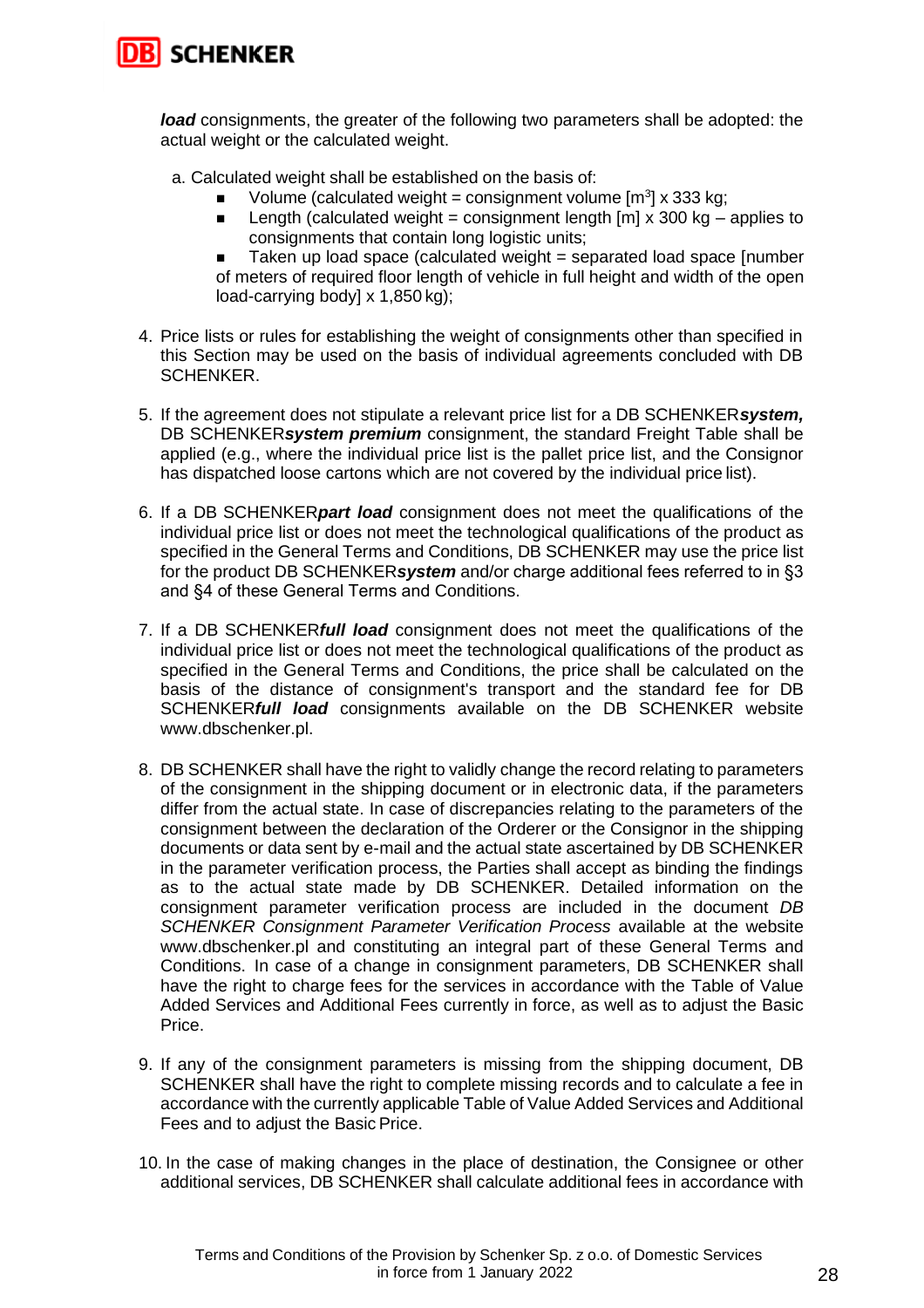

the currently applicable table of Value Added Services and Additional Fees.

- 11. DB SCHENKER's remuneration for the provided services shall result from the price lists binding on the day when the organization of consignment transport was ordered.
- 12. The Orderer represents that at the moment of ordering a service it is aware of DB SCHENKER's current price lists and accepts being charged for all actions resulting from these General Terms and Conditions.
- 13. DB SCHENKER is authorised to change (index) the existing rates resulting from the Price List by a percentage rate to be announced by DB SCHENKER on its website: [www.dbschenker.pl.](https://eur03.safelinks.protection.outlook.com/?url=http%3A%2F%2Fwww.dbschenker.pl%2F&data=04%7C01%7CMichal.Sokolowski%40dbschenker.com%7C5d7e65d0b7eb428c0e2b08d993cb4999%7Cc5d1e823e2b846bf92ff84f54313e0a5%7C0%7C0%7C637703323589912395%7CUnknown%7CTWFpbGZsb3d8eyJWIjoiMC4wLjAwMDAiLCJQIjoiV2luMzIiLCJBTiI6Ik1haWwiLCJXVCI6Mn0%3D%7C1000&sdata=KjIqTHeMRcU%2BL9YQ3Qr2vv65lWl7T9sLClx%2BQ9khgRQ%3D&reserved=0) In relation to contracts concluded by DB SCHENKER, the change referred to in the preceding sentence does not constitute an amendment to the contract and shall be made in accordance with information from DB SCHENKER.
- 14. The percentage rate by which the existing service rates resulting from the Price List will be indexed will be published by DB SCHENKER at least one month before the new base rates enter into effect and such announcement shall be considered binding. Any information sent to the Ordering Party in writing or via e-mail shall be for additional information purposes only. The types of costs subject to adjustment by DB SCHENKER., their share (weight), the method of calculation of their changes and the source of obtaining them are specified on the website: www.dbschenker.pl
- 15. DB SCHENKER reserves the right to request the Ordering Party being party to the contract, at any time and irrespective of another basis for price regulation as approved by the Parties, to modify the rates or principles of remuneration on an extraordinary basis, should at least one of the following circumstances occur:
	- a. change of any of the parameters accepted at the time of starting the cooperation with the Ordering Party;
	- b. occurrence of an event independent of DB SCHENKER resulting in a significant increase of the costs of performance of services that could not have been predicted or where the size of the increase caused by such event could not have been precisely determined at the time of conclusion of the contract.

#### **§ 11**

#### **Methods of Payments and Due Dates**

- 1. If the Orderer does not have a separate written agreement, payment for services shall be made in cash prior to accepting the consignment for transport, unless another form of payment is required under applicable regulations.
- 2. If the Orderer has an individual written agreement, other methods of payment and due dates shall be acceptable.
- 3. In each case, the Orderer shall be the guarantor of payment for the provided service.

## **§ 12 Liability of Schenker sp. z o.o.**

1. DB SCHENKER as a forwarder shall by contract accept the rights and obligations of a carrier and shall be held liable for non-performance or improper performance of a service solely in accordance with the principles specified for a carrier in the Transport Law, unless otherwise provided in these General Terms andConditions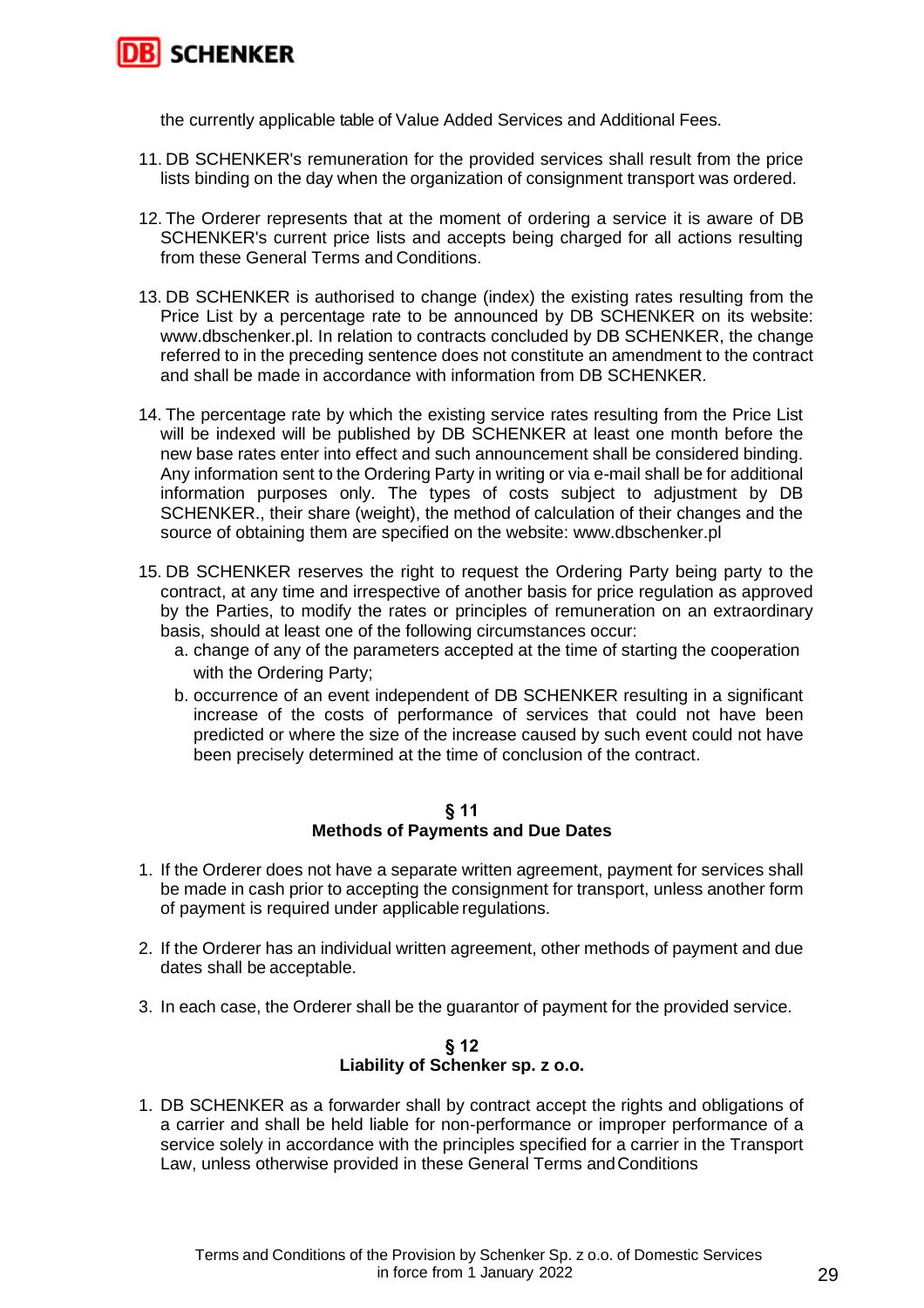

- 2. DB SCHENKER's liability related to services other than domestic transport services shall be determined in accordance with the Civil Code; however, it may not exceed the amount of double remuneration for the service in relation to which the damage was incurred.
- 3. In each case, liability of DB SCHENKER shall be limited to actual damage (damnum emergens) without lost profits (lucrum cessans), indirect or incidental damages, regardless of whether damages are sought in contract (ex contractu) or in tort (ex delicto), with the exception of cases when mandatory rule of law provides otherwise.
- 4. DB SCHENKER shall be responsible for any consignment within the scope specified in the Transport Law from the moment of accepting it for transport until it is handed over to the authorized Consignee, and if the hand-over of the consignment is impossible, it shall put it at the Orderer'sdisposal.
- 5. The Consignee shall not be allowed to check the content of the consignment prior to confirming its receipt, provided that the packaging has not been damaged.
- 6. DB SCHENKER shall have the right of lien on the consignment in accordance with the provisions of the Civil Code applicable to forwardingagreements.

## **§ 13**

# **Principles and Procedures for Complaints Proceedings**

- 1. Complaints shall be settled in accordance with the complaint handling procedure envisaged in the Transport Law.
- 2. Complaints seeking compensation may be filed by persons entitled to dispose of the consignment, i.e., the Orderer, if the consignment has not been received by the Consignee yet, or the Consignee, if the consignment has been received. If a complaint is filed by a person not entitled to dispose of the consignment, such a person should attach the transfer (assignment) of rights document under which he/she is authorized to file a complaint.
- 3. Complaints should be filed as soon as possible, taking into account statutory limitation periods for claims.
- 4. Complaints, including the attached documents specified below, shall be filed with DB SCHENKER in one of the following forms:
	- a. In writing a letter of complaint specifying: name of the complainant and address, reason for a complaint along with justification, object of a complaint, reference number of a consignment given by DB SCHENKER or a type and number of a shipping document, amount of claim, current number of a bank account, a list of attached documents and signature of the complainant, the complaint shall be filed in writing with the DB SCHENKER Customer Service Department which accepted the order;
	- b. In a documentary form:
		- I. an e-mail notice of complaint specifying: name of the complainant and address, reason for a complaint along with justification, object of a complaint, reference number of a consignment given by DB SCHENKER or a type and number of a shipping document, amount of claim, current number of a bank account as well as a list of attached documents shall be sent to e-mail address:

PL.sm.WAW.reklamacje-krajowe-land@dbschenker.com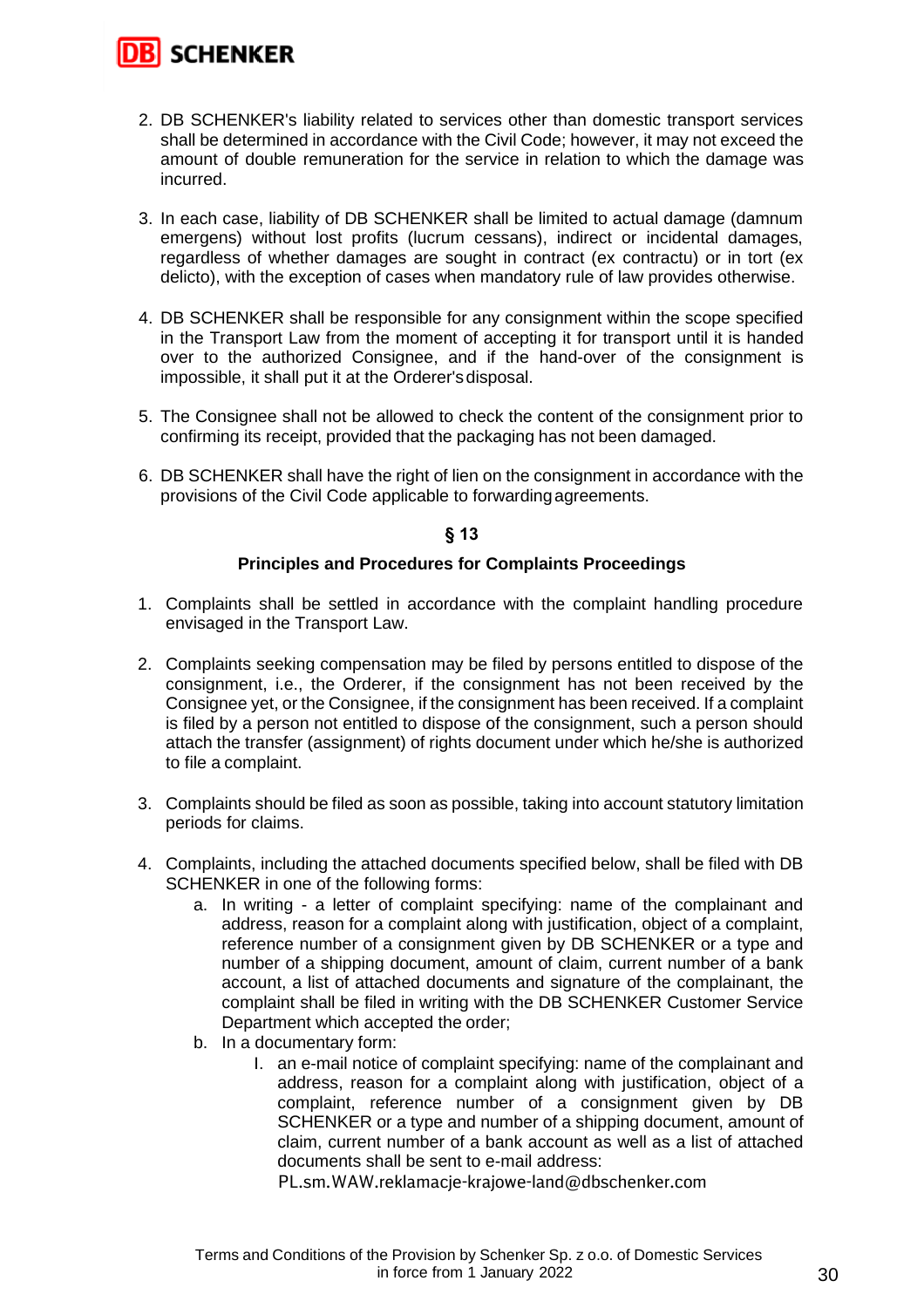

DB SCHENKER shall consider complaints on the basis of documents submitted thereto in the form of electronic copies, but reserves the right to request original documents;

- or
- II. a complaint form shall be filled in via the e-connect application and the e-REKLAMACJA option. DB SCHENKER shall consider complaints on the basis of documents submitted thereto in the form of electronic copies, but reserves the right to request to be provided with the original documents.
- 5. Submitting a complaint with the use of electronic communication means is tantamount to granting consent by the complainant for the provision by DB SCHENKER of a reply to the complaint, correspondence or a notice to the e-mail address from which the complaint has been sent, or through the e-connect program, if the complaint has been filed via this program, provided that in the content of the complaint there is no request to give an answer or deliver notices in a written form to the indicated address of residence or registered office. DB SCHENKER is authorized to provide an answer in a written form.
- 6. DB SCHENKER shall provide answers in a written form to complaints submitted in writing, unless the complainant requests that an answer to a complaint or a notice should be sent with the use of electronic communication means.
- 7. Complaints shall be settled within 30 days of the date of receipt of a complete set of documents and information.
- 8. A notice of complaint should contain all the following documents:
	- a. a shipping document;
	- b. a shipping damage report, if any;
	- c. a commercial invoice or any other document demonstrating the value of the shipment in accordance with applicable law;
	- d. a commercial invoice packing list that is attached to a commercial invoice and specifies the type of goods, quantity, and weight of logistic units;
	- e. additionally, in case of damage to the consignment, documents demonstrating the extent and type of damage and how to minimize it;
	- f. photographic documentation confirming the extent of damage with an indication of the date and time when it was taken;
	- g. assignment of rights in a situation when the complainant is not entitled to pursue claims.
- 9. While considering the complaints, the following rules of determining the condition of the consignment are followed:
	- a. If it turns out before the consignment is released that it has suffered a loss or damage, DB SCHENKER shall immediately determine by way of a protocol the condition of the consignment and the circumstances of the occurrence of damage. DB SCHENKER shall also conduct such activities at the request of the entitled person if he/she claims that the consignment is damaged.
	- b. The findings by way of a protocol should be made in the presence of the entitled person, and if requesting his/her presence is not possible or the person fails to appear at the set date and time, DB SCHENKER shall make the findings in the presence of persons that it has invited for this purpose.
	- c. If any loss or damage that was invisible at the time of delivery is discovered after release of the consignment, DB SCHENKER shall determine the condition of the consignment upon the notice of the entitled person, submitted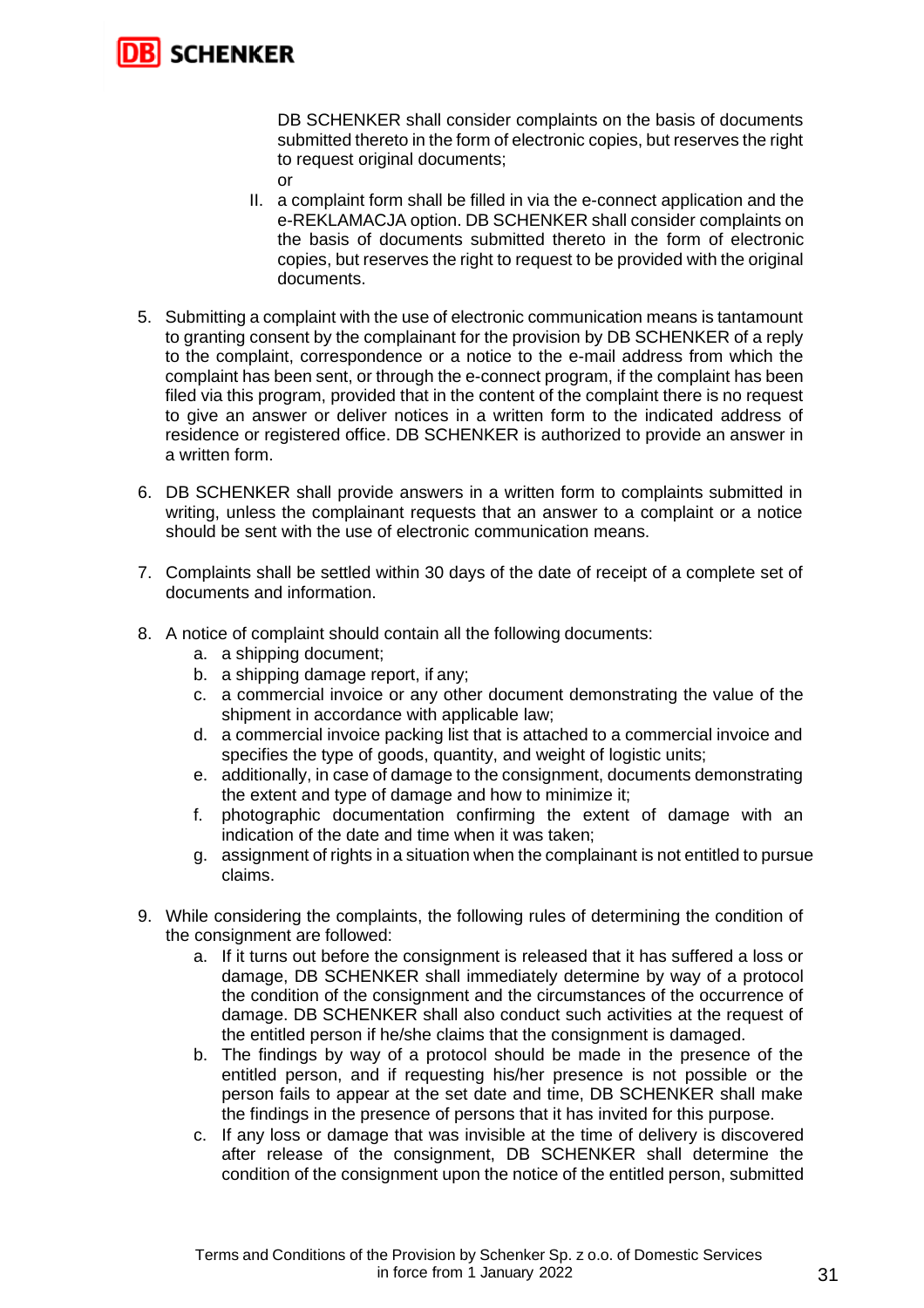

immediately after the discovery of the damage, not later however than within 7 days of the date of receipt of the consignment. A notice submitted after the lapse of 7 days from the date of receipt of the consignment without reservations shall result in expiry of any claims against DB SCHENKER. In the situation defined in the first sentence of this clause, the obligation to prove that the damage or partial loss of the goods occurred before delivery, shall lie with the complainant.

- d. The report shall be signed by persons participating in determining the condition of the consignment. If the entitled person disagrees with the content of the report, he/she may include therein an objection along with justification; if the entitled person refuses to sign the report, DB SCHENKER shall make a note therein of the fact of and reasons for the refusal. The entitled person shall be provided with a free copy of the report.
- 10. Complaints filed via the e-connect application in the e-REKLAMACJA option shall be considered by DB SCHENKER in accordance with the following principles:
	- a. The Complainant shall submit any declarations and provide any information separately for each stage of the complaint procedure, in accordance with the guidelines included in the e-REKLAMACJA option. The Complainant may at any time opt out of processing his/her complaint via the e-connect application. Sending complaints via the e-connect application means that in a given case that is the object of the complaint, the Complainant has opted out of any other manner of filing and considering complaints.
	- b. Any declarations, information and documents in the complaint process shall be provided by both parties via the e-connect application. Any documents shall be provided in the form of scans. The documents and information, once provided to DB SCHENKER via the e-connect application, cannot be withdrawn, cancelled or changed by the Complainant, which does not exclude the sending of further information or supporting documents relating to the previously explained issue.
	- c. DB SCHENKER shall have the right to request sending of an original hard copy version of any document submitted via the e-connect application. The Complainant is obliged to deliver the document not later than within 14 days of receipt of the notice. The notice may be also sent via the e-connect application. Failure to deliver a hard copy document within the time-limit set by DB SCHENKER shall give DB SCHENKER the right to refuse to further consider a given complaint, in whole or in part, of which DB SCHENKER shall notify the complainant in writing or via the e-connect application.
	- d. The complainant who uses the e-REKLAMACJA option declares, under pain of liability envisaged by applicable law, that the information included in the declarations and provided in the course of the complaint procedure as well as the attached documents is true and accurately reflects the current condition.
	- e. The Complainant assures that the person entitled to access the e-REKLAMACJA module in the e-connect application is authorized to submit declarations relating to the complaint and to provide information on behalf of the Complainant. The Complainant shall waive any and all claims against DB SCHENKER that may arise on account of any false or incorrect data, documents or declarations submitted by this person.
	- f. The Complainant undertakes and assures that the complaint documents provided as part of the complaint procedure shall not be in conflict with the mandatory rule of law and shall not violate any third party rights. If any claims are lodged against DB SCHENKER because of the events indicated in the preceding sentence, the Complainant shall take any actions in order to release DB SCHENKER from any and all liability and shall cover any damage suffered by DB SCHENKER.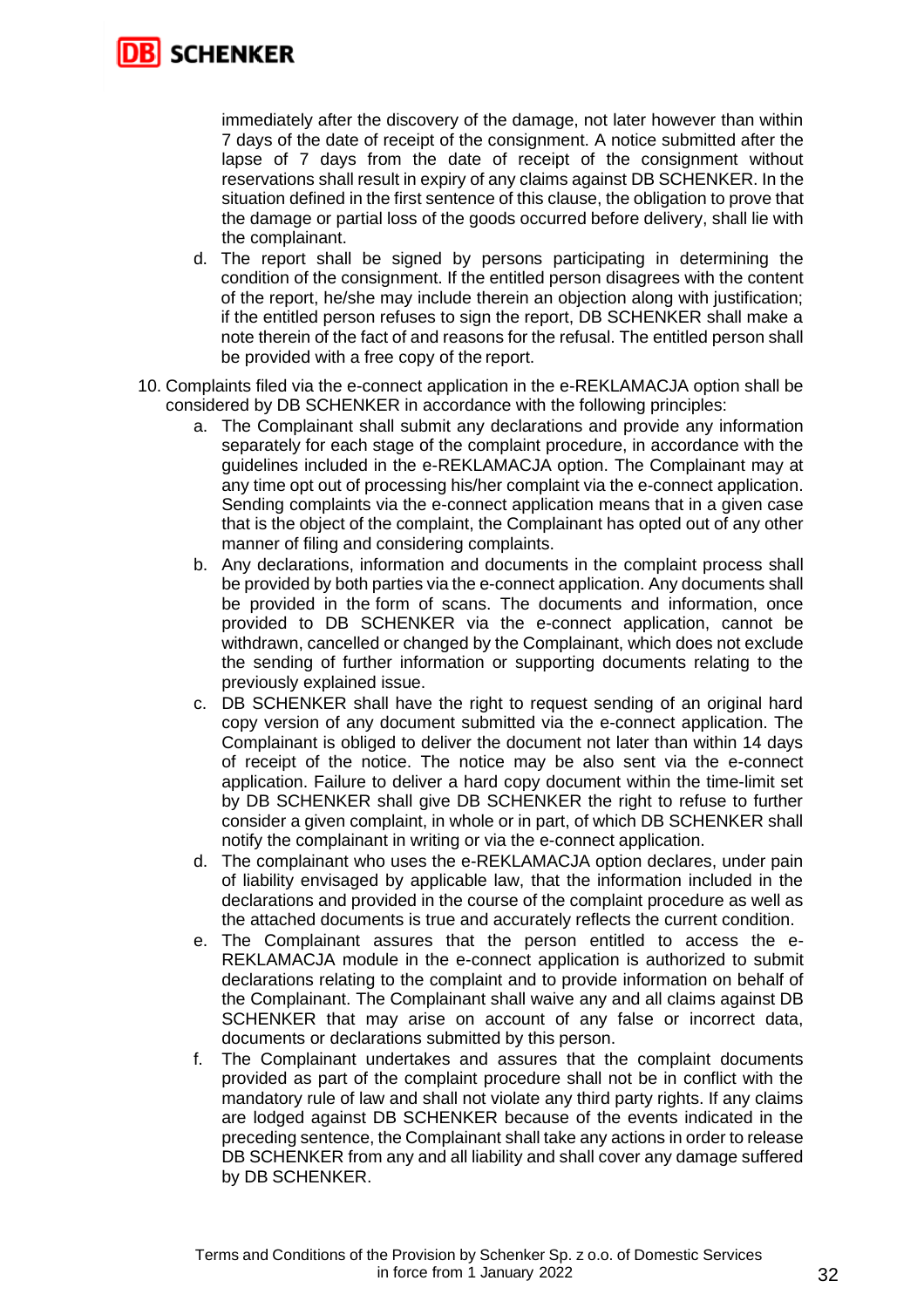# **SCHENKER**

- g. The parties shall exchange any information and decisions only via the econnect application. In particular, DB SCHENKER shall notify the Complainant of a decision concerning any complaint filed via the e-connect application. The date of provision of information or decision on the part of DB SCHENKER shall be the date when it is published in the e-connect application. The Complainant declares that he/she agrees to receive the information and decisions via the e-connect application and acknowledges that information and decisions so obtained will be effective and will produce any legal effects associated with their delivery. The parties provide for a possibility of exchanging information and submitting decisions in a form other than via the e-connect application only when this is required due to a substantial interest of either party and when this is agreed in writing.
- h. The compensation shall be paid to the account indicated by the Complainant in the e-connect application. The Complainant shall be responsible for the correctness and validity of the bank account number defined for transfers on account of complaints in the e-connect application.
- i. DB SCHENKER undertakes to keep in the e-connect application the information and documents relating to the filed complaint for a period of five years from the beginning of the year following the year in which a given document is filed. Any documents attached by the Complainant in the complaint handling procedure via the e-connect application shall be visible to the Complainant for a period of three months from the date when the complaint is completed. After this period, names of the documents shall be visible in the e-connect application, and the Complainant shall have the right to request from DB SCHENKER, via the e-connect application, that the said documents are made available to him.
- j. DB SCHENKER shall take the utmost care to ensure protection of the data and enclosures introduced by the Complainant. DB SCHENKER shall not be held liable in case when any third party gains access to the documents as a result of an illicit act.
- k. The Complainant or DB SCHENKER shall not be held liable for any consequences of events resulting from failure or malfunction of the Internet or the e-connect application.
- 11. The Contracting Party shall have no right to set off claims towards DB SCHENKER against any DB SCHENKER claims.
- 12. Until DB SCHENKER decides whether to accept or reject the claim, the Contracting Party of the Complainant is obliged to secure the consignment.
- 13. The compensation shall be paid in the amount and under the conditions suitable for a given type of carriage and liability accepted by DB SCHENKER in the provision of a given service.
- 14. While considering a complaint, DB SCHENKER shall have the right, at its own discretion, to request the goods owner to assign to DB SCHENKER the ownership title, paying compensation equivalent to the replacement value of the goods.
- 15. If data that provides basis to calculate the compensation is expressed in any currency other than Polish zloty, the conversion shall be at the rate of exchange applicable on the date preceding the date on which the decision to pay the compensation is made.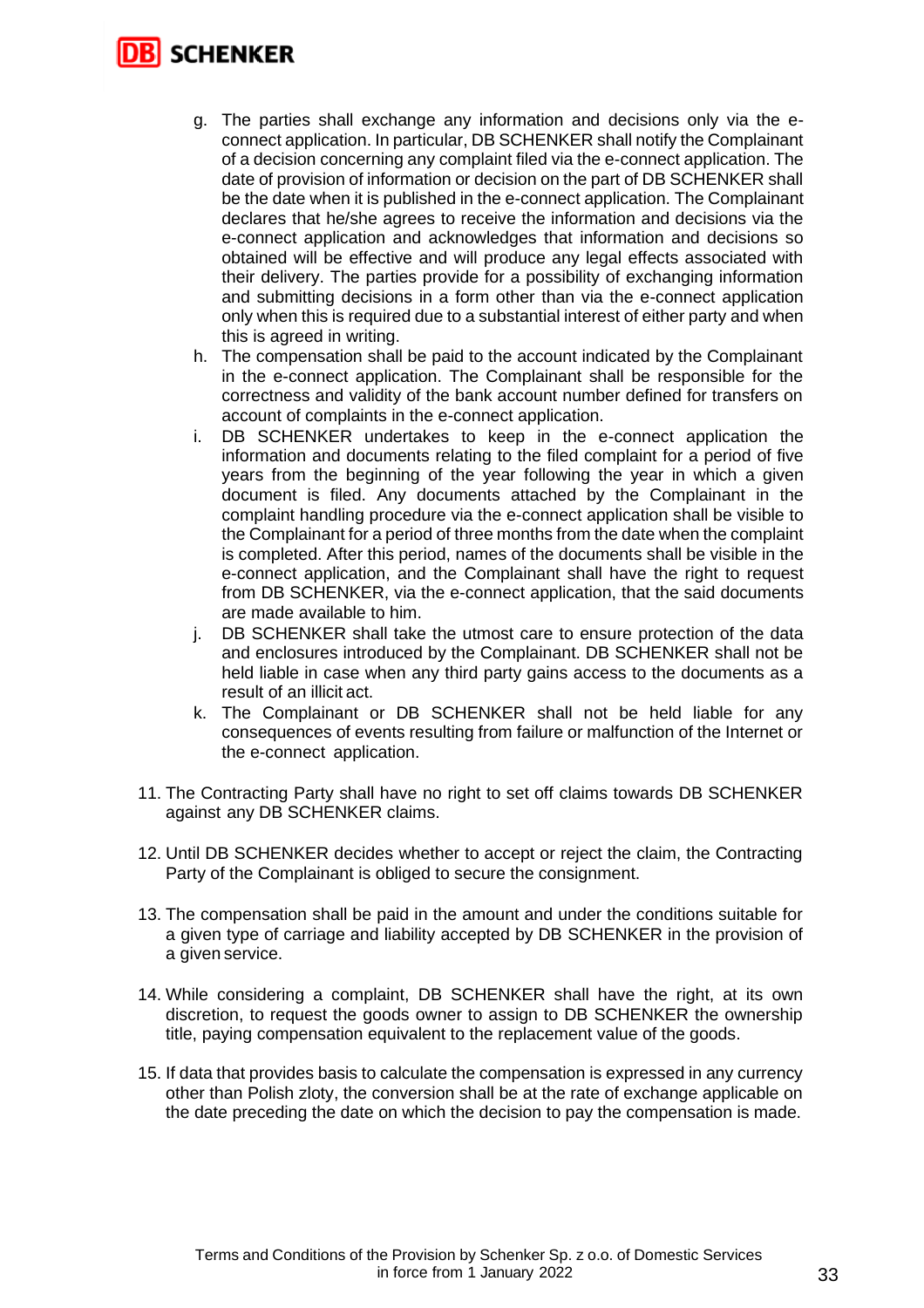

#### **§ 14 Additional Assurances of Schenker sp. z o.o.**

- 1. DB SCHENKER has an Integrated Quality, Environment and Work Safety Management Policy in accordance with the requirements of: ISO 9001, ISO 14001, OHSAS 18001, ISO/IEC 27001, HACCP, TAPA FSR and Act of 29 November 2000 on foreign trade in goods, technologies and services of strategic importance to the security of the state and to maintaining international peace and security (consolidated text: Journal of Laws of 2013, item 194)(ICP).
- 2. Transport of consignments containing dangerous goods is regulated by the Terms and Conditions of Logistic Handling of Dangerous Goods by DB SCHENKER published on the DB SCHENKER website www.dbschenker.pl. These General Terms and Conditions of the Provision of Services apply in respect of matters which are not regulated by the Terms and Conditions of Logistic Handling of Dangerous Goods by DB SCHENKER.
- 3. Transport of consignments containing foodstuff goods is regulated by the Terms and Conditions of Logistic Handling of Foodstuff Goods by DB SCHENKER published on the DB SCHENKER website www.dbschenker.pl. These General Terms and Conditions of the Provision of Services apply in respect of matters which are not regulated by the Terms and Conditions of Logistic Handling of Foodstuff Goods by DB SCHENKER.
- 4. Should DB SCHENKER undertake to transport the consignment referred to in the Goods Transport Traffic Monitoring System Act of 9 March 2017 together with implementing acts or in the legal act supposed to supersede the said legal acts (hereinafter referred to as the Act), the Orderer shall undertake to observe the provisions of the Act and the "The Rules of Handling Consignments Subject to the Act on the Monitoring System for the Carriage of Goods by Road/Rail" applicable to DB SCHENKER and available at the DB SCHENKER website www.dbschenker.pl which constitute an integral part of these General Terms and Conditions.
- 5. By placing/accepting an order or reaching an agreement in another form DB SCHENKER and the Client reach also an agreement in the matter of entrusting personal data for the time corresponding to the cooperation period. The data is entrusted under the terms of processing personal data of DB SCHENKER business partners published at the www.dbschenker.pl website, which constitute an integral part of these General Terms and Conditions.

#### **§ 15 Transmission of Business Information**

- 1. The Orderer agrees to receive from DB SCHENKER commercial information by post or by means of electronic communication, including electronic mail, to the address or addresses used by the Orderer in business contacts. The Orderer agrees that his postal addresses, including electronic mail addresses shall be placed in DB SCHENKER's database as well as agrees that these addresses shall be used for the purpose of direct marketing of DB SCHENKER products and services.
- 2. The Orderer has the right to revoke its consent to receive commercial information by sending an appropriate written statement to the address of DB SCHENKER seat: Schenker sp. z o.o. ul. Żwirki i Wigury 18, 02-092 Warszawa.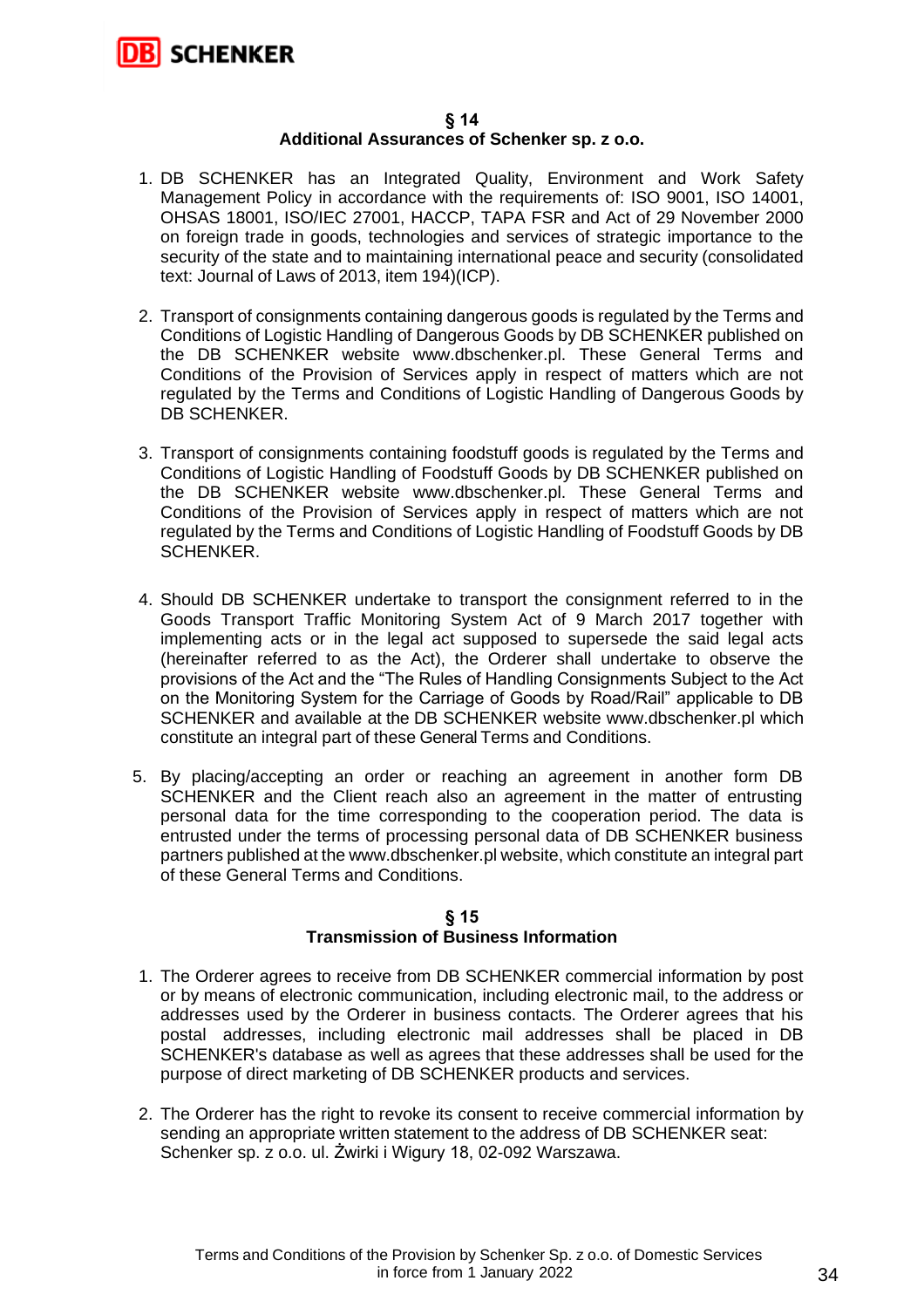

# **§ 16**

# **Amendments to the Terms and Conditions of the Provision of Domestic Services by Schenker sp. z o.o.**

- 1. DB SCHENKER is entitled to amend these General Terms and Conditions at any time, including to appendices thereto, or issue new General Terms and Conditions. The above provision may be in particular due to changes in the scope or organization of the services, changes in costs of performing services or changes of the applicable law.
- 2. The Orderer assures that during the period of cooperation with DB SCHENKER the Orderer shall have continuous Internet access and agrees that it shall on its own find out about the current content of these General Terms and Conditions and appendices thereto using information provided on the DB SCHENKER website www.dbschenker.pl. DB SCHENKER undertakes in each case to place on the above specified website binding information concerning the date from which the amendments shall be in force, and any potential information sent to the Orderer in a written form or via electronic mail shall be only treated as of additional nature. The Orderer shall be obliged to check the current version of the General Terms and Conditions, including appendices thereto, before placing anorder.
- 3. The current version of the General Terms and Conditions is also available in the Head Office and Branches of DB SCHENKER.
- 4. In the event of the occurrence of an epidemic hazard or state of an epidemic, as well as the establishment by authorized state authorities of legal acts issued in connection with the occurrence of an epidemic hazard or state of an epidemic, if the occurrence of the above-mentioned extraordinary events may endanger or threaten such values as human health or life of the Schenker Orderers, DB SCHENKER's personnel or DB SCHENKER's subcontractors, or may lead or cause loss of continuity of services provided by DB SCHENKER - DB SCHENKER may temporarily modify the manner of providing services specified in these General Terms and Conditions by adjusting the manner of collecting the Consignment from the Consignor, handing over the Consignment to the Consignee and the deadlines for handing over the Consignments.
- 5. The situations referred to in item 4 above shall include in particular:
	- a. finding at a DB SCHENKER branch or facility or at a DB SCHENKER's Subcontractor (including the driver assigned to that branch) an infection with a virus which gives rise to an epidemic hazard or state of epidemic, resulting in the need to temporarily shut down part or all of that branch or facility until the quarantine of that facility or the personnel operating it has been completed,
	- b. obligation imposed on DB SCHENKER or DB SCHENKER's Subcontractor by state authorities to behave in a specific way in relation to the existence of an epidemic hazard or state of epidemics, including in particular an order to provide certain services or a ban on providing them, which affects the operational capacity of DB SCHENKER or DB SCHENKER's Subcontractor in relation to performance of transport service,
	- c. issuing by state authorities, in connection with the occurrence of an epidemic hazard or state of epidemic, regulations amending the regulations concerning transport, including the Transport Law, in a manner affecting the rules of DB SCHENKER's services as defined in these General Terms and Conditions,
	- d. finding by entities with nationwide authority in the field of epidemic knowledge (including state sanitary inspections or specialist research units) that certain actions or behaviors which DB SCHENKER or DB SCHENKER's Subcontractor undertakes in connection with the performance of its obligations set out in these General Terms and Conditions pose a risk of viral infection or spread of this virus (the occurrence of which is the cause of the epidemic hazard or state of epidemic),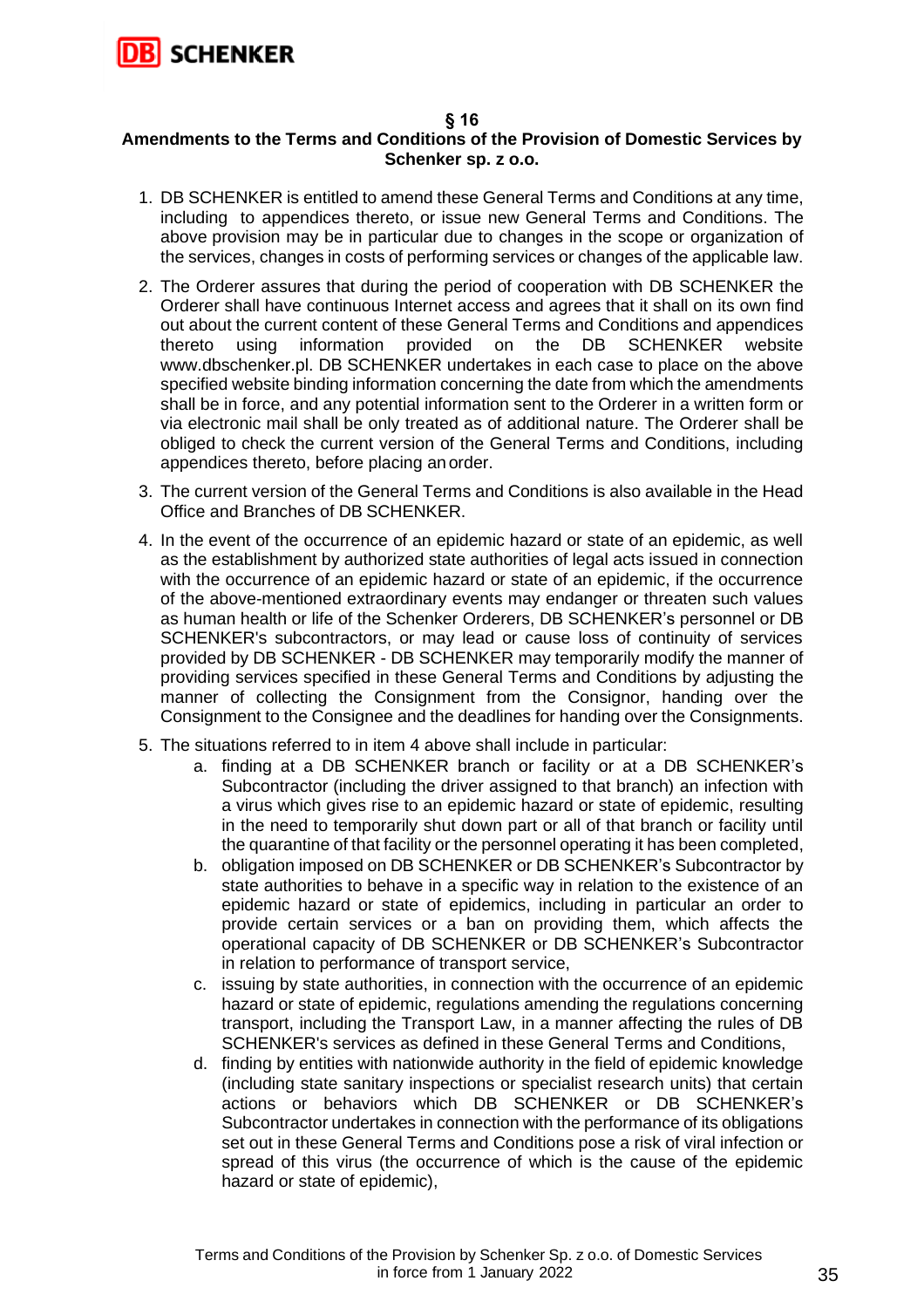

- e. occurrence when DB SCHENKER or DB SCHENKER's Subcontractor performs activities defined in these General Terms and Conditions - of factors increasing the risk of disease as a result of virus infection (the occurrence of which is the cause of the epidemic hazard or state of epidemic), in particular direct contact in close proximity with outsiders, or circulation of third party movables (including cash), excluding Consignments,
- f. finding that situations described in item 5a above occur at the Consignor's or Consignee's sites, or at DB SCHENKER branches or DB SCHENKER Subcontractor's branches.
- 6. The information about the intention to modify the provision of DB SCHENKER services shall be provided to the Orderer promptly, but not later than within 2 days from the date on which the circumstances referred to in item 4 above are found.
- 7. The modification referred to in item 4 above may not last longer than the duration of the threats referred to in item 4 above (including the duration of quarantine and any other action required by law in the event of the occurrence of such threats) or the duration of the provisions referred to in item 5c above and only within the territorial area of their occurrence.
- 8. If the basis for the modification referred to in item 4 above is not expressly provided for in a legal act issued by state authorities in connection with the occurrence of the events referred to in item 4 above, the modification of the provision of services must be proportionate to the event, its territorial scope, and the degree of threat to the values or interests referred to in item 4 above.

# **§17 Personal data policies**

According to art. 13 sections 1 and 2 of EU Regulation 2016/679 of the European Parliament and of the Council of 27 April 2016 on the protection of natural persons with regard to the processing of personal data and on the free movement of such data and in line with 95/46/EU Directive (General Data Protection Regulation), Schenker sp. z o. o. informs that:

- 1. The data controller of the Orderer's personal data shall be Schenker Sp. z o.o. with its seat at 18, Żwirki I Wigury str., 02-092 Warsaw
- 2. Compliance with personal data policies at Schenker sp. z o.o. is being supervised by the designated Data Protection Officer, which you can contact at the following e-mail address: IOD@dbschenker.com.
- 3. Orderer's personal data shall be processed for the following purposes and in line with the following regulations:

| Data processing purpose                                                                                 | <b>Processing legal basis</b>                                                                                                                                                            |
|---------------------------------------------------------------------------------------------------------|------------------------------------------------------------------------------------------------------------------------------------------------------------------------------------------|
| To reach/accomplish<br>contract/cooperation agreement<br>between the Orderer and the data<br>controller | <b>GDPR (General Data Protection</b><br>Regulation) art. 6(1)(b) (processing is<br>necessary to perform an agreement of<br>which a party is the person whose data is<br>to be processed) |
| To process complaints                                                                                   | GDPR art. 6(1)(b) (agreement<br>performance)                                                                                                                                             |
|                                                                                                         | GDPR art. 6(1)(c) (legal requirement)                                                                                                                                                    |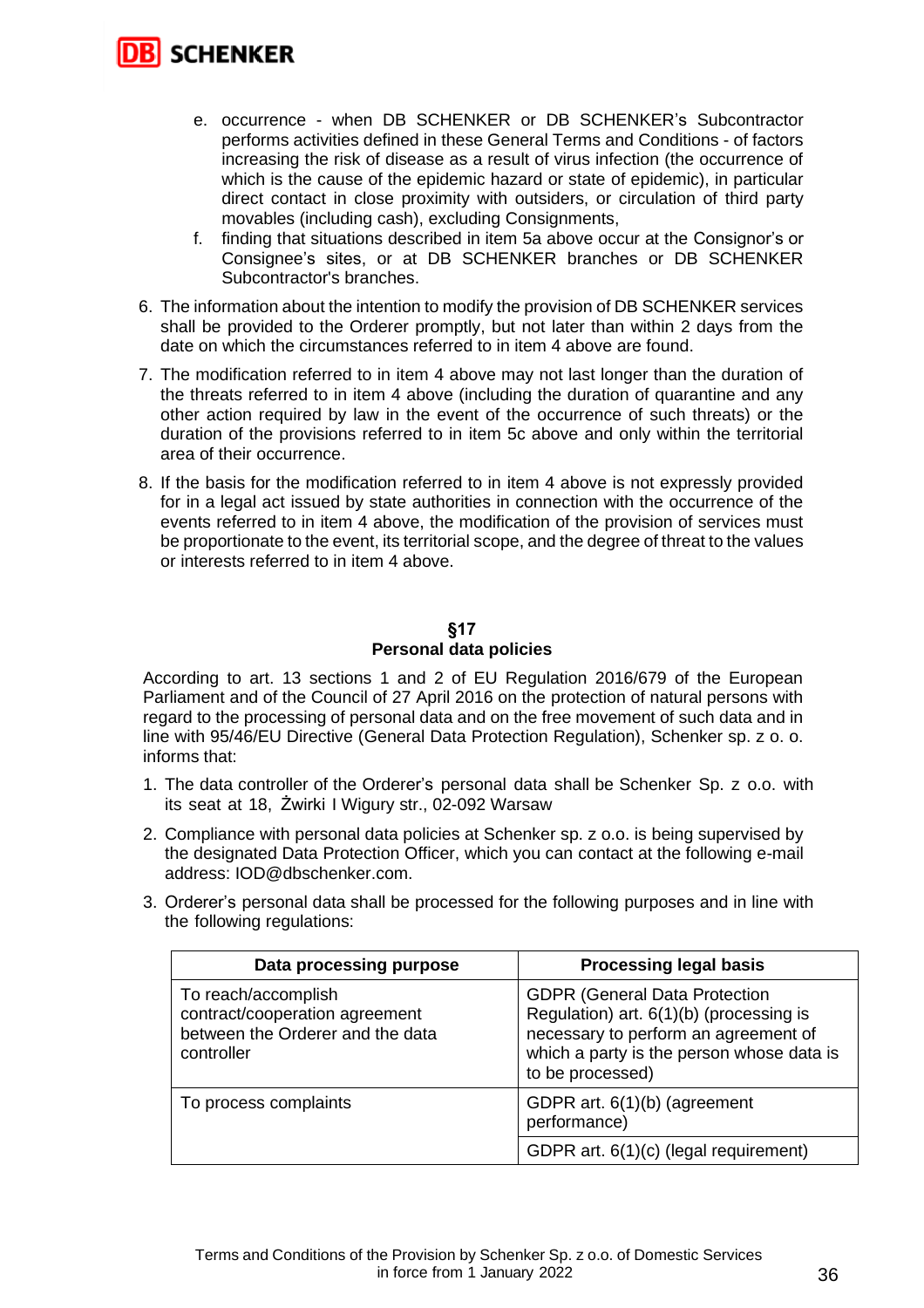

| To contact the Orderer in order to enquire<br>about satisfaction level of the controller's<br>clients | GDPR art. 6(1)(f) (legally justified interest:<br>to build a positive company image)                       |
|-------------------------------------------------------------------------------------------------------|------------------------------------------------------------------------------------------------------------|
| To process claims and to recover<br>receivable amounts                                                | GDPR art. 6(1)(f) (legally justified interest:<br>to process claims/undertake debt recovery<br>actions)    |
| To conduct direct marketing actions (to mail<br>business info), including customer profiling          | GDPR art. 6(1)(f) (legally justified interest:<br>to promote goods/services offered by data<br>controller) |

- 4. Orderer's personal data will be used by companies delivering load/transport services, mail services, custom clearing services, consignees, companies providing the service of shredding paper documents/destroying electronic media, management/storage of document resources, tax/legal services, services in recovery of receivables, accounting companies.
- 5. Orderer's personal data may be transferred to third countries (i.e., a country not belonging to the European Economic Area) to which DB SCHENKER delivers shipment, if the transfer is necessary for the fulfilling of the contract between Customer and Schenker Sp. z o.o. (Article 49(1)(b) of the General Data Protection Regulation).
- 6. The period during which Orderer's personal data will be stored by Schenker Sp. z o.o. depends on the storage purpose as follows:
	- a. Contract performance period for data processed to perform a contract/ a cooperation agreement,
	- b. A period necessary to consider a filed complaint for data processed to process complaints
	- c. Until the dispute is resolved / the Parties have concluded mutual settlements (including proper deadlines for claim time limits for data processed to process claims/run receivable recovery actions,
	- d. Until the Orderer raises an objection for data processed to study customer satisfaction level among the data controller's customers and/or to conduct direct marketing actions (to directly mail business information)
	- e. After periods indicated in sections (a)  $-$  (d) above additionally for a time legally required or the time limit for any possible claims.
- 7. In connection with processing personal data, the Orderer is entitled to:
	- a. ask the data controller to make the data available, to correct it, or to restrict its processing
	- b. transfer the processed data to perform a contract/co-operation agreement or to process complaints,
	- c. raise an objection if the data is processed to study customer satisfaction level and/or to conduct direct marketing actions (to directly mail business information), including customer profiling,
	- d. file complaints to the proper supervising body (President of Personal Data Protection Office) if in its opinion the data is processed in breach of the General Data Protection Regulation.
- 8. Submitting personal data by the Orderer is indispensable to reach the contract. No contract/cooperation may be reached with the Orderer who does not wish to submit its personal data to Data Controller. Submission of the data for other purposes